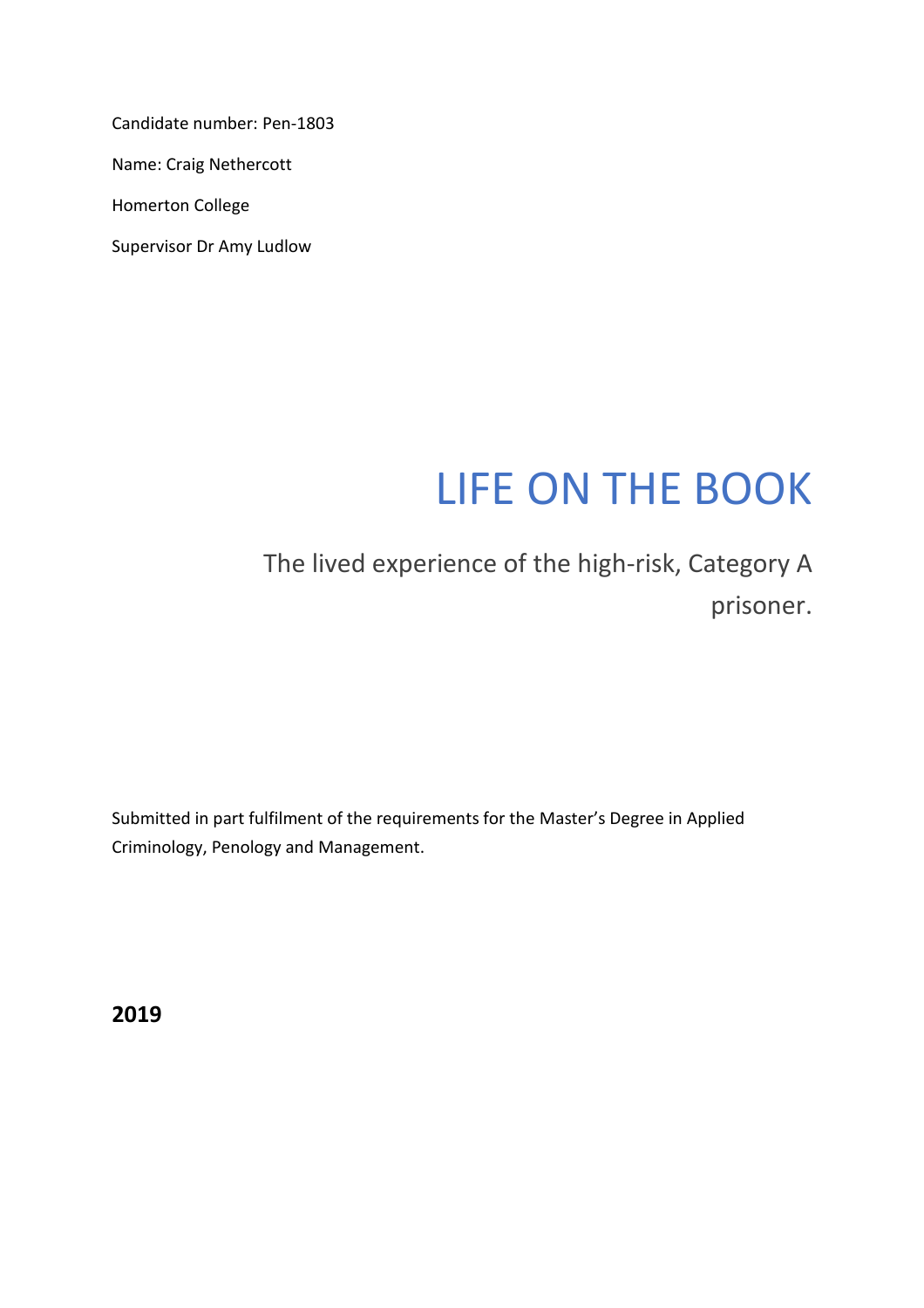#### **Abstract**

A Category A prisoner is a prisoner whose escape would be highly dangerous to the public or the security of the State, and for whom the aim must be to make escape impossible. The escape of two Category A prisoners by helicopter from HMP Gartree in 1987 was a humiliating blow for the Prison Service and a quick response was expected. The 'solution' was to introduce three new classifications for Category A prisoners which focused only on risk of escape and which are known as standard, high and exceptional risk. High and exceptional risk classifications had additional restrictions placed on them which were deemed to be proportionate to their risk level.

This thesis focuses on the lived experience of high-risk Category A prisoners (HRA). These men are known as being 'on the book', because of the small, numbered yellow book that is allocated to all high-risks. Their book number is what they are known as whenever they are moved around the prison. Every hour of every day, an entry is made to confirm where they are and what they are doing. They are subjected to one of the most restricted regimes the Prison Service operates. Drawing on qualitative data through semi-structured interviews with 16 HRA men across four high-security prisons, this thesis explores what it feels like to be a high-risk prisoner. The research seeks to understand the physical and psychological effects of this highly regulated world on the men themselves. Through the data presented, this thesis asks new questions about the defensibility, outcomes and effectiveness of a policy that places preventing an escape as its sole purpose.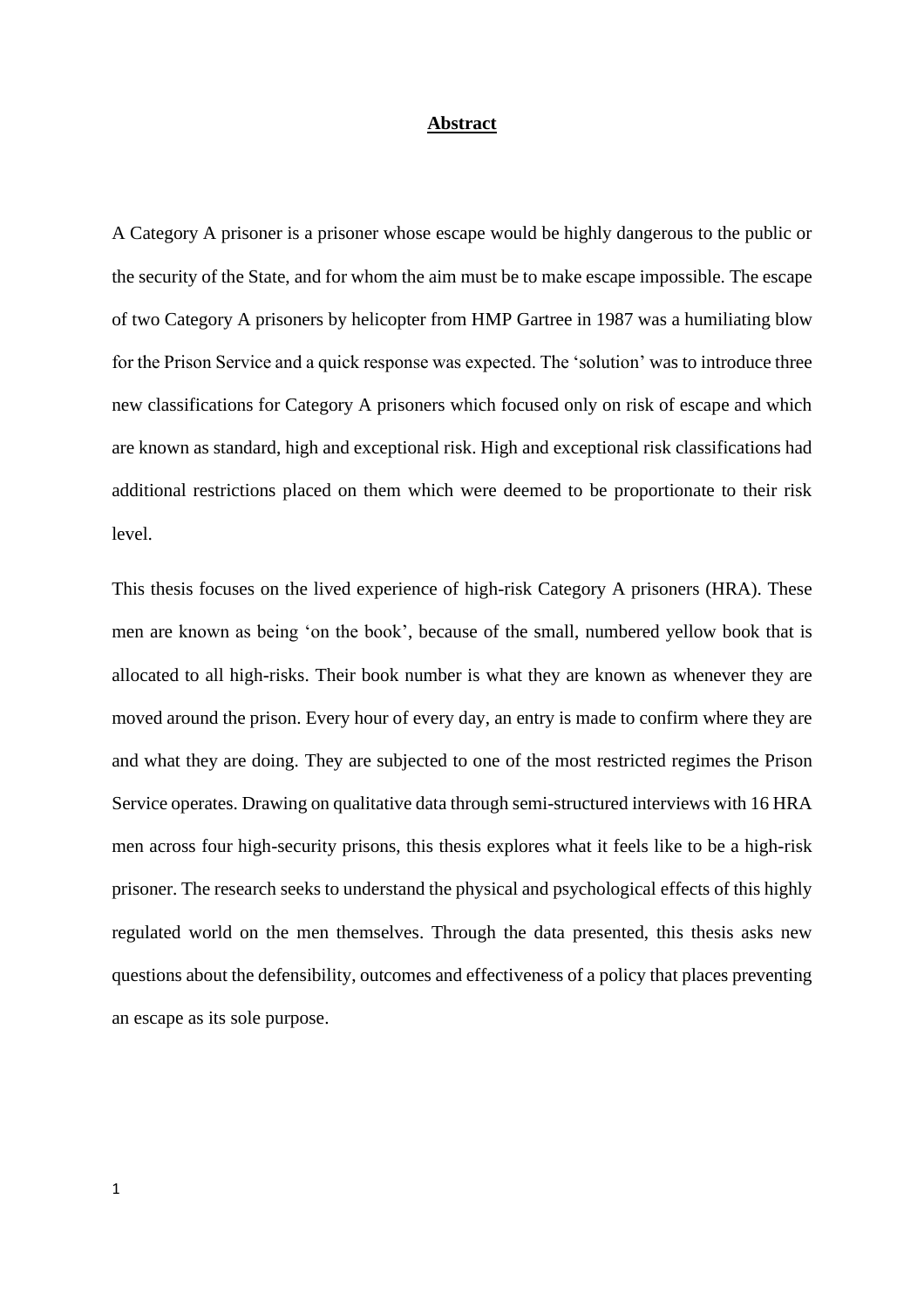#### **Introduction**

The journey to the current prison categorisation system was set in motion by a series of wellpublicised prison escapes in the 1960s. The first was in 1964 when Charlie Wilson, part of the gang who pulled off the 1963 Great Train Robbery, escaped from Winson Green Prison in Birmingham. Several men actually broke into the maximum-security jail to free Wilson, who remained on the loose until 1968.

In 1965 another great train robber, Ronnie Biggs, escaped from Wandsworth prison in London. Biggs escaped by scaling a 30ft wall after a ladder was thrown over the wall from the outside during the prisoners' afternoon exercise session.

In 1966, the spy, George Blake, escaped from HMP Wormwood Scrubs. Blake managed to break one bar covering his cell window and jump down to the ground. He made his way to the perimeter and, with the help of a rope ladder that had rungs made of knitting needles, was able to scale the wall and make good his escape.

These highly publicised escapes were deeply embarrassing for the Prison Service who decided immediate action was required. Earl Mountbatten was duly commissioned to carry out an enquiry into prison escapes and security. In his 1966 report, Mountbatten concluded that 'a single, fortress-type prison needed to be built to house the most dangerous prisoners and that a system of categorisation was required to differentiate between prisoners' (1966, p56). Mountbatten proposed a system of four alphabetical categories from A to D. Category A was intended only for the most violent and dangerous prisoners in the system and the intention was that their escape must be made impossible.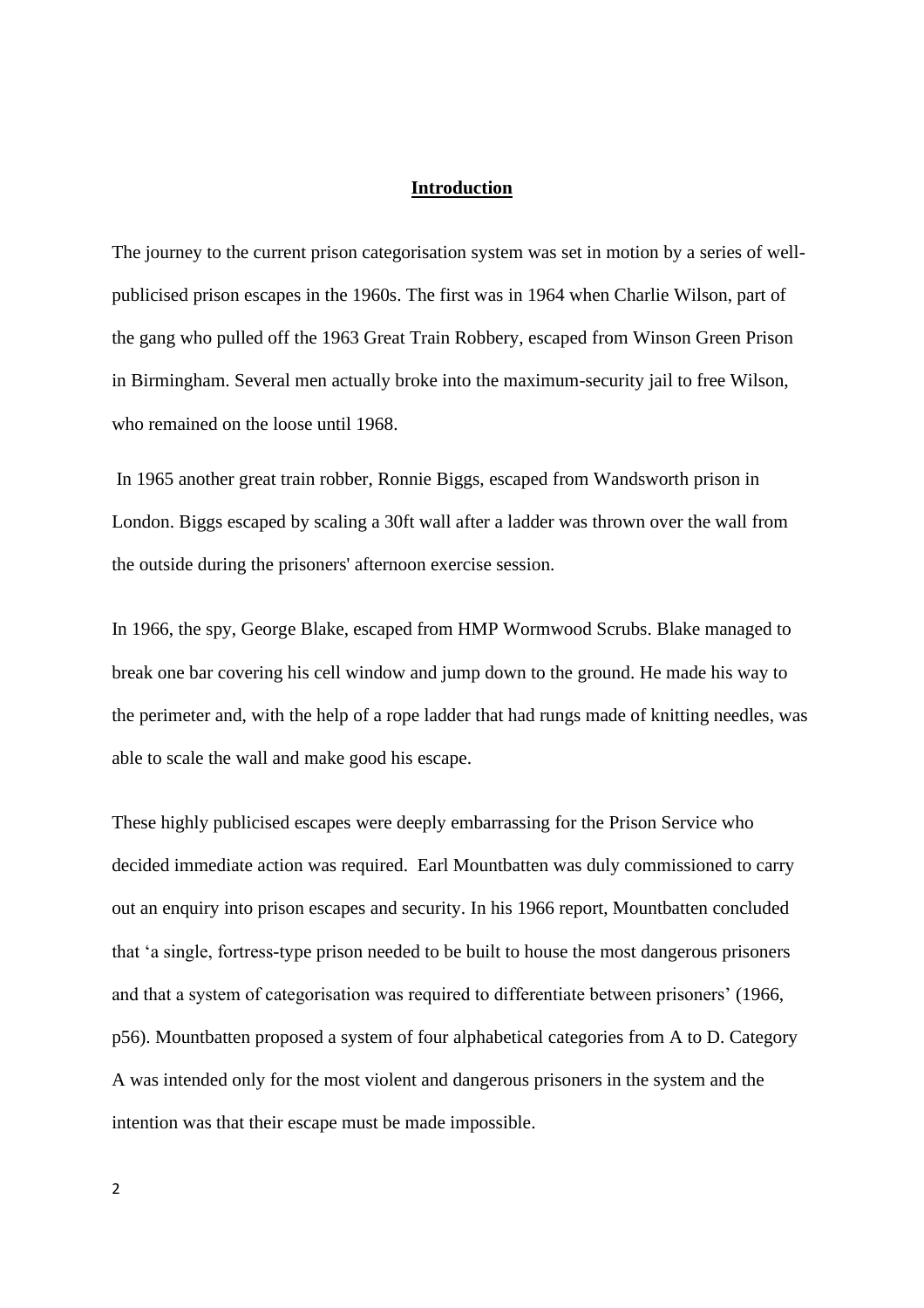The fortress proposal attracted considerable public interest, however it was challenged by an alternative 'dispersal' system proposed by Professor Leon Radzinowicz (1968). The system proposed by Radzinowicz involved dispersing the most dangerous prisoners amongst those seen as less dangerous in a small number of secure prisons across the country. Radzinowicz argued for a system that adopted 'a liberal regime in a secure perimeter'. The dispersal policy was based on the belief that 'lower security risk prisoners would offset the control problems that were assumed to follow if higher security risk prisoners were housed together' (1968, p313). After much debate, the dispersal proposal was eventually adopted and remains in place to this day.

There are currently four dispersal prisons in England. While the fortress versus dispersal debate had been capturing all the headlines, the categorisation system also suggested by Mountbatten avoided serious discussion and quietly became policy. Perhaps because of the lack of publicity, the implications of this new approach to categorisation were not immediately recognised. However, they were significant and far-reaching and arguably none were more affected than those prisoners in the highest category. The implications for Category A prisoners increased significantly twenty-one years later when two Category A prisoners made a dramatic escape from HMP Gartree, a high-security prison at the time, although subsequently down-graded. This escape was achieved with the help of a hijacked helicopter that landed in the exercise yard.

This led to the Hadfield/Lakes Report and three additional layers of classification being incorporated into Category A namely, standard, high and exceptional risk. The sole purpose of these additional classifications was to identify those prisoners who had the motivation, intent and resources to mount an escape bid and who therefore required even more stringent security measures. High-risk Category A prisoners (HRA) received a series of additional

3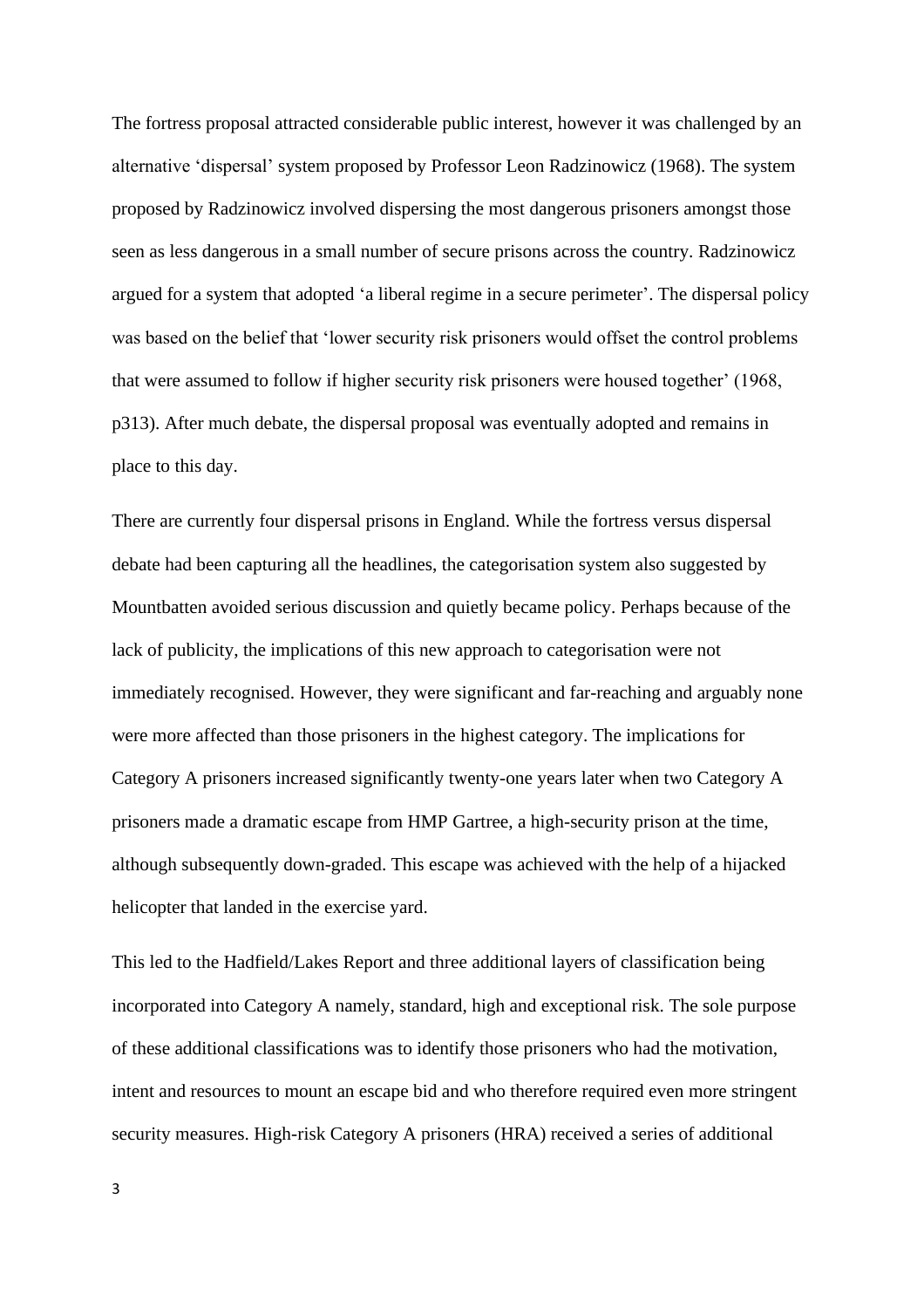restrictions. These included hourly checks throughout the night, fortnightly searches and monthly cell moves. Visits were held in a separate room with an officer sitting next to the prisoner, listening to every word and noting every movement. All phone-calls were livemonitored and incoming and outgoing mail censored. Every hour, the whereabouts of the HRA and any observation of interest, was recorded in 'the book'. Exceptional risk prisoners were subjected to all of the same restrictions but were housed in separate small units, often referred to as Special Secure Units (SSUs) or Close Supervision Centres (CSCs). These units were effectively separate prisons within each prison.

Despite these additional restrictions, five, exceptional-risk, IRA terrorists and an armed robber escaped from the special secure unit at HMP Whitemoor in 1994. The subsequent enquiry by Woodcock (1994) was very critical of Prison Service security. Woodcock noted that 'So many things were wrong, so many procedures and policies totally ignored, and with such regularity, that the escape could have taken place on any day of any week with the same chance of success' (1994, p81). Woodcock left the Hadfield-Lakes restrictions in place but made 64 recommendations of his own after the Whitemoor escapes. These recommendations were wide-ranging and included significantly increased use of CCTV, restrictions on the amount of personal property that could be held by each prisoner, dedicated searching teams and searching schedules, a large patrol dog section, search dogs, electronically controlled gates and doors and airport style security in the access points of each prison.

Less than a year later, the escape of three Category A prisoners from HMP Parkhurst in 1995 led to yet another enquiry which also included a progress update on the Woodcock recommendations. The report, this time by Learmont (1995) made 127 further recommendations. Learmont was also tasked with ensuring that all of Woodcock's recommendations had been implemented. By the time all 193 recommendations had been

4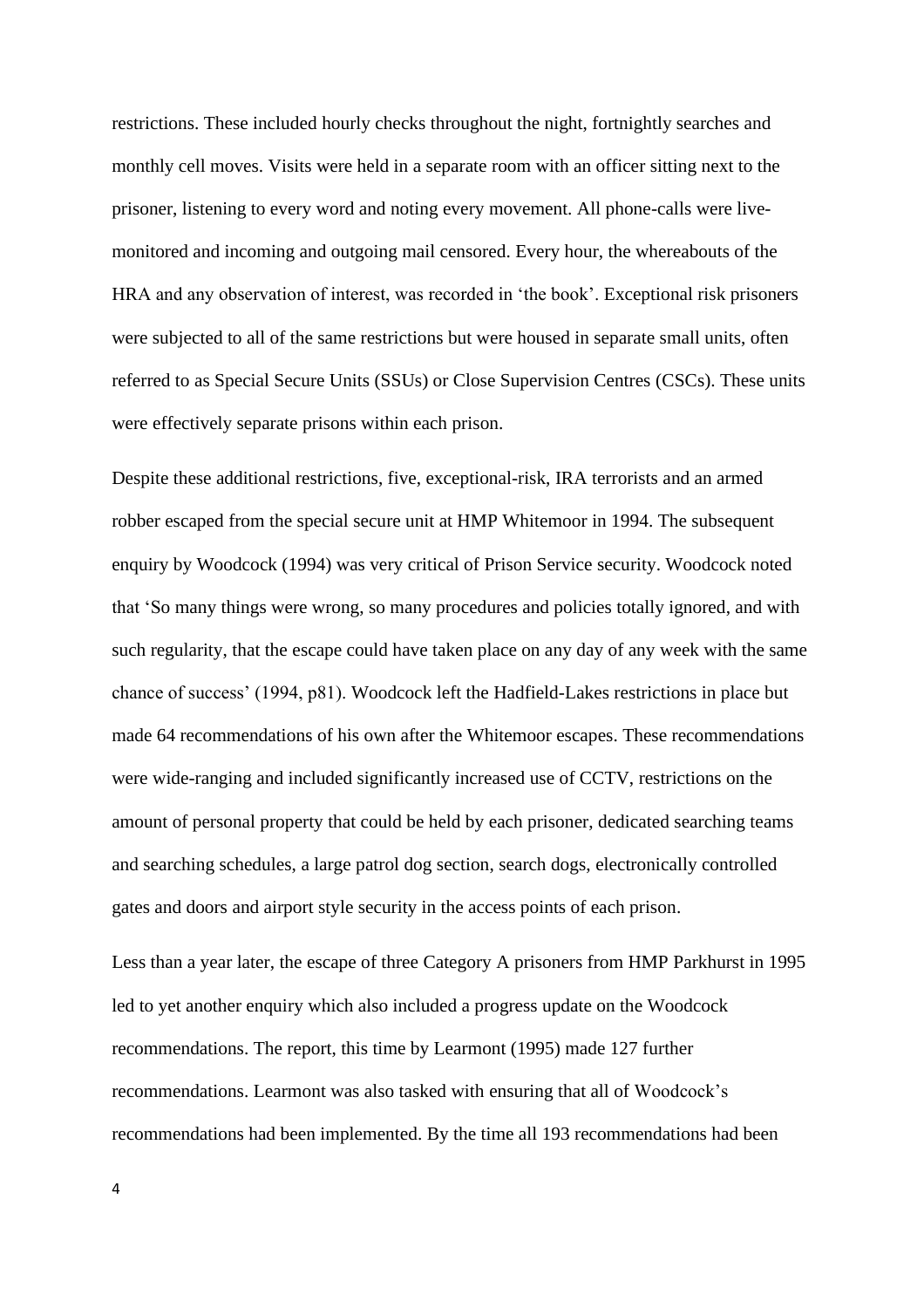fully actioned, the physical, procedural and dynamic security arrangements with-in highsecurity prisons had been completely transformed. No Category A prisoners have managed to escape from prison since 1995.

With the availability of more sophisticated technology over the years, further improvements have been made to the security of the prison estate, but the process of categorisation has not altered and remains arguably one of the most important internal procedures for the security of the Prison Service. Its pervasive power and resistance to change is perhaps demonstrated most emphatically in the Category A population, which has grown significantly. The impact on the high-risk population is of particular interest in this research. Issues of faith, radicalisation and a new form of terrorism have changed the penal landscape and introduced new tensions. Liebling (2018), observed that the new penal context involved 'two overlapping 'security threat groups', Muslim prisoners and black and mixed-race prisoners' (2018, p3).

Little research is available on prisoner's perceptions of security categorisation despite how significantly it appears to impact on a prisoner's sentence. McDermott and King (1995) observed that 'to a remarkable degree the determination of a prisoner's security categorisation also determines the nature of his experience in prison' (1995, p93). Morris (1989) was in no doubt that, with the introduction of categorisation, 'Security became the dominant consideration when making decisions about prisoners' (1989, p132). Preventing an escape is the sole priority of the high-risk policy. But escape should already have been made impossible for all Category A prisoners and the evidence shows that the policy has been successful in this aim. This research therefore explores how the extra restrictions imposed on the high-risk prisoner achieve the objectives of HMPPS, and with what consequences, through the lived experience of the men who are categorised as HRA.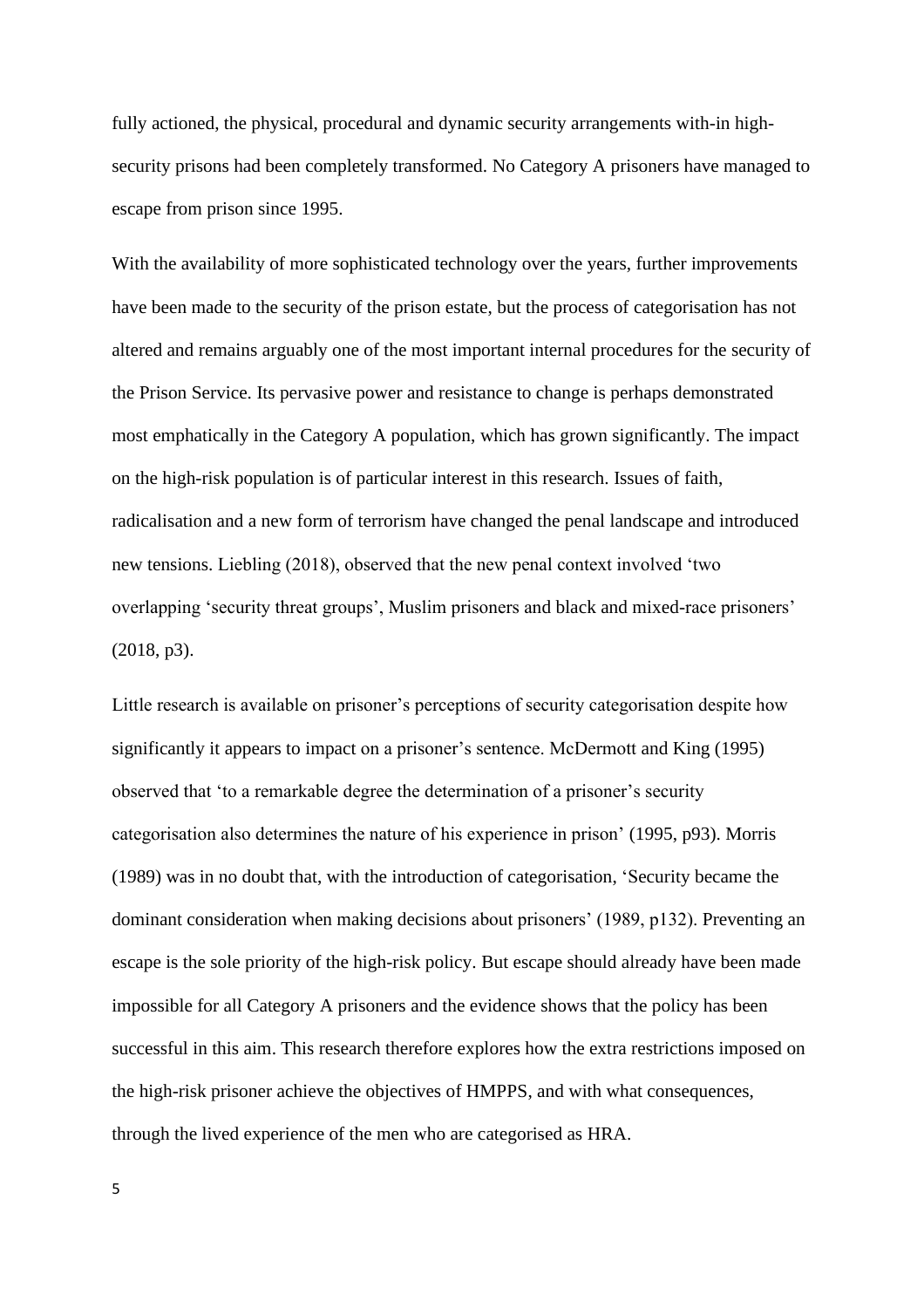#### **Literature Review**

This chapter explores the theoretical and empirical knowledge that frames our existing knowledge of long-term, HRA prisoners in conditions of maximum security. Three key areas of literature are considered.

The first area involves risk assessment and management. It provides a brief history of our relationship to risk and observes how risk now pervades all aspects of organisational decision-making. The implications for high-security prisons of new and often disabling forms of risk scrutiny are introduced. Increased anxieties about organised crime, terrorism and gang culture are noted and the potential for them to impact on decision-making for HRAs is discussed.

The second theme looks at the pains of imprisonment. Many of these pains have already been well-researched and documented. For the HRA prisoner however, there is almost no available research that seeks to understand the pains of imprisonment that are unique to this small group of men. The restrictions imposed on the HRA men and whether these are experienced as additional pains is therefore of significant interest and the findings from the interviews will provide valuable insight into this gap in the literature.

The final theme explores legitimacy. The subject of legitimacy in prisons arose after a serious riot in 1990 at HMP Strangeways in Manchester. The subsequent report, by Lord Woolf (1991), described the causes of the protests as 'not just about the impoverished conditions in which prisoners were held and the way in which they were treated but also due to a failure by the prison service to meet common needs amongst prisoners' (1991, p17). Woolf called these needs 'legitimate expectations'. With these needs met, he asserted that prisoners would be more likely to accept the prison's legitimacy and less inclined to cause disorder.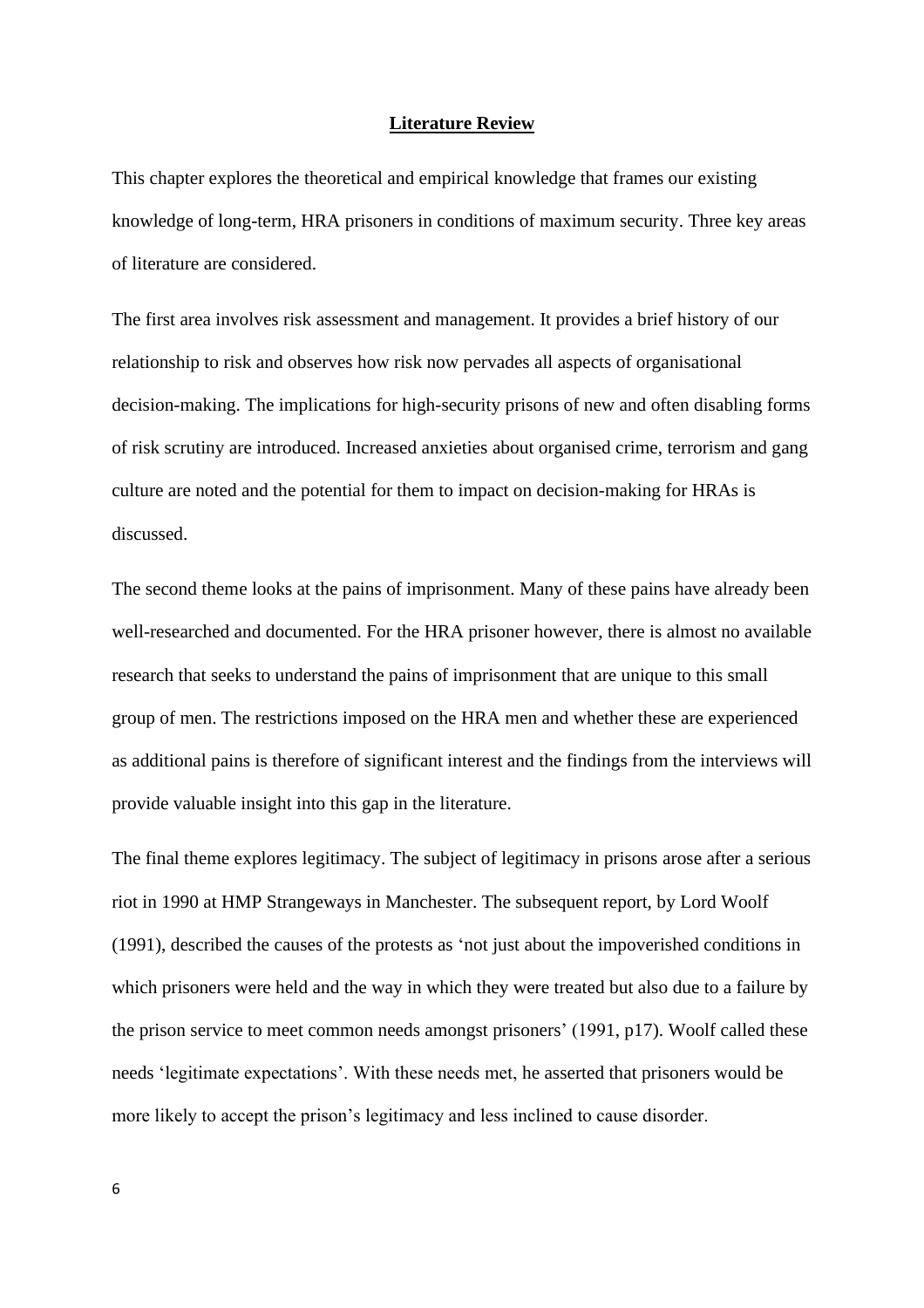Links will be explored between the way that HMPPS risk-assess and manage the HRA offender, the pains of imprisonment that are subsequently experienced and how legitimate the men consider their treatment.

#### **Risk**

Organisations expend significant resources trying to manage risk and the Prison Service is no exception. Some of the investment has been reflected in the increased sophistication of actuarial tools, intelligence gathering and surveillance methods. However, predicting human behaviour is challenging and prone to error. The ability to act fairly and proportionately in the face of uncertainty poses a significant challenge.

Breakwell (2014) provides a comprehensive review of the empirical research that exists on the psychology of risk. She provides important insights into understanding how organisations assess and react to risk. Breakwell described the goal of risk management as providing 'scientifically sound, cost-effective, integrated actions that reduce or prevent risks while taking into account social, cultural, ethical, political and legal considerations' (2014, p217). Breakwell described risk assessment as the term used 'to label the systematic analysis of risk that is undertaken in formal studies or by 'experts'. She further stated that, 'What people without professional expertise in the area do is not called risk assessment. Traditionally it is called risk perception' (2014, p21). The importance of carrying out effective risk assessments and understanding risk perception will be described from the available literature. This will help to assess the Prison Service's effectiveness in managing the risk presented by the HRA prisoner.

7 One of the historical and ongoing justifications for the heightened security measures for Category A prisoners is their 'dangerousness' to the public should they escape. Category A prisoners are classed as so dangerous to the public that their escape must be made impossible.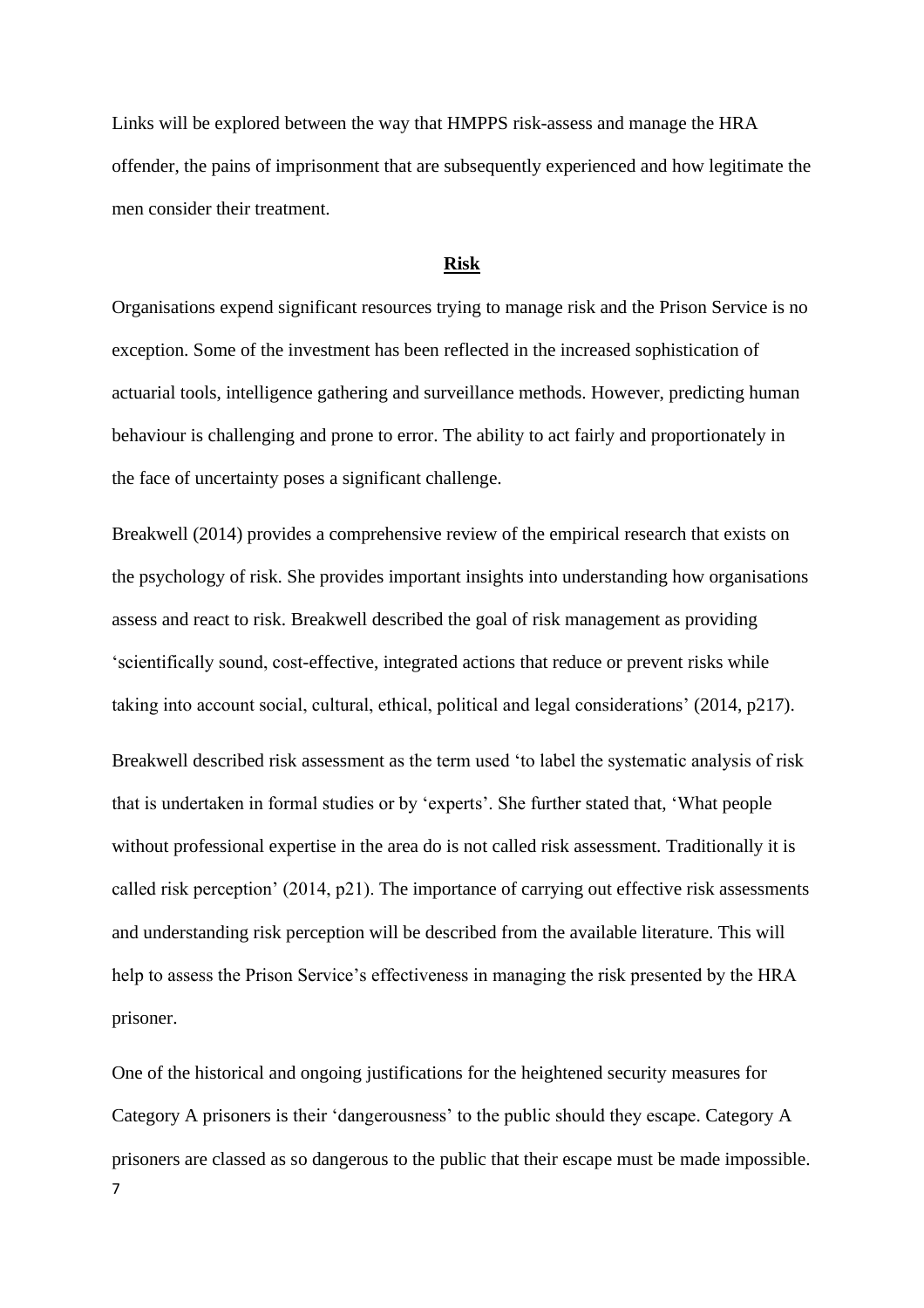HRA prisoners are deemed to have the extra resources and motivation to engineer an escape therefore the extra restrictions previously described are applied to reduce this risk. Dangerousness, however, is not a static concept. Floud and Young (1981) observed that incapacitative, or protective sentences, were imposed only where an offender had 'done, attempted, risked, threatened or conspired to do 'grave harm' and had committed an act of a similar kind on a previous occasion to the instant offence' (1981, p156). This effectively meant that future behaviour was heavily based on past actions. However, since the terrorist attacks of 9/11 there have been major changes in criminal law and criminal justice. There has been a huge rise in imprisonment for supporting terrorism or being engaged in preparatory acts to commit terrorism that were disrupted before they were carried out. Many involved 'lone wolf' or self-radicalised offenders. These inchoate and pre-inchoate offences have become increasingly criminalised.

Policy makers have had to calculate how to maximise security against terrorism in a world of great uncertainty. This has proved to be a difficult task. Zedner (2012) noted that 'Seeking security rapidly came to mean only one thing, the security to the public from further terrorist attack' (2012, p118). This led to concerns that civil liberties were potentially being conceded too willingly in return for additional security. Liebling (2015) noted that 'A preoccupation with risk in some high security prisons in particular has generated precisely the kind of anger and alienation amongst prisoners that the Government aims to avoid' (2015, p21).

The effectiveness of pre-emptive decision-making on perceptions of dangerousness has previously been challenged. Bottoms and Brownsword (1982) argued that 'The legitimacy of taking action against individuals in advance of wrongdoing was a matter of profound controversy' (1982, p229). The notion of dangerousness became increasingly discredited and a more subtle and flexible tool, risk, came to the fore. Rose (2002) explained how 'Risk relies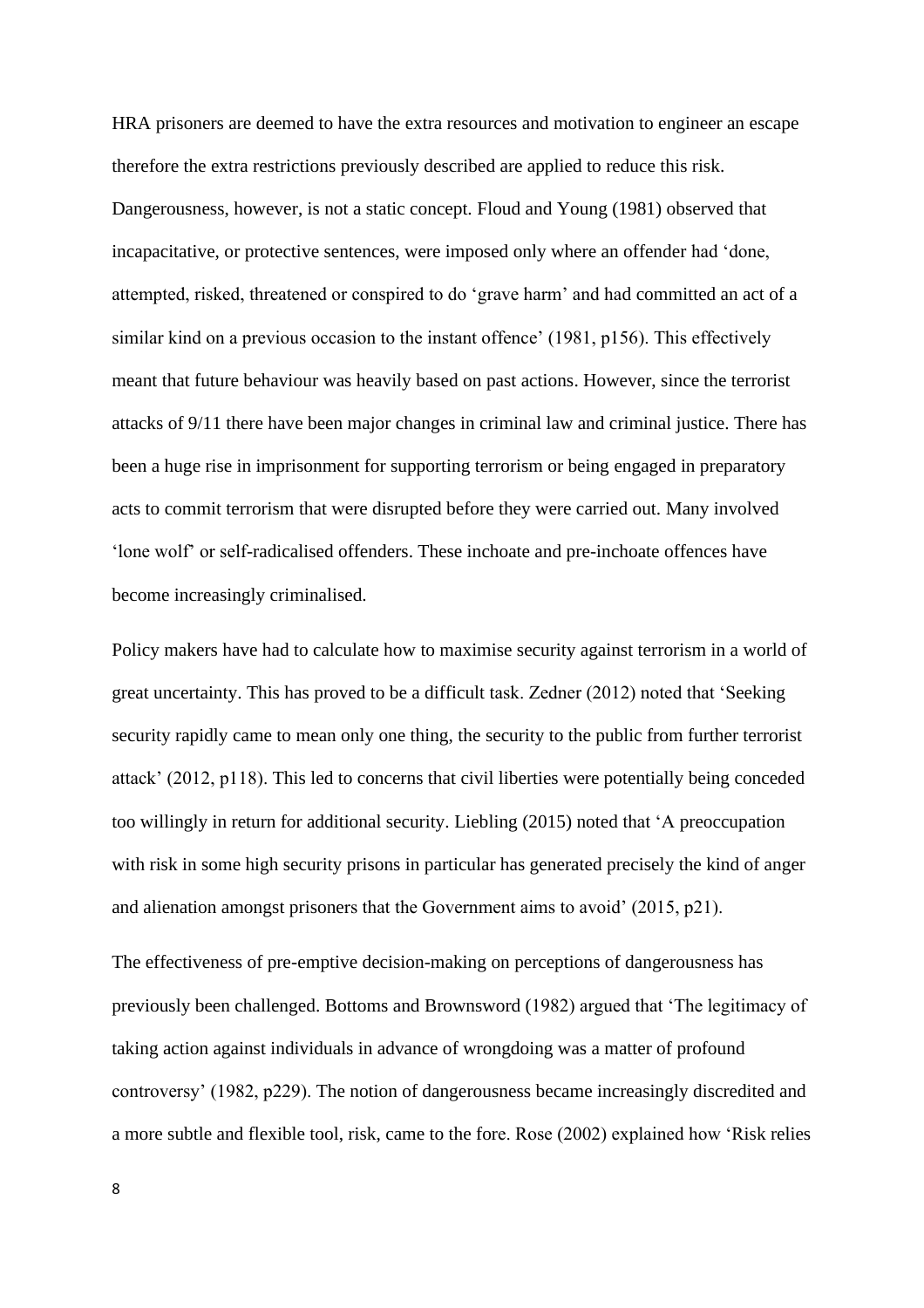not upon the legal designation of the individual but upon administrative techniques; it relies not upon binary distinctions but graduated assessments upon a continuum; and risk tools that are not static but capable of assessing and re-assessing dynamic risk factors over time' (2002, p211). Hood, and Shute, (2000) described how 'the rise of risk was promoted upon the grounds that actuarial assessments were more reliable than clinical judgements of dangerousness and more conservative in their estimates than those proferred by clinicians' (2000, p46). However, as Ashworth (2004) pointed out, the demand to avoid risk has led to 'a growing sense that the presumption of innocence, proof beyond reasonable doubt and the requirement of proportionality in punishment are legal luxuries ill-suited to present perils' (2004, p62). More recently, the popularity of risk has in turn been challenged by the logic of precaution in the context of uncertainty.

Donald Rumsfeld (2002), US Defence Secretary at the time, made an observation in regard to terrorist threats that 'There are known knowns. These are things we know that we know. There are known unknowns. That is to say, there are things that we know we don't know. But there are also unknown unknowns. These are things we don't know we don't know' (2002, p23). Although Rumsfeld's speech was criticised widely at the time, it arguably captured perfectly the critical place occupied by uncertainty in matters of security. Zedner (2012) stated that, 'Where the risk paradigm promised, but could not deliver, reliable calculations about the likelihood and severity of future threats, advertence to uncertainty acknowledges that the future is unknowable' (2012, p36). The adoption of a precautionary approach to terrorism and organised crime led to new measures that deviated from traditional legal principles by criminalising when faced with uncertainty. Waldron (2012) warned that 'The drive to precaution recognises that attempts to fix the future necessarily take place under conditions of imperfect information. Precaution thus places uncertainty, not knowledge, centre stage' (2012, p37).

9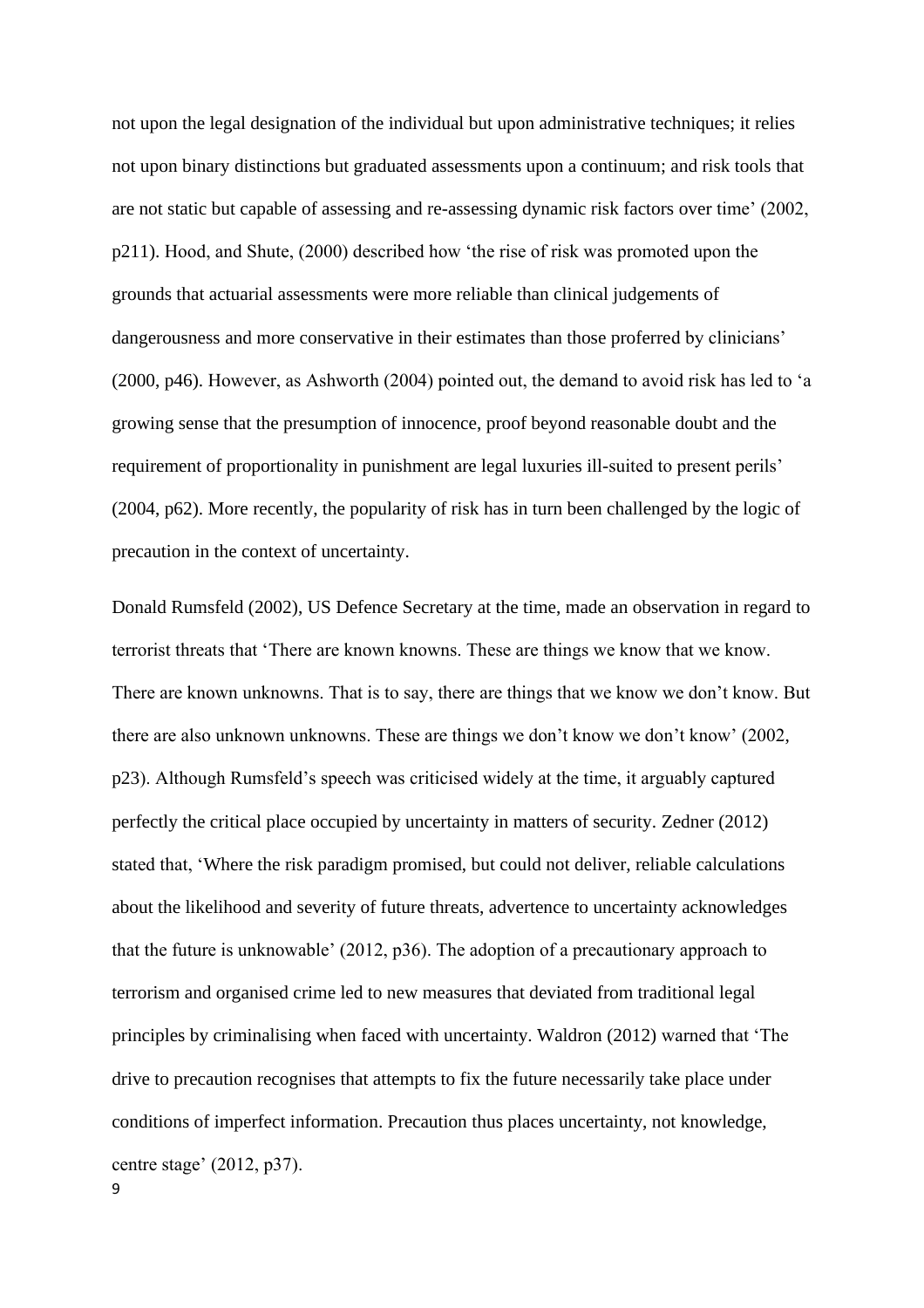Because of this uncertainty, criminal justice agencies often operate in a world in which the 'precautionary principle' can become the favoured approach for decision-making to minimise the risks. The precautionary principle was first defined at the Earth Summit in 1992 and stated that 'Where there are threats of serious or irreversible damage, lack of full scientific certainty shall not be used as a reason for postponing cost-effective measures' (1992, Principle 15). What this principle recognises is that absence of conclusive evidence of a threat is not the same as absence of the threat. Unfortunately, as Zedner (2014) observed, 'Whereas risk-thinking stimulated the development of profiling, targeted surveillance, categorisation of suspect populations and other actuarial techniques for managing high-risk populations, uncertainty promotes a different set of techniques geared at requiring public officials to act pre-emptively to avert potentially grave harms using undifferentiated measures that target everyone' (2014, p45).

Waldron has provided a large body of research on the effects of terrorism which resists the tendency to sensationalise and instead focuses heavily on objectivity. When describing the balance between competing needs, Waldron (2012) stated 'The balance we ought to be talking about is not so much a balance between one thing we all like (liberty) and another thing we all like (security). It is more like the balance that is sometimes referred to when we say we should balance the interests of a dissident individual or minority against the interests of the community as a whole' (2012, p34). Waldron warned that when we try to prioritise our own subjective feelings of security by trading off the security of those people we feel threatened by, we create a further hazard. Namely that, 'To the extent that counter-terrorism laws and policies appear unwarranted, they alienate those we target. We thus arrive at the paradoxical situation that seeking subjective security may make further attack more likely' (2012, p110).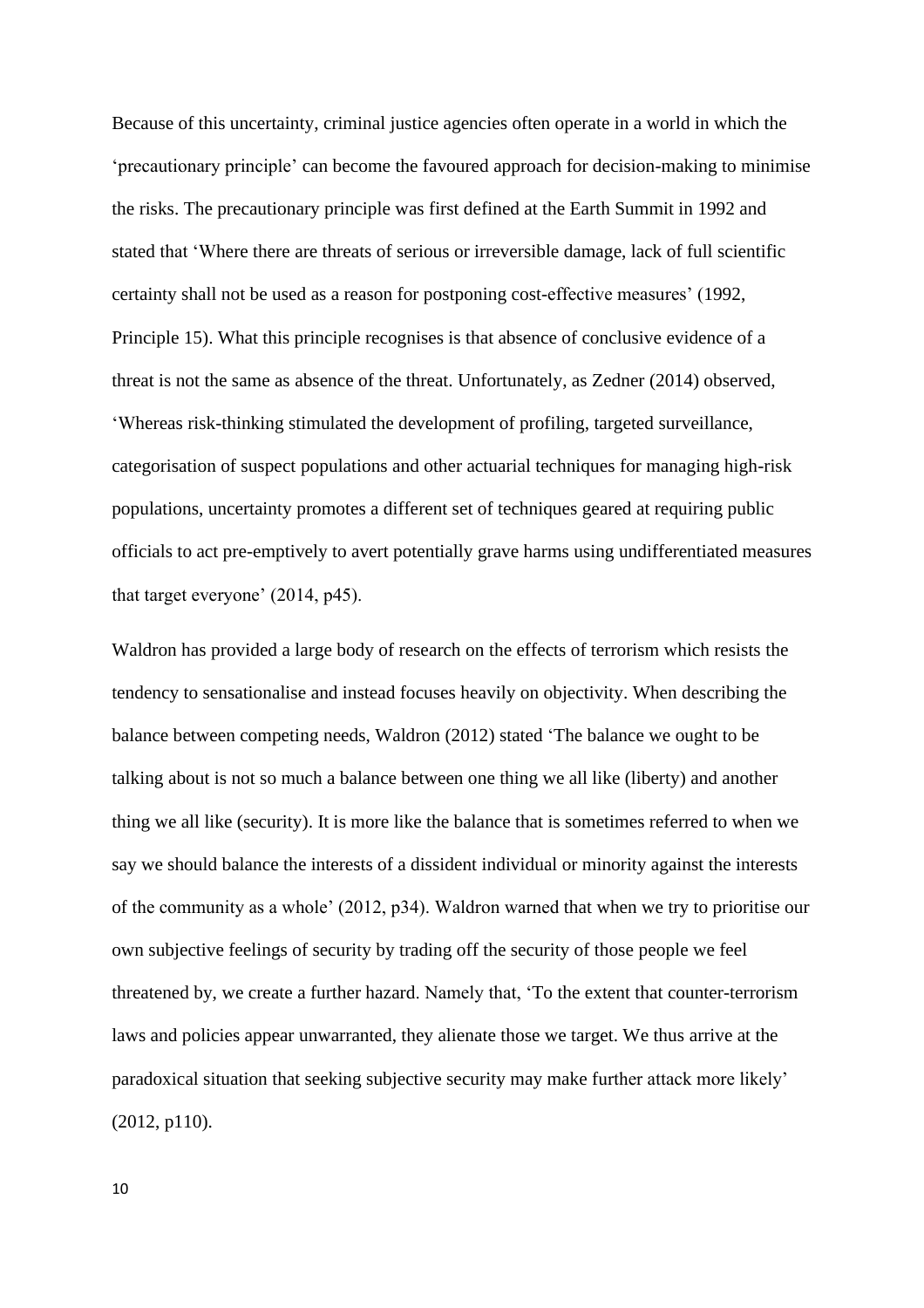Labelling is a common effect of risk assessment on individuals and these labels can sometimes be difficult to lose. It is a recognised problem with regards to previous offending because it impacts on how the offender, in our case the high-risk, Category A prisoner, is perceived and treated and how he will come to perceive himself. Simply labelling prisoners as 'high-risk' can assign them to a category they may find difficult to extricate themselves from and which can potentially become self-fulfilling. Zedner, (2009) observed that 'Risk labels are arguably more problematic than those applied in respect of past offences because, being prognostic, they are apt to fix the future' (2009, p41).

The present-day focus on protecting the public and the accompanying high media attention on dangerous offenders, transfers risk to the organisations responsible for managing them. This can in turn lead to disproportionality when agencies try their best to avoid bringing attention on themselves by getting it wrong. As Zedner (2014) argued 'Decision making is liable to be skewed by attempts by criminal justice professionals to avoid reputational risks that call into question their judgement and expertise' (2014, p119). She reinforced this assertion in her next paragraph by stating 'Generally, underestimating a threat poses a greater risk to reputation than overestimating it. Little blame attaches to the public servant who takes too cautious an approach if no threat arises, whereas failure to take preventive measures may result in reputational loss or worse if harm eventuates' (2014, p120).

Johnstone (2011) highlights that 'Despite considerable technological advances in statistical modelling, the development of structured, clinical decision-making (or structured professional judgement) and increasingly sophisticated techniques of enquiry and data analysis, nonetheless risk assessment remains a precarious business' (2011, p126). Other issues were highlighted by Crewe (2011) who stated that 'Risk assessment processes also lack relational qualities. Reports about prisoners are sometimes written by people they have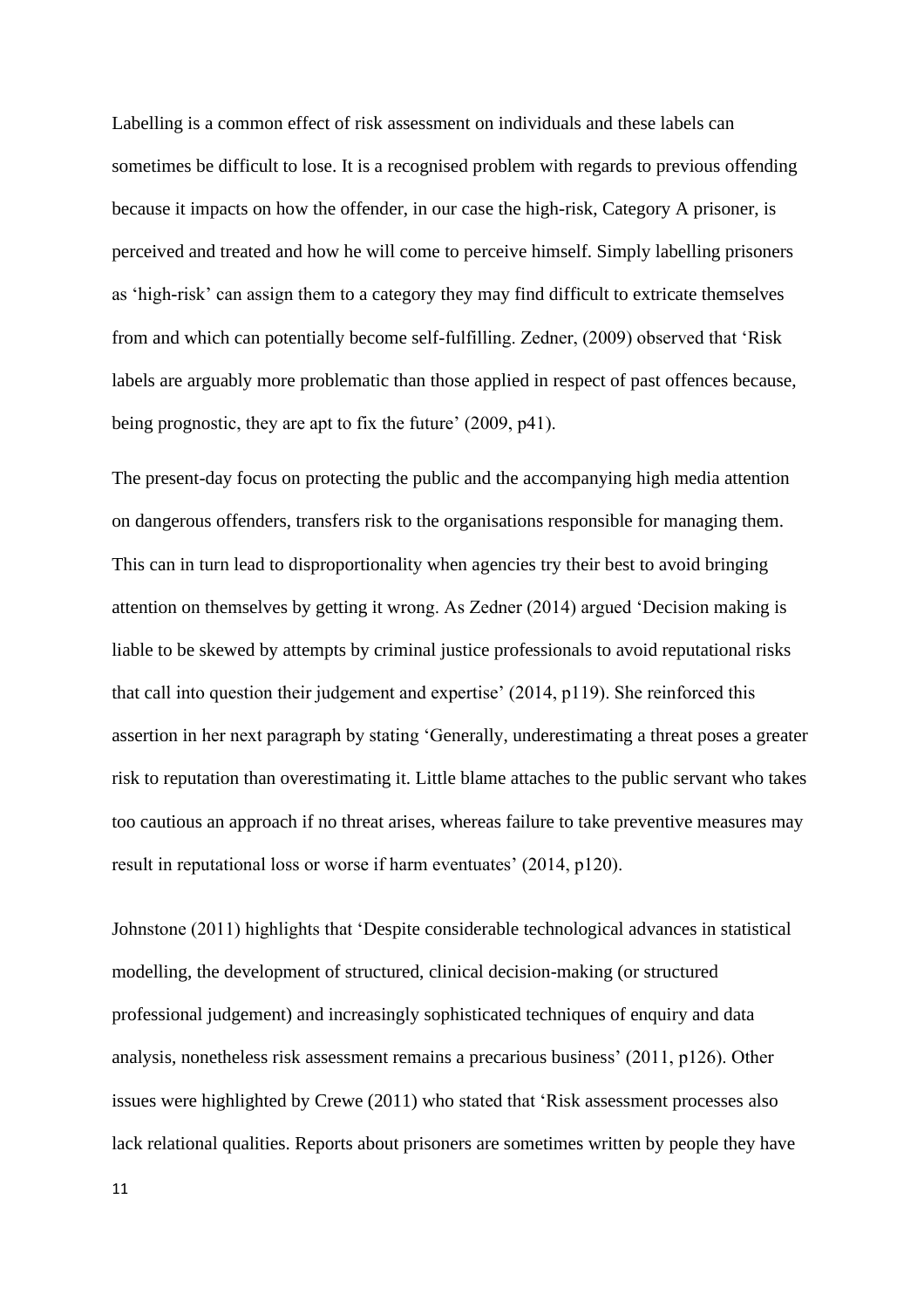not met or are conducted with neutral detachment. The standardisation of assessment practices increases consistency at the expense of humanity' (2011, p517).

#### **The pains of imprisonment**

The 'pains of imprisonment' was a term introduced by Sykes (1958) to mark the moment when the prison itself was no longer intended to be painful. Sykes argued that, 'Severe bodily suffering has long since disappeared as a significant aspect of the custodian's regime' (1958, p64). However, Sykes was quick to point out that the psychological pains of imprisonment could be just as harmful and damaging as the physical attacks endured formerly. Sykes observed that, while the psychological attacks are, 'Less easily seen than a sadistic beating, a pair of shackles on the floor, or the caged man on a treadmill, the destruction of the psyche is no less fearful than bodily affliction' (1958, p64).

The term has remained relevant over time, but the pains of imprisonment have been amended as the carceral landscape has changed. McDermott and King (1988) observed that the nature of confrontations appeared to be changing. A frequent comment from prisoners was 'They don't beat us any-more, they don't have to. They can win by using bits of paper. It's all a mind game now' (1988, p373).

In addition, prisoners are now serving longer behind bars than ever before. Crewe (2016) noted that 'The average tariff imposed upon people sentenced to life increased from 12.5 years to 21.1 years between 2003 and 2013. An increasing number are serving sentences which, until fairly recently, were not only extremely uncommon, but were also considered more or less un-survivable' (2016, p1). Many life-sentenced prisoners start their sentence as Category A prisoners and a smaller percentage as HRAs. This has important implications because, as Flanagan (1981) observed, 'The element of time exacerbates all of the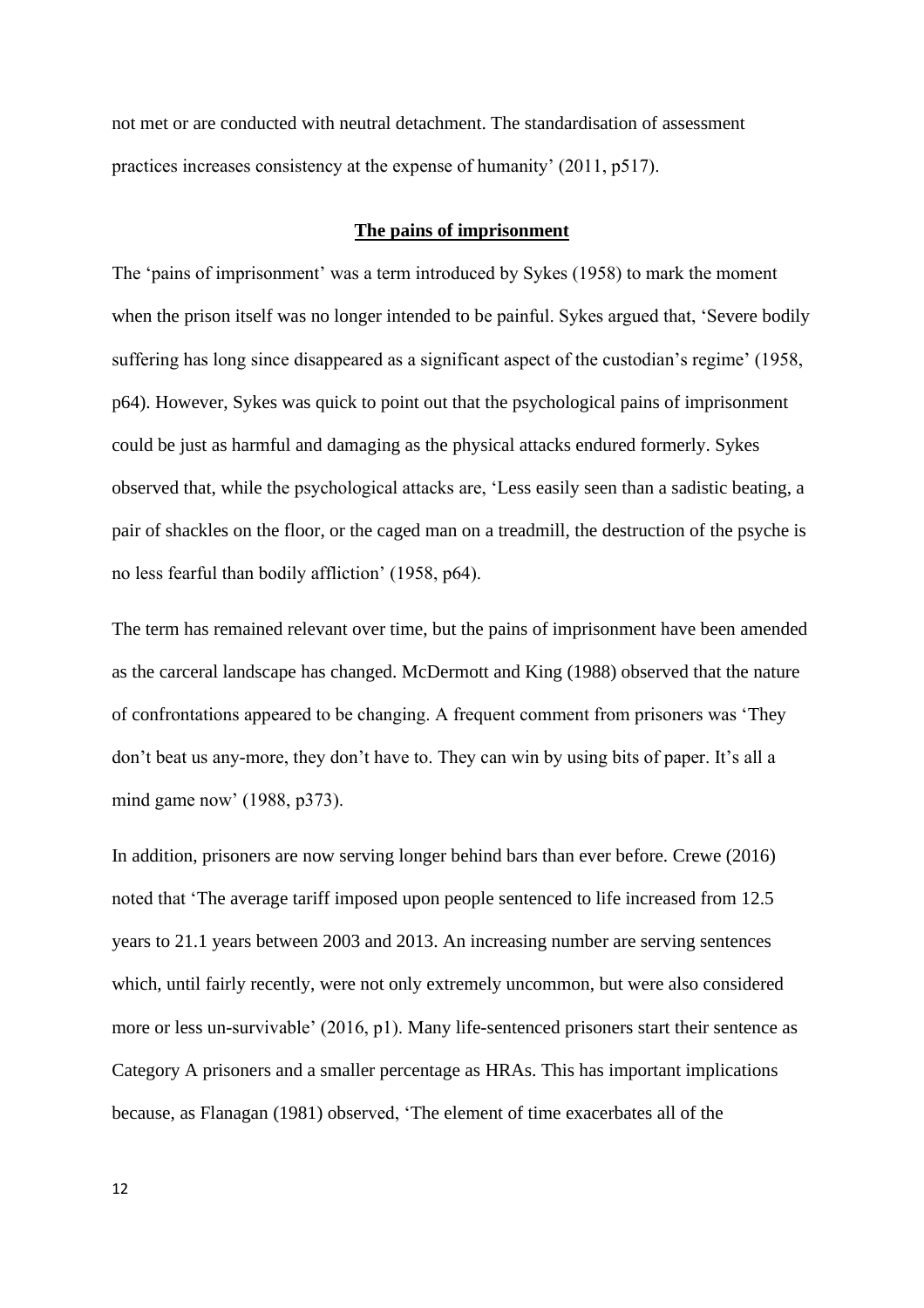deprivations of prison life and transforms them into major problems of survival' (1981, p212).

The pains of imprisonment being experienced by long-term, indeterminate prisoners today have been described by Crewe (2011) as 'The pains of uncertainty and indeterminacy, the pains of psychological assessment and the pains of self-government' (2011, p509). An explanation of these pains is given below as they will form an important part of the findings and analysis.

#### Uncertainty and indeterminacy

Mitford (1977) wrote about the perceived 'tyranny of the indeterminate sentence and the total arbitrariness of the bureaucracy that rules every aspect of the prisoner's existence' (1977, p92). Weiler (1978) argued that, 'No other device has received more criticism from inmates than the indeterminate sentence' (1978, p302). The indeterminate sentence conveys above all else, a deep feeling of uncertainty. Prisoners become stressed and anxious as they worry about their future. Crewe (2011) argued that in particular, prisoners serving indeterminate sentences complained that 'The things required of them are unclear or unattainable and the prison's decision making is not always consistent or logical (2011, p514). They will also complain that they are being 'set up to fail' and that years of good behaviour carry less weight than minor mistakes when important decisions are being made about them. Crewe further noted that 'Decisions about categorisation are made at levels of the organisation that they cannot reach, and that the system cannot be challenged through inter-personal negotiation or direct appeals' (2011, p514).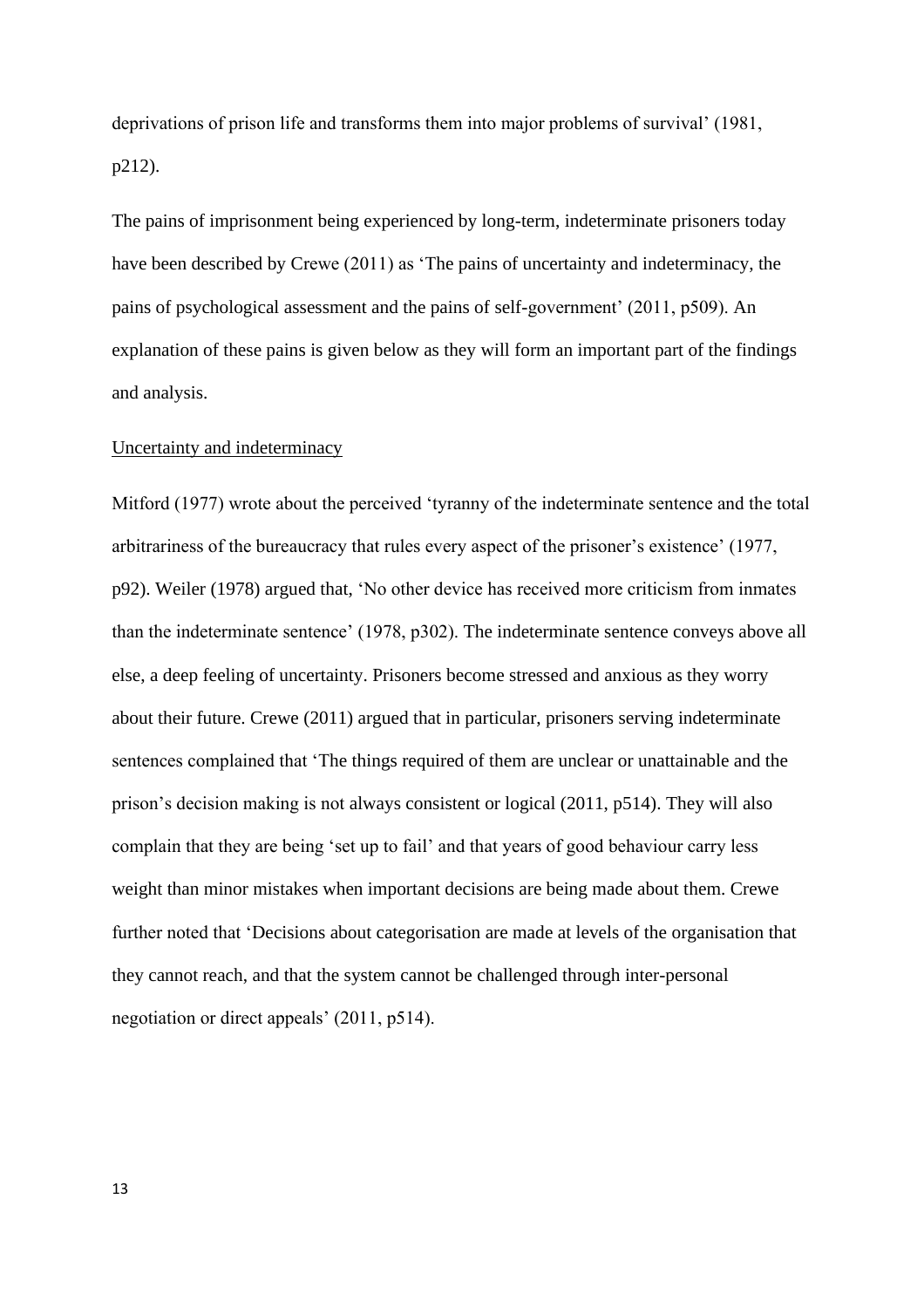#### Psychological assessment

Placing prisoners in psychological categories can feel dehumanising. Crewe (2011) argued that these categories 'cannot capture subjective understandings, the ambiguities of identity, narrative progression or the social context in which personhood is enacted' (2011, p515). Psychological discourse can compel prisoners to consider and even accept, descriptions that don't fit with their self-perceptions. This can be stressful as they struggle to evidence that they have learnt and become better people while in prison. Lacombe (2008) observed that 'Those who dispute the prevailing institutional discourse may be considered 'in denial', those who adopt it with too much enthusiasm may be suspected of insincerity and 'people-pleasing behaviour' (2008, p65). Psychological assessments can also lack relational qualities. The psychologists who write the reports are often trainees with little experience, young, female and middle-class. Crewe (2011) described that, as a result 'Prisoners tend to be sceptical of their motives, scornful of their life experience and doubtful that they understand the power that they exercise' (2011, p517). Prisoners can often feel that assessment is something that is done to them, in the name of public protection, and that they have few opportunities to present alternative versions of identity. Psychological power has replaced physical power and prisoners are aware that their lives can be changed irrevocably by the stroke of a pen. As Padfield (2002) observed, 'Comments cannot be erased once committed to file and there is a danger that opinions formed early in a prisoner's career are reinforced and built on as the years go by' (2002, p85).

#### Self-government

When describing the loss of autonomy that prisoners experience, Sykes (1958) commented how often 'the emphasis is on material constraints (gates, walls, searches), staff regulation and the strictness of the regime' (1958, p73). Cohen and Taylor (1978) described 'The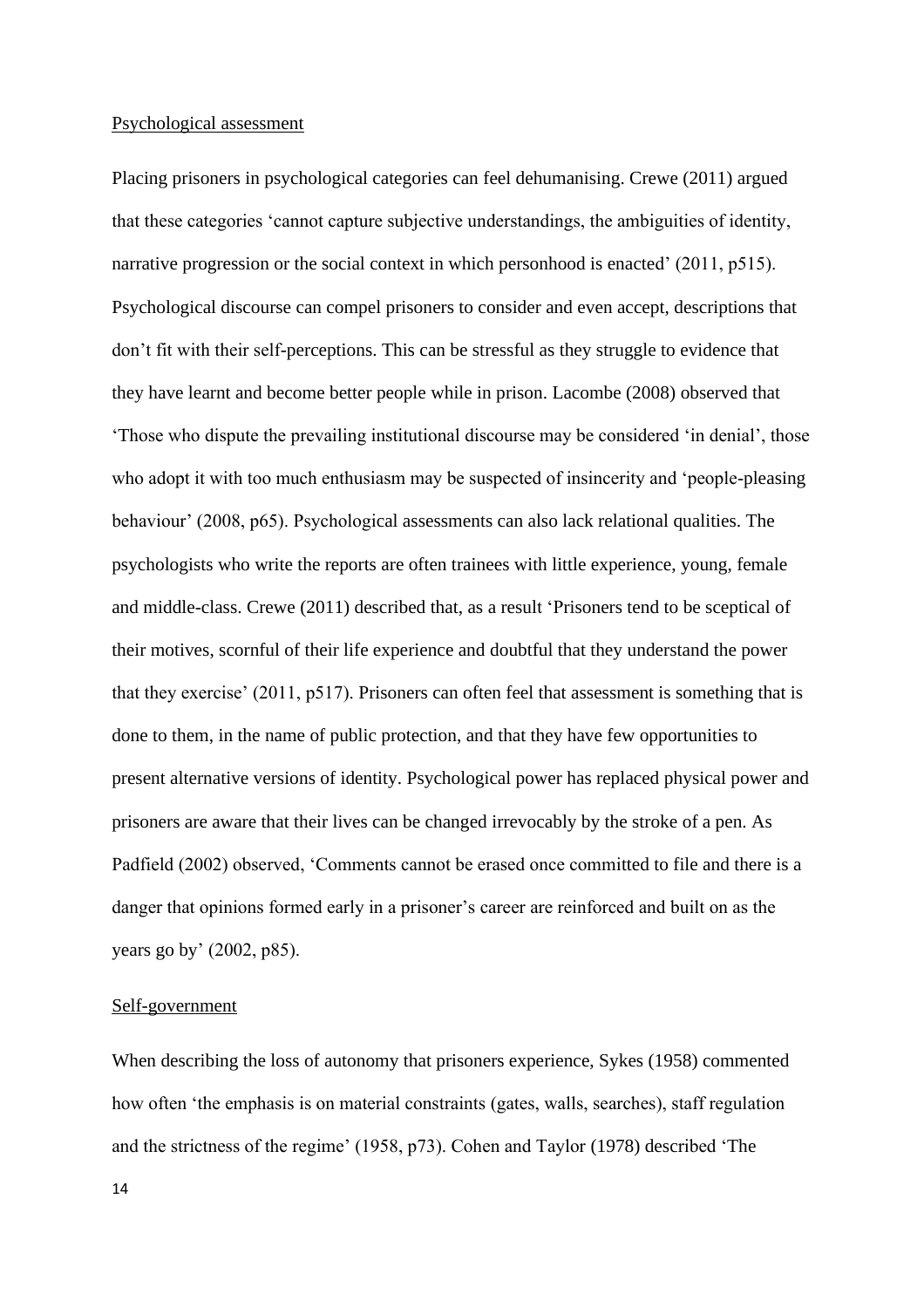oppressiveness of situational security measures, such as CCTV cameras, and the endless rules about rules (1978, p20). Prisoners still find these limits placed on their autonomy difficult. But descriptions of power nowadays tend to be less about direct regulation and restriction. To the list above can be added additional management tools such as the incentives and earned privileges scheme and mandatory drug testing. These more modern methods of maintaining control do not always require direct and personal oversight. Prisoners are not left entirely to their own decisions but nor are they always directed to behave in very specific ways. Day (2004) noted that 'Cognitive-behavioural courses assume the right to be highly intrusive, encouraging prisoners to expose their personal beliefs and private emotions' (2004, p262). At the same time however, in being afforded a degree of choice with regard to encouraging responsibility, the prisoner is exposed to a higher level of risk. Crewe (2011) noted that, 'Rather than succumbing to external orders and demands, they are obliged to govern themselves appropriately or risk the consequences of 'irresponsible' behaviour' (2011, p519). This can lead to feelings of powerlessness and anxiety. The requirement to manage all of these social choices can seem over-whelming.

# Summary

These pains are very real and have evolved from Sykes's original descriptions because, as McDermott and King (1995) noted, 'It is important to find descriptors which allow us to characterise the different components of the prison experience' (1995, p90). It is also important therefore, to find descriptors for the HRA experience. The metaphor of 'depth' was coined by Downes (1988) to describe how psychologically invasive and oppressive the prison experience was understood to be or, 'The overall degree to which prison life was an ordeal, an assault on the self' (1988, p179). Subsequently, McDermott and King (1995) argued that 'deep end' custody related more to physical security and distance from release and that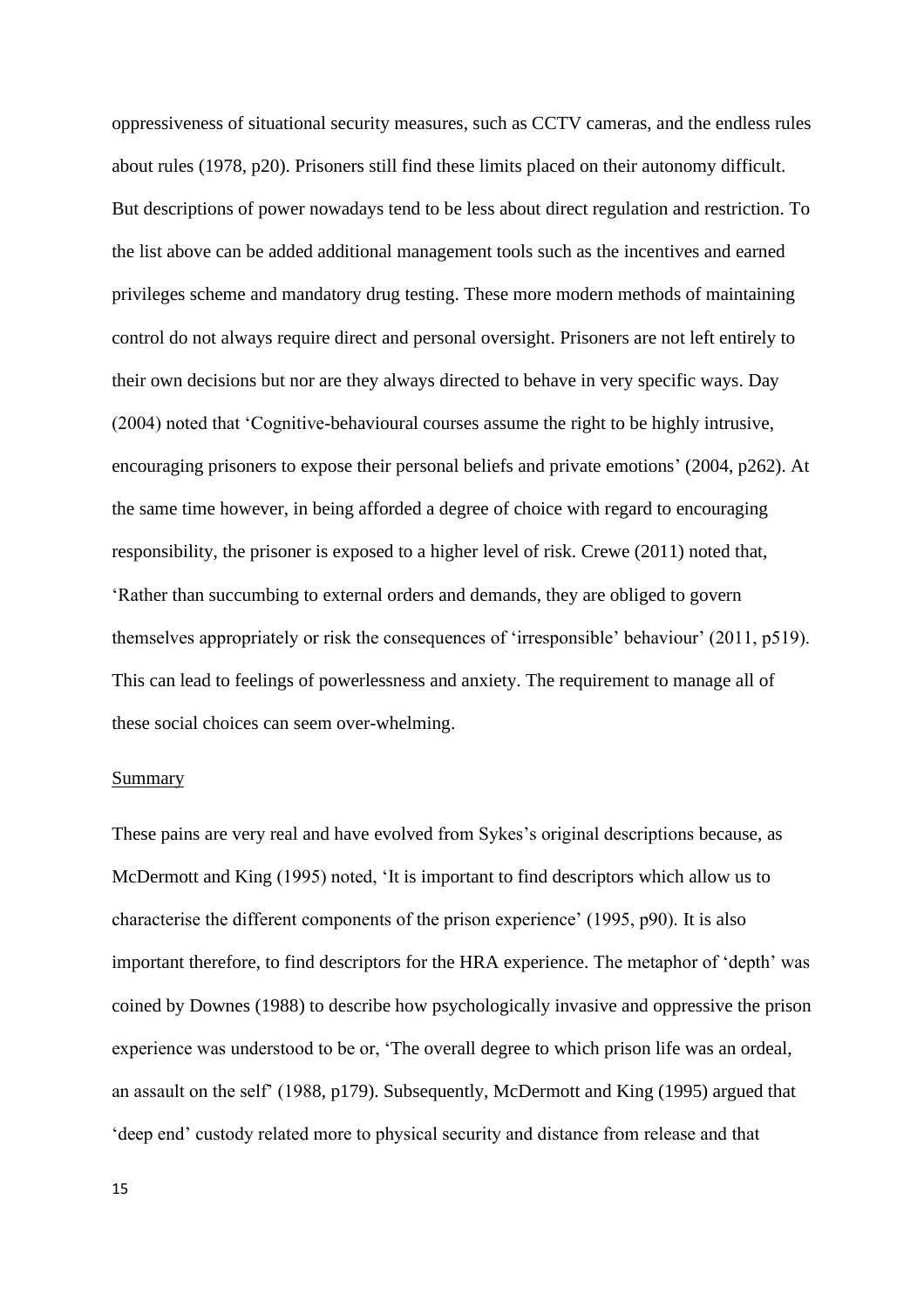'weight' was a more accurate term. They argued that 'weight' was a metaphor which prisoners frequently used to describe a vertical form of oppressiveness with the 'sentence literally being a weight on the shoulders or a millstone around one's neck (1995, p90). Depth was seen as being buried well below the surface of freedom. These are useful means of describing long-term incarceration however Crewe (2011) argues that neither word fully conveys the frustrations inherent in the highly regulated and restrictive world of the highsecurity prison. The metaphor suggested by Crewe (2011) is 'tightness' which he stated 'Does not so much weigh down on prisoners and suppress them as wrap them up, smother them and incite them to conduct themselves in particular ways' (2011, P522). Tightness helps to give a more nuanced description of modern penal power. Freeman and Seymour (2010) argued that tightness 'captured the feelings of tension and anxiety generated by uncertainty and the sense of not knowing which way to move, for fear of getting things wrong' (2010, 131).

The modern prison experience is seen as less heavy than in the past as power is employed less authoritatively. Yet, with increased sentences for long-term indeterminate prisoners, the experience has become deeper. Physical conditions have improved but psychological hardships remain. Crewe (2011) observed that 'Movements are more restricted, security has been tightened and risk has become the trump card of the system. The carceral experience is less directly oppressive but more gripping. Lighter, but tighter. Instead of brutalising, destroying and denying the self, it grips, harnesses and appropriates it for its own project' (2011, p524).

All prisoners must constantly find new ways of adapting to their sentence. The problem is particularly acute however for long-term, indeterminate prisoners in conditions of maximum security. These men are subjected to all the pains of uncertainty and indeterminacy,

16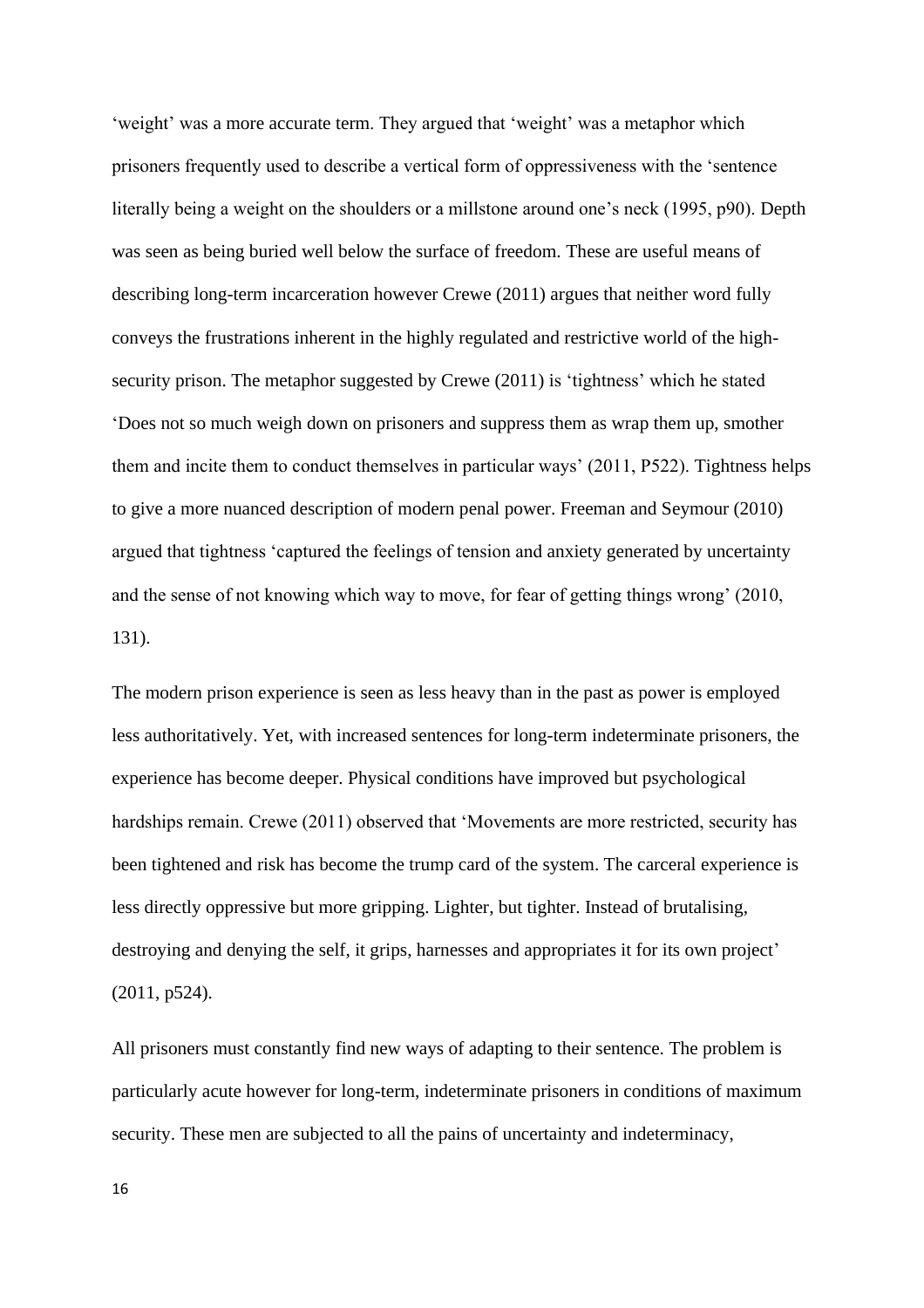psychological assessment and self-government as described but little is known about the extent to which these pains are distorted or magnified when applied to the HRA and new descriptors will be sought for this group during the research.

Cohen and Taylor (1972) noted, 'A long prison sentence is not a short intermission in the real business of life, it is the real business of life. One has to either face the fact that one's life was over at the moment of entering the prison, or that one's life is that existence which takes place within the prison' (1972, p90).

#### **Legitimacy**

Legitimacy is now a well-recognised concept in criminological research. Tyler (1990) generated significant interest in the subject when he demonstrated empirically that 'Human beings are norm-users, whose interactions with each other depend on mutually recognisable patterns that can be articulated in terms of right versus wrong conduct, or of what one ought to do in a certain setting' (2007, p20). Writing about the relationship between legitimacy and the treatment of prisoners, Sparks et al. (1995) argued that 'Every instance of brutality in prisons, every casual, racist joke and demeaning remark, every ignored petition, every unwarranted bureaucratic delay, every inedible meal, every arbitrary decision to segregate or transfer without giving clear and unfounded reasons, every petty miscarriage of justice, every futile and inactive period of time is deligitimating' (1995, p60).

The relationship between powerholder legitimacy and audience legitimacy is important and relevant to this research. Wrong (1995) stated that 'Powerholders have a need to believe that the power they possess is morally justified and that they are part of a larger collective goal or system of values surpassing mere determination to perpetuate themselves in power' (1995, p103). However, powerholders cannot be expected to operate by relying only on public opinion and, certainly in the case of the Prison Service, some information has to remain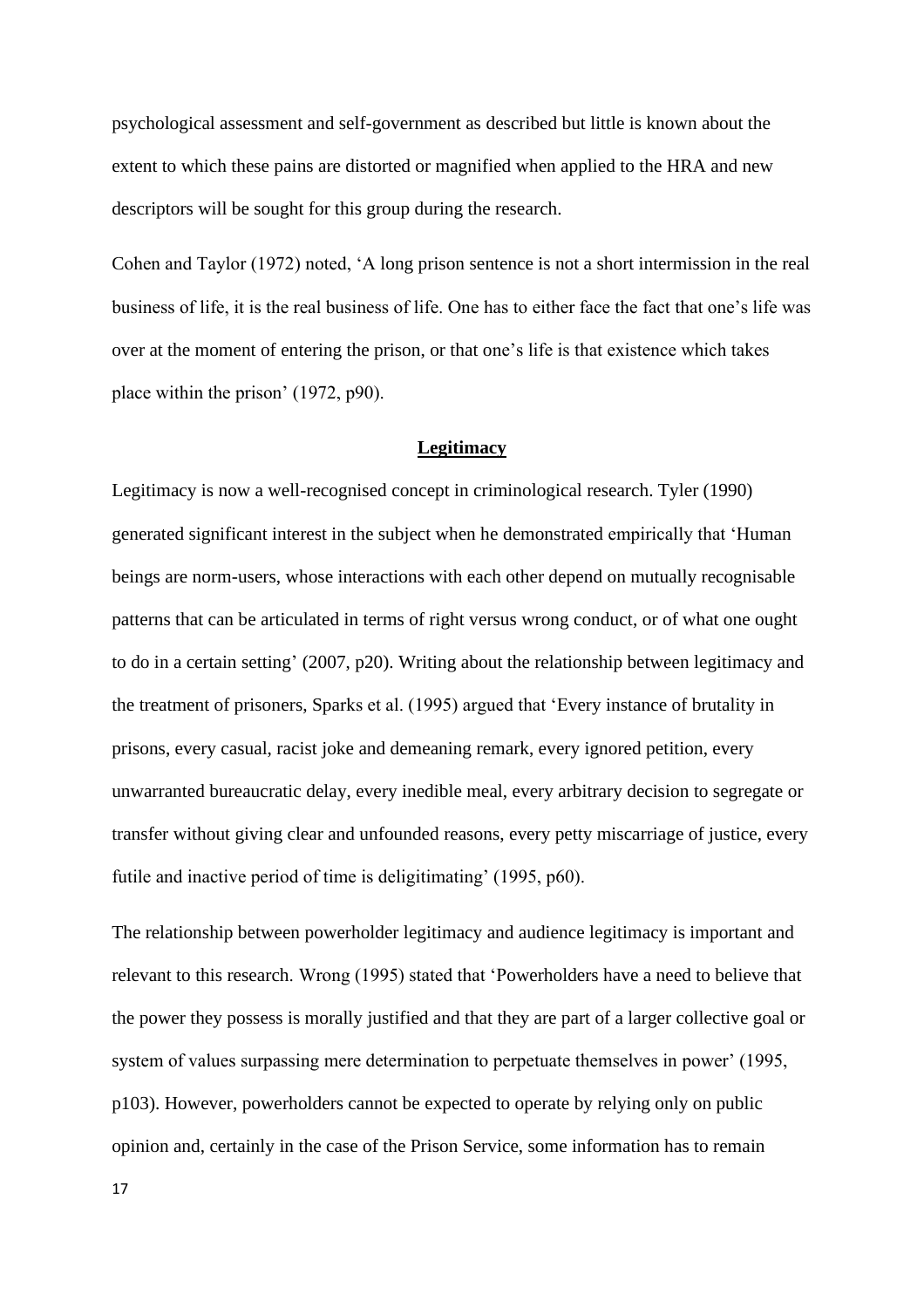secret and not in the public domain. Herbert (2006) argued that 'A degree of self-separation by powerholders is often both appropriate and necessary in exercising authority responsibly' (2006, p133). Powerholder legitimacy is vital for the effectiveness and stability of authority. However, unless powerholders believe they have a moral justification for being in office, they are unlikely to be effective. Boulding (1967) described how a loss of 'internal legitimacy can lead to disorganisation of behaviour and an inability to perform an assigned role' (1967, p299). Powerholder legitimacy is also regarded as a precondition for effective audience legitimacy. Barker (2001) argued that 'It is necessary for powerholders to cultivate belief in the moral rightness of their own legitimacy before making claims to others to be their legitimate rulers' (2001, p67). In order to analyse powerholder legitimacy effectively, the perceptions of the audience must be examined carefully. Within this framework, legitimacy is constantly in flux. When a particular audience rejects one or more aspects of the powerholder's claims to legitimacy, the powerholder must amend their claim to legitimacy to retain the moral high ground.

18 There is also a distinction to be made between legitimate authority and de-facto authority. There are two types of de-facto authority. One has the powerholder in secure and effective command of an area, but the audience completely rejects it. The other is where the powerholder has a degree of acceptance but, as Weber (1978) argued, such acceptance might be based on 'weakness and helplessness because there is no acceptable alternative' (1978, p214).). This last type of authority is of relevance to this research as it is often found in prison settings where there is a disproportionate power differential between the powerholder and the powerless audience. In these circumstances the powerless are left in a moral quandary. They recognise the de-facto power of the rulers and accord them a minimal authority. They are limited in options to challenge the authority but find it difficult if not impossible to grant genuine normative authority or proper respect. The phrase of 'dull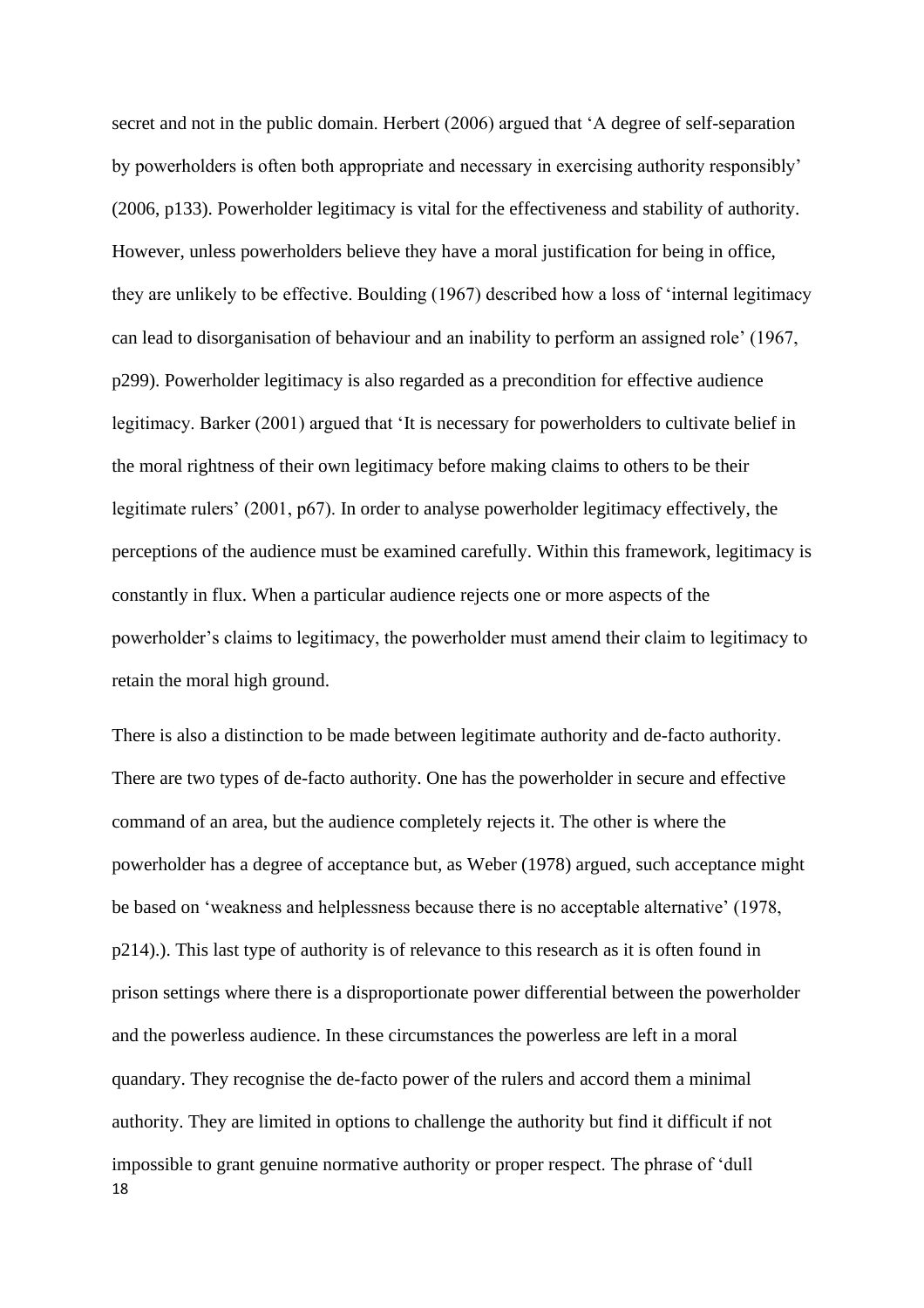compulsion' was coined by Carrabine (2004) who argued that 'In the prison literature, it is well recognised that dull compulsion frequently exists, and some hold that prisoners' acquiescence to prison authorities is almost always of this type' (2004, p38).

Bottoms and Tankebe (2012) described four principal components, namely 'Effectiveness, distributive fairness, procedural fairness and lawfulness' which had to be present for legitimacy to exist;

- Effectiveness entails legal authorities exercising power that is normatively justifiable and effective in its tasks. Bottoms and Tankebe (2012) argued that it was vital that 'powerholders demonstrate, in addition, a capacity to obtain effective results' (2012, p147).
- Tankebe, (2013) described distributive fairness as being related to 'perceptions that the outcomes people receive are fair and that the distribution of outcomes is fair also' (2013, p111).
- Procedural fairness was described by Tyler (1990) as 'the fairness of the processes employed to reach specific outcomes or decisions' (1990, p92). Judgements about procedural fairness have been shown to be based on two inter-related elements. Tyler (1988) described the first element as 'the quality of decision making, which relates to judgements about honesty, provision of opportunities for representation and opportunities for error correction'. The second element is of a more personal nature and assesses 'whether legal authorities have behaved impartially' (1988, p103).
- Lawfulness was described by Beetham (1991) as 'the most basic level of legitimacy'. He added 'It is concerned with the question of whether power has been acquired and exercised in accordance with established rules in a given society' (1991, p16).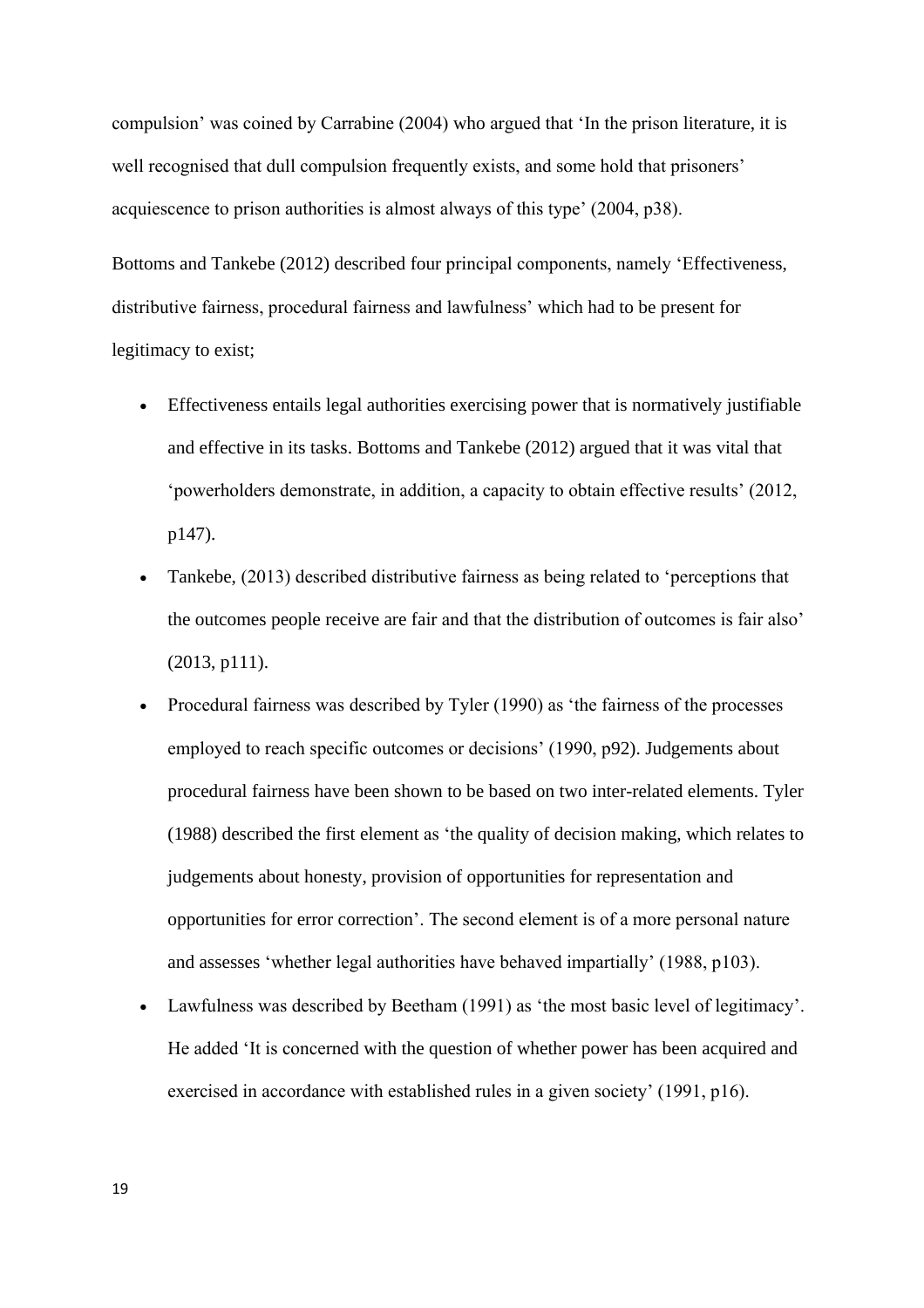Using these four themes, this research will focus on the perceptions of legitimacy amongst high-risk prisoners to explore how the relationship between themselves and the prison is understood. There is an ongoing need for the Prison Service to convince the HRAs of their legitimacy which has been described in this literature review. The need to demonstrate legitimacy has been labelled 'self-legitimation'. Barker (2001) described it as 'An activity which compromises all those actions which rulers take, to insist on or demonstrate, as much to themselves as others, that they are justified in the pattern of actions they follow' (2001, p30). Self-legitimation is claimed to provide a sense of protection from internal and external uncertainty. Thus, the Prison Service must seek acceptance in its legitimacy from those it seeks to rule. Bourdieu (1996) stated that 'No power can be satisfied with existing just as power that is brute force, entirely devoid of justification, in a word, 'arbitrary' and must thus justify its existence' (1996, p265).

Within the context of legitimacy in high-security prisons this thesis will describe a small case-study that will have relevance to, and build an understanding of, the lived experience of the HRA prisoner. One of the tools used to report on and monitor the behaviour of prisoners in the UK are security information reports (SIRs). SIRs are submitted by staff who observe prisoners or interact with them in any way. A team of analysts use the information provided by SIRs to form a picture of each prisoner and this in turn is used to inform decision-making for overall management of the prisoner. This includes decisions on individual progression, and it is of great relevance regarding decisions on categorisation.

In 1990, McDermott and King observed the potential shortfalls of the SIR process first-hand. Kathleen McDermott asked if she could give one of the prisoners a geranium as a present. Unfortunately, regulations prevented this, however a compromise was arranged, and she was able to give the man some geranium seeds. The plants grew on the window ledge in his cell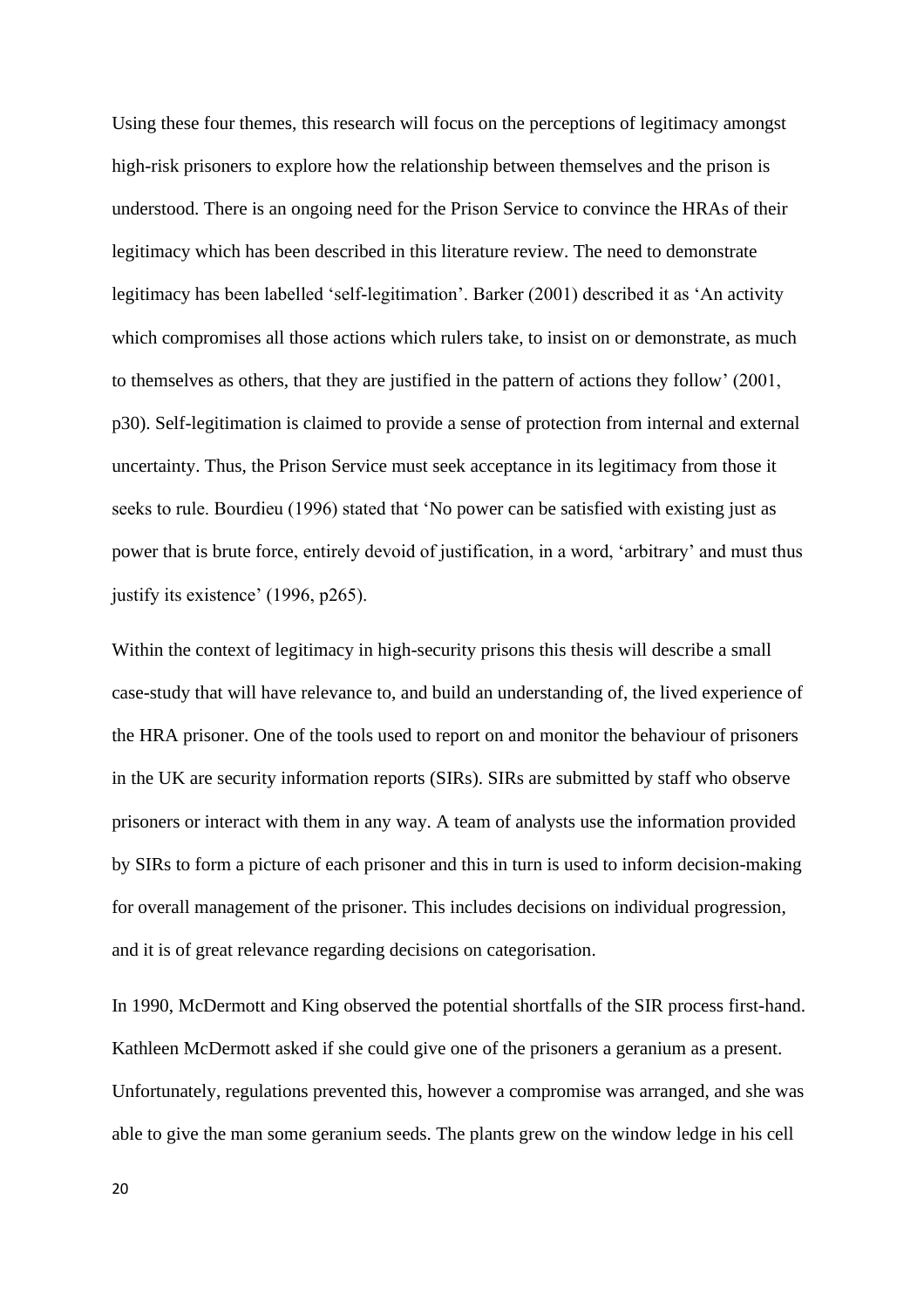and soon generated interest from other prisoners. The interested prisoners aroused the suspicion of staff and in more than one instance the activities were reported through the SIR process and investigations were carried out. Staff and prisoners were soon referring to the situation as 'the subversive geranium', Roy King was discussing this with a senior member of staff who, partly jokingly, suggested that a red geranium placed by the cell window could be a signal for a helicopter to land. McDermott and King (1990) felt this anecdote was worthy of mention 'because it characterised, albeit in an absurd way, the manner in which custody, particularly high security custody, can render almost anything liable to suspicion and set off a process of action in consequence' (1990, p446). Part of the findings of the authors regarding the management of trouble was that the prison authorities often accepted uncorroborated intelligence as factually correct. This in turn led to a number of 'underground' sanctions that 'had little or no accountability precisely because they are deemed to be purely administrative rather than punitive' (1990, p448). There does not appear to have been any direct research on how intelligence reporting affects the HRA prisoners. This highlights a distinct gap in the literature and will be discussed further in the findings.

#### **Methods**

The over-arching aim of this research was to explore the lived experience of the HRA prisoner. The researcher was fortunate to have comparatively easy access to the interview group due to his role within the LTHSE and position as Head of Security at one of the LTHSE establishments. Prior to commencing this research, the proposal was discussed with the Deputy Director of Custody (DDC) of the Long-Term and High-Security Estate (LTHSE). The DDC was enthusiastic about the proposal and keen to see the completed research. The researcher had initially become aware of the HRA system through his role as a practitioner and realised that there was a story to be told and a significant gap in the literature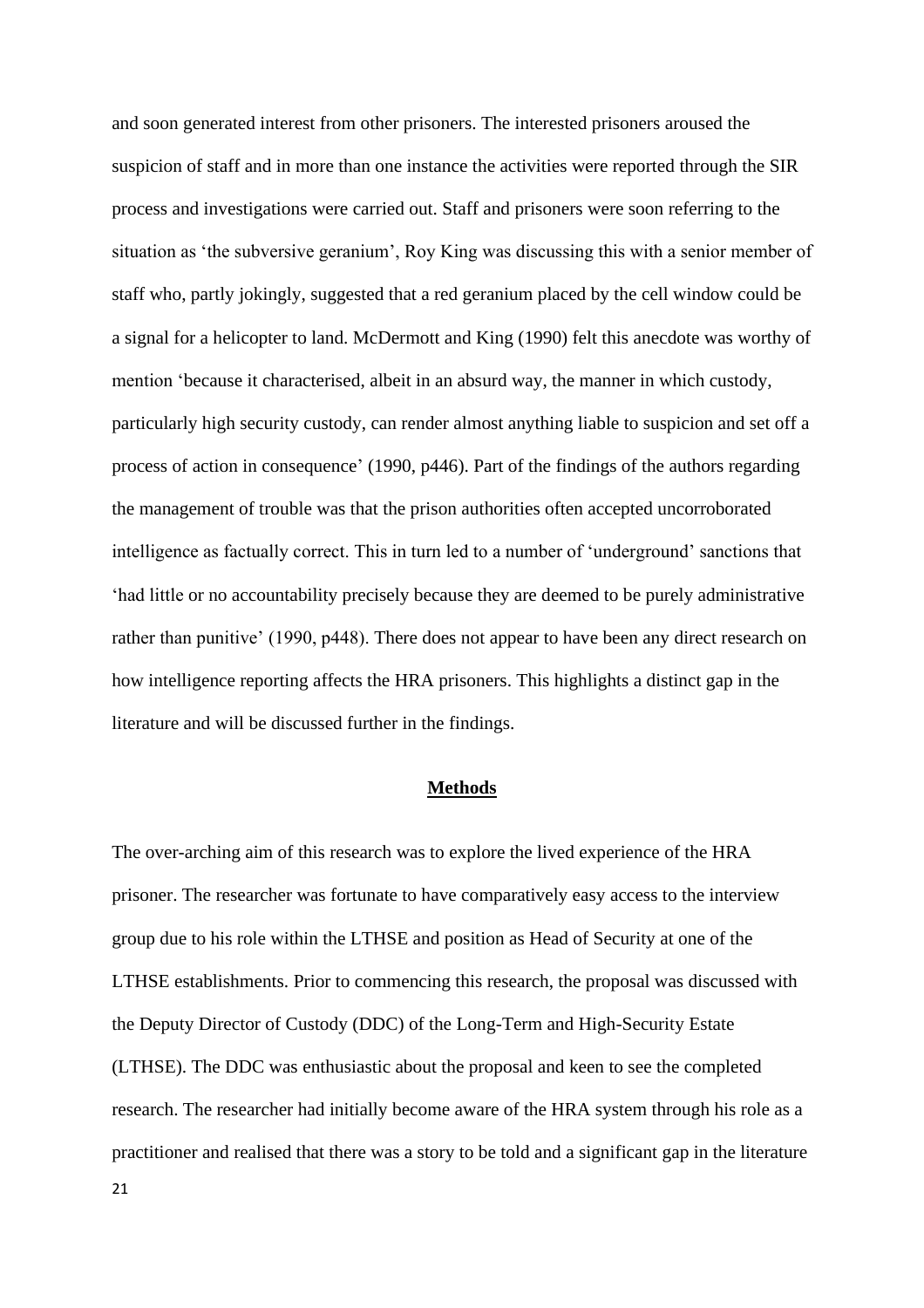related to this group. However, this meant the researcher was also an 'insider', with knowledge and experience of working with Category A prisoners in a high security establishment for many years.

It is necessary to acknowledge potential role duality when conducting research. Without the benefit of current position and background however, it is unlikely the research undertaken would have been possible. It is not uncommon for researchers to carry out a study in the area in which they work and there are obvious advantages to this type of 'Insider research'. A knowledge of the context of the study and the participants can be invaluable along with comparatively easy access. There are, however, disadvantages as well which must be considered. Questions of power differentials, unconscious bias and motivation must all be examined, answered and overcome as honestly as possible. This will be achieved in part, in this study, by following the advice of Grady and Wallston (1988), who recommended adhering to the four guiding principles listed below;

- 'Try to foresee likely conflicts.
- Make a plan to deal with them.
- Record your responses.
- Ensure you gain the collaboration of researcher colleagues from outside the situation'. (1988, p31).

Additional mitigation included emphasising the benefits of organisational knowledge, experience and access in this highly restricted environment. All interviews were planned to be conducted away from the researcher's home establishment. Interviewees were made aware of the researcher's position, but it was emphasised at all times that the study was being conducted in his role as a student, not a practitioner. Visits to establishments were always conducted in student role and appropriate casual clothes worn at all times.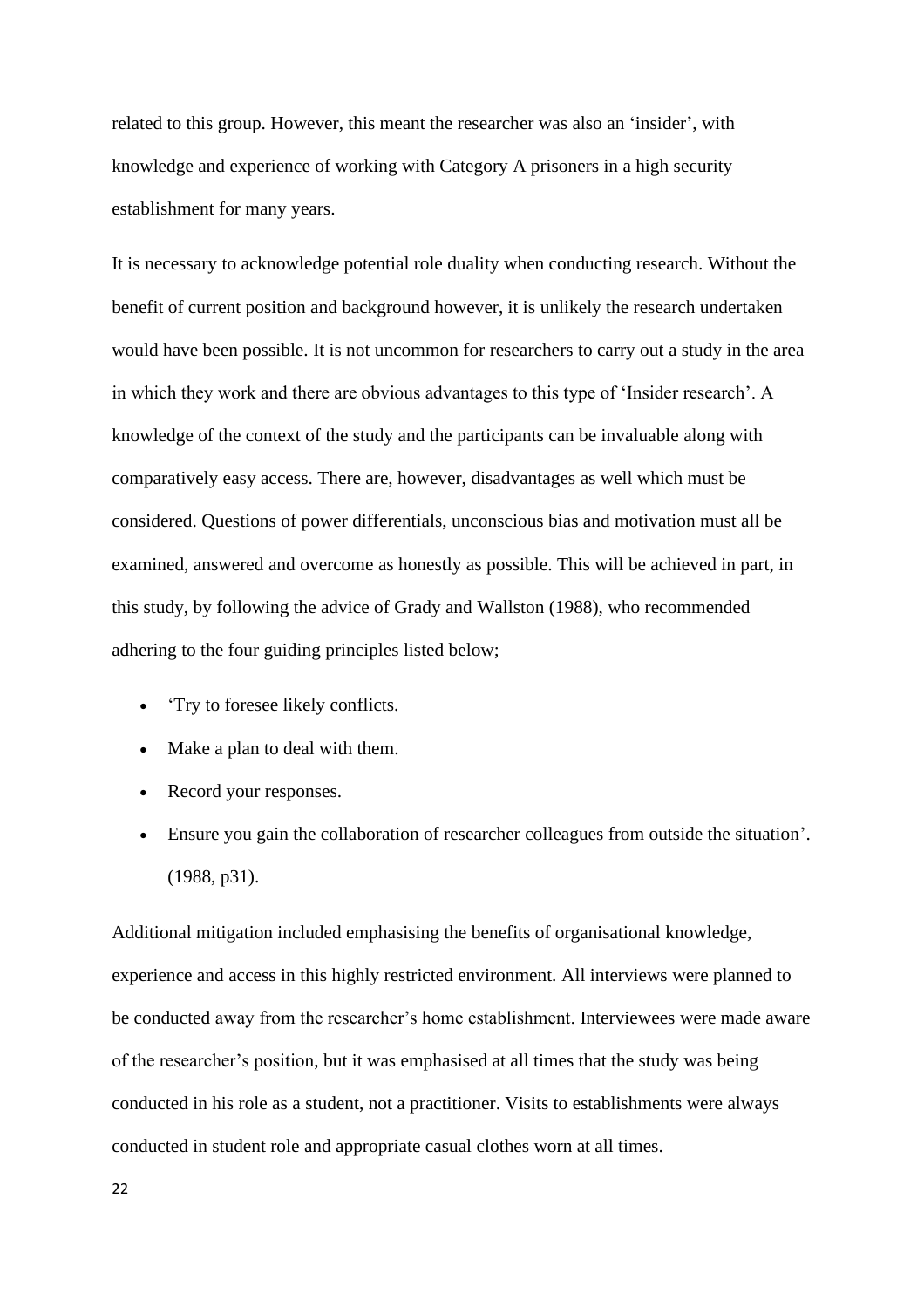Liebling (2011) argued that 'Research, understood as 'authentic description,' has a moral and explanatory value. Nothing gives us firmer credentials for forging change than having a firm empirical grasp of actual practices and experiences' (2011, p518). Three key areas emerged from the literature review as being of central importance. These were the themes of risk management, the pains of imprisonment and legitimacy. From these three themes subquestions arose. The first question focuses on risk and helps to form the context and framework for this research;

• How does the risk assessment and management process impact directly on the lived experience of the HRA prisoner?

The next question addresses the pains of imprisonment;

• What evidence exists to demonstrate that the HRA men experience the pains of imprisonment differently to other prisoners?

Lastly, by evaluating the information gleaned from the risk process and the pains of imprisonment, it is asked how fairly HRAs feel they are treated and whether they think the system is legitimate;

- Do HRA prisoners experience the high-risk process as a procedurally fair system?
- Is there a relationship between the four elements of legitimacy on the lived experience of the HRA?

23 This research adopts a qualitative, exploratory style that takes an inductive approach. An inductive approach was considered especially suitable given the study's ambitions to understand the lived experiences and perceptions. The strength of employing experiential approaches in this respect was emphasised by Bachmann and Schutt (2014) who described it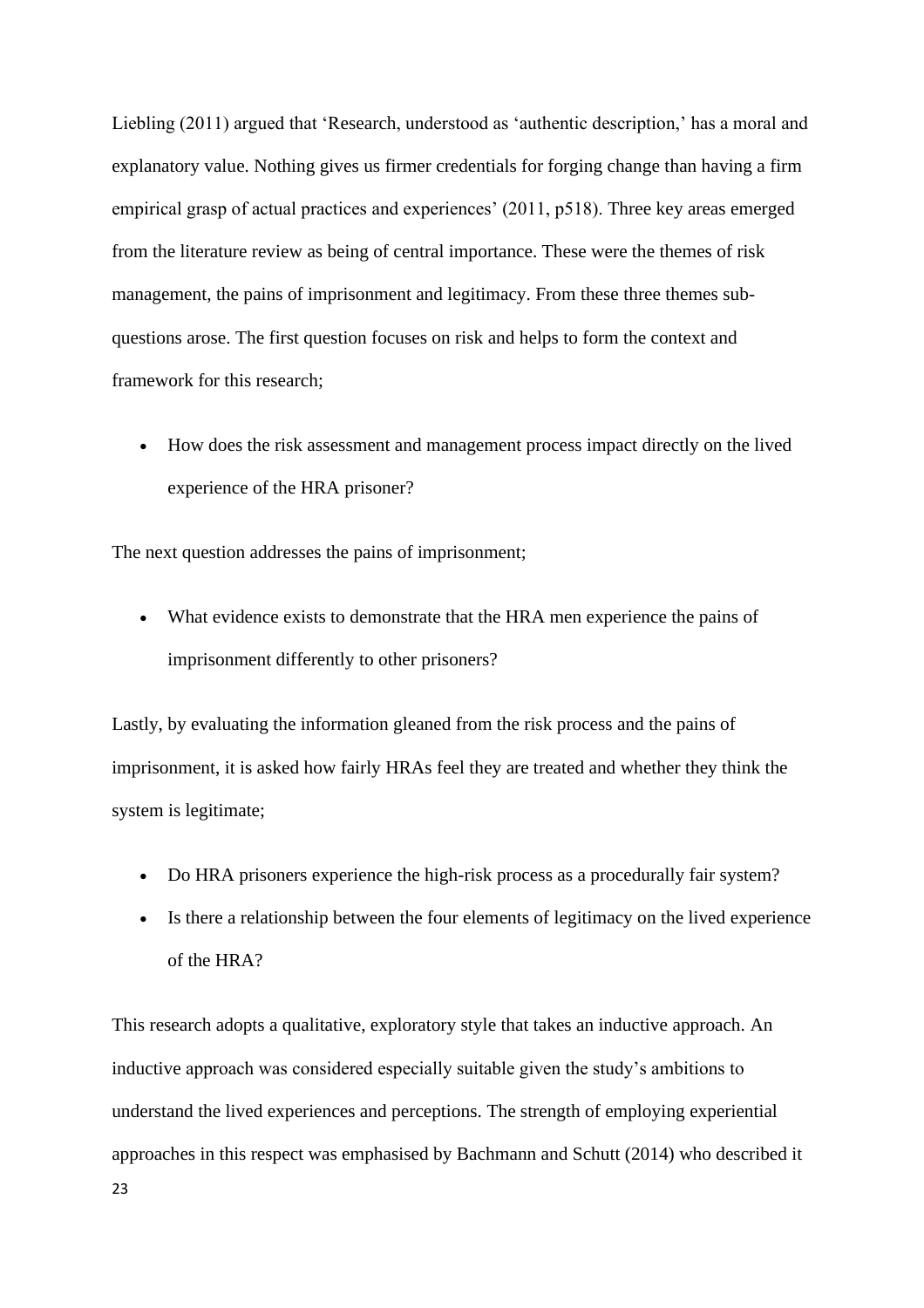as a method 'to find out how people get along in the setting under question, what meaning they give to their actions and what issues concern them' (2014, p10). The experiences of the prisoners themselves in response to the high-risk policy were at the heart of this research. As such, qualitative data gained through semi-structured interviews was the main source of data collection. Themes and questions emerged in an inductive manner as interviews progressed. This flexible approach was chosen because, as Bachman and Schutt (2011) stated, it 'allows participants to be studied in depth and captures their perceptions on the legitimacy of the regime' (2011, p44).

The HRA population has changed significantly since 1987 when a large proportion were IRA terrorists. A snapshot of the Long Term and High Security Estate (LTHSE) population reveals that, during the week ending 27/02/19, there were 872 convicted, Category A prisoners, of whom 49 were high-risk. (Category A Team, HMPPS Headquarters). Of the 16 interviewees in the study, nine were of Muslim faith with five classed as Islamic extremists, convicted under the Terrorist Act (TACT). Rather surprisingly, nine were in prison for the first time and only two had any escape history. Twelve of the HRAs interviewed had indeterminate sentences. Eleven were life sentenced prisoners with tariffs ranging from 15 to 40 years. The average age of the men was 34 and the average tariff was 30 years. Six of these men will have to spend longer in prison than they have been alive for. There were 49 convicted HRAs at the time the research was being conducted. In order to ensure generalisability and meaningful data, the sample size aimed for was between fifteen and twenty prisoners. By the end of the fieldwork, sixteen men had been interviewed which equated to 33 percent of the total HRA population. It was felt this number offered sufficient representational generalisation to be applied nationally. Regular emails were exchanged with the two policy leads and an informal interview was held with one of them. The researcher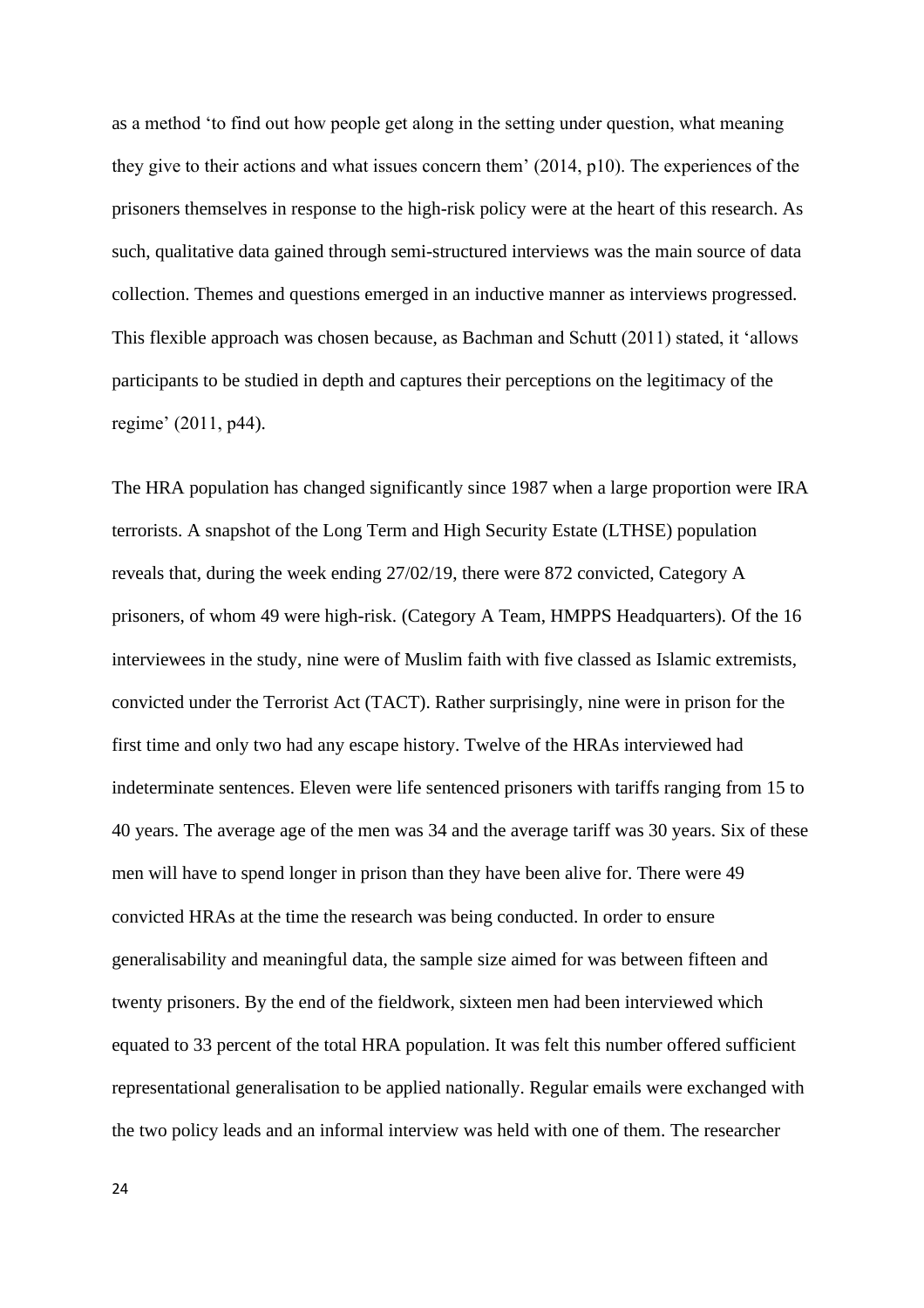adopted the role of a Cambridge University student at all times during research. Interviewees were made aware of the interviewer's present occupation, however, it was highlighted that this was not relevant to the research. There were no explicit or implicit rewards offered to any interviewee who participated in the study. It took two days at each prison to carry out the interviews which varied from 40 minutes to an hour.

To support the interview schedule and test the suitability of the research questions, one pilot interview was conducted with an ex-HRA prisoner in the establishment in which the researcher was employed. The pilot interviewee had been a high-risk prisoner for nine and a half years before being downgraded in 2018. He was provided with an information sheet and gave his informed consent prior to the interview commencing. To prevent any possibility of data contamination (Peat et al 2002), the transcript of this interview was not used as part of the data analysis. The interview was used to help shape and inform the researcher's thoughts and plans before the main interviews commenced. Prior to the pilot interview the researcher had assumed that the relationship between being HRA and also a long-term prisoner in maximum security would be the area of most interest and relevance to the men. In fact, even 18 months after being downgraded, the high-risk restrictions, implemented in 1987, remained the worst memories of the whole experience. The pilot interviewee spoke of feeling like he was on holiday and how much easier life had become since coming 'off the book'.

All semi-structured interviews were transcribed in full by the researcher and then arranged into themes, patterns and relationships. Framework analysis was employed to enable meaning to be extracted from the words and allow for interpretation of the findings. Framework analysis is a useful tool to assess policies and procedures from the very people that they affect so it is a well-suited methodology for this research. Cross-referencing to the research questions was also facilitated in this manner. As Bachmann and Schutt (2011) observed,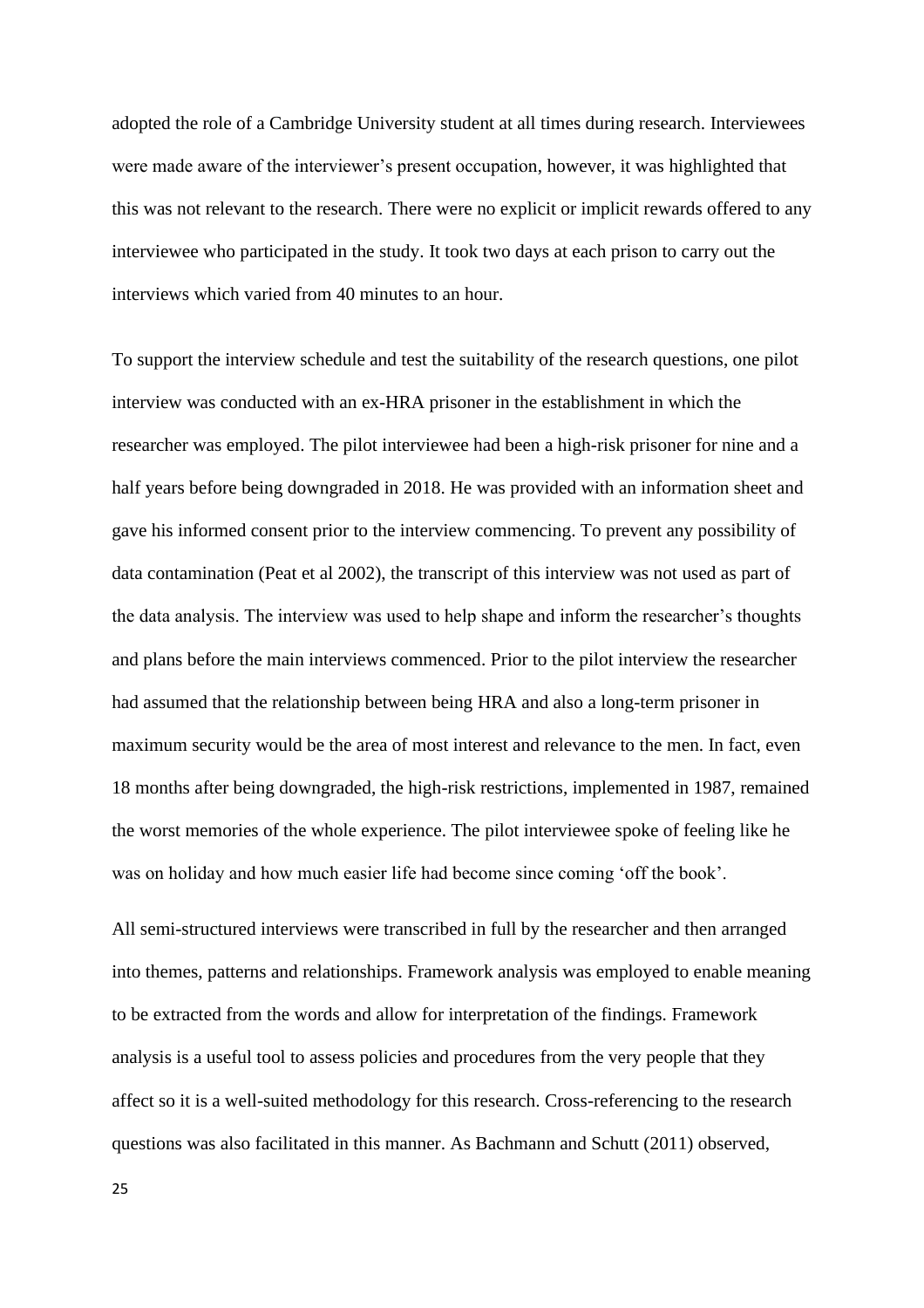'Explanations developed inductively from qualitative research can feel authentic because we have heard what people have to say in their own words and we have tried to see the social world as they see it' (2011, p44).

It was decided to carry out one-to-one, semi-structured interviews as this was considered to be an appropriate way to find out about the lived experience of the HRA men. Surveys were considered but, in the end, not used as it was felt that it would be difficult to get really meaningful information from them. Focus groups were also considered. As a Head of Security, it was not unusual to meet with the HRAs as a group to have a discussion. It was also fairly straight-forward to risk-assess and facilitate. However, as a student, arranging a meeting of all of the high-risk prisoners in the jail at the same time, would have been logistically and practically difficult and almost certainly would not have been granted. If permission had been given, it would have required a large number of staff in the room where the focus group was being held. This would have severely inhibited the conversations and essentially rendered them meaningless.

Interviewing high-risk prisoners at the researcher's own establishment was deliberately avoided in order to minimise the possibility of insider influence described earlier in this section. Unfortunately, due to two prisoners changing their minds on the day it became necessary to interview two HRAs at the researcher's home establishment to maintain the desired numbers. Responses from these two were carefully checked against all other interview responses to ensure no evidence of bias was present. The other men were all interviewed in one of three other 'dispersal' jails. This group of prisoners were selected because, as far as could be ascertained, they have not been the subject of previous academic research. In addition, the more that was discovered about HRAs during informal conversations with the researcher at his home establishment, the more it was realised this was

26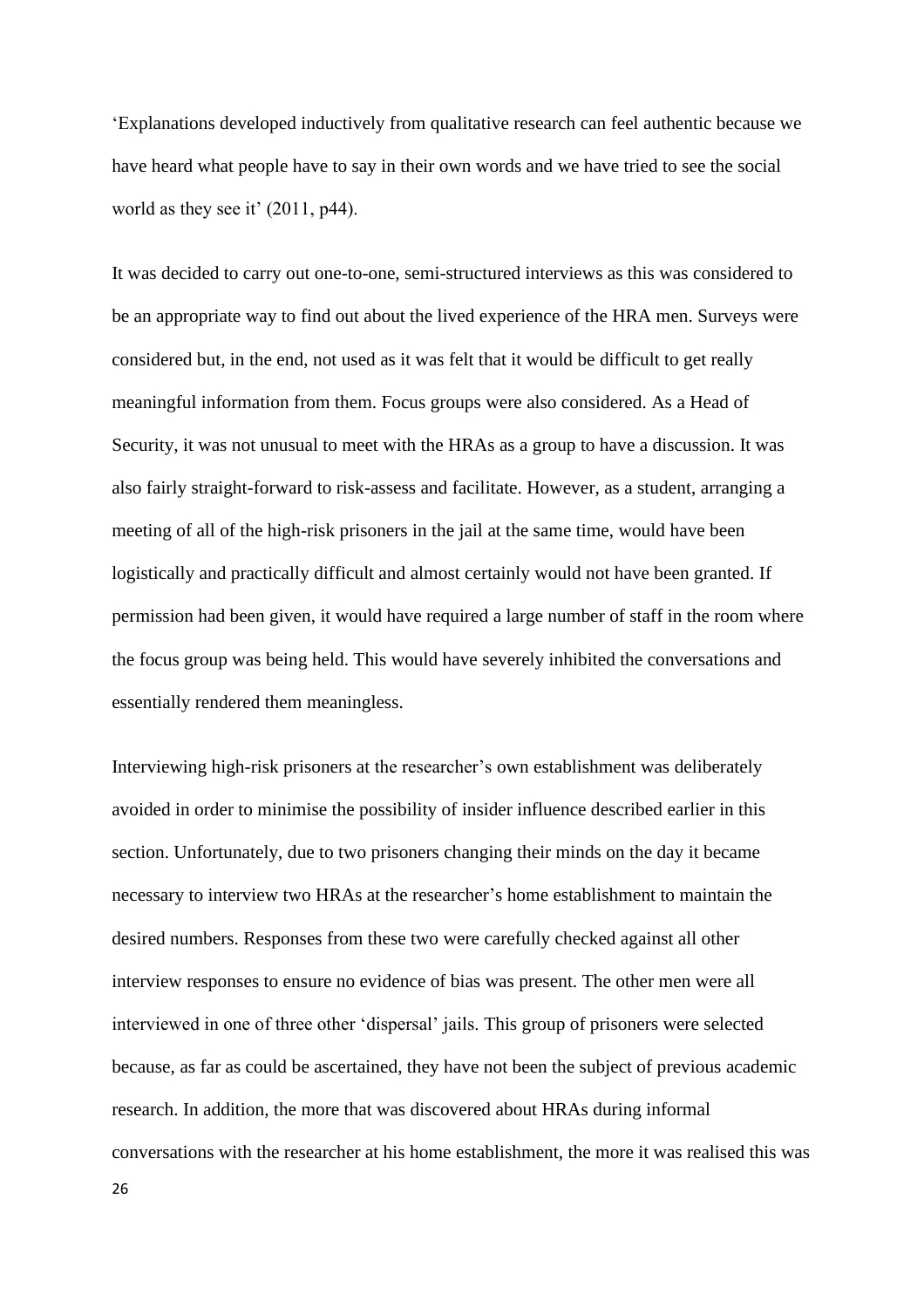a little-known, yet important, area of study which warranted further investigation. Information on HRA locations were helpfully provided by Category A section in London. It was then possible to decide on three prisons to contact and use contacts in these prisons to explain the research and gain access to the prisoners.

To avoid any suggestion of bias, it was decided to offer an interview to all of the high-risks in each of the prisons visited. This would avoid any need to sample or apply selective criteria to manage numbers. Selective criteria would have been applied for any prisoners in crisis or segregated at the time of the visit. However, as it turned out, this didn't apply to any of the HRA men. All data from the interviewees was relevant to the research. No data or contributions from the men was excluded.

Research questions were adapted from other studies or constructed by the researcher. Experience of interviewing and interacting with prisoners over many years assisted in designing the interview schedule. An over-view of the interview schedule is provided below. Each question had a number of sub-questions attached to them. A copy of the full interview schedule is provided at annexe A.

#### Opening questions

- When were you made high-risk? How did you feel at the time you were told?
- Had you been in prison before? How long have you been in this prison?
- How many other jails have you been to?

#### Risk management

- Have you read the HRA policy or had it explained to you?
- How do you feel about the power the prison holds over you?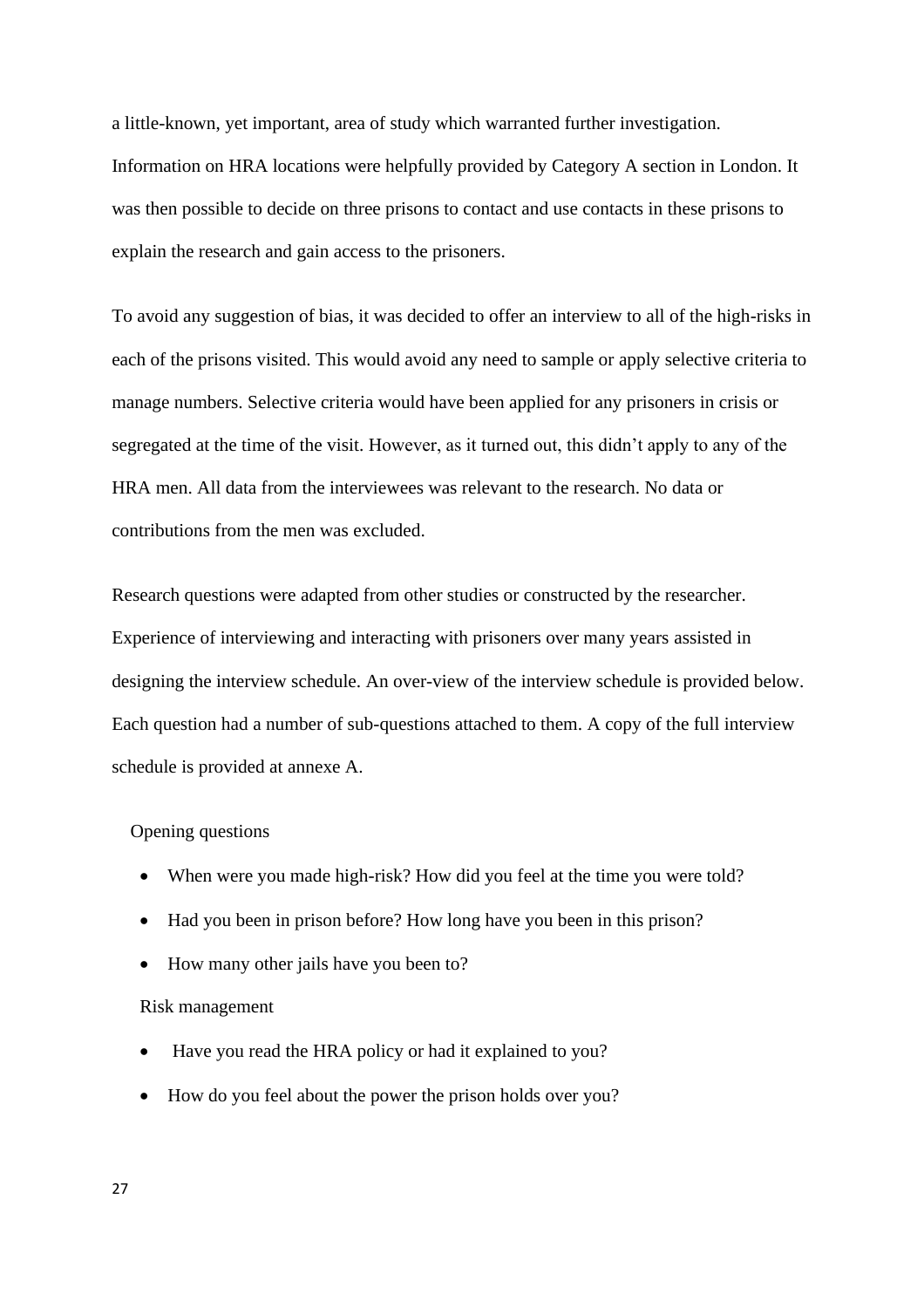• How long have you been at this particular prison and what has been the biggest change you have seen during this time?

The pains of imprisonment

- What does it feel like to be a high-risk in this prison?
- What are your relationships like with other HRAs?
- Are the activities you do in this prison helping you to develop yourself**?**

# Legitimacy

- What does it mean to you to be labelled high-risk?
- How does being high-risk affect your experience in prison?
- Overall, how fairly do you think you are treated as a high-risk prisoner?

As can be seen, three themes were covered by the questions. Risk management, the pains of imprisonment and legitimacy. These themes are repeated in the literature review and the findings. The feedback gained from the pilot interview was very useful and some of the questions were amended as a result. Once fieldwork commenced, the interview schedule did not change very much, apart from removing an 'ice-breaker' question which encouraged interviewees to describe their lives before they became high-risk. Many of the men were quite uncomfortable with this question and preferred to get straight on with discussing their high-risk experiences.

From an ethical viewpoint, it was acknowledged that discussing their situation may have caused some participants to become distressed as they acknowledged the pain and uncertainty of their situation. Before the commencement of all interviews, prisoners were informed that they could stop the interview at any time and avoid any questions they were uncomfortable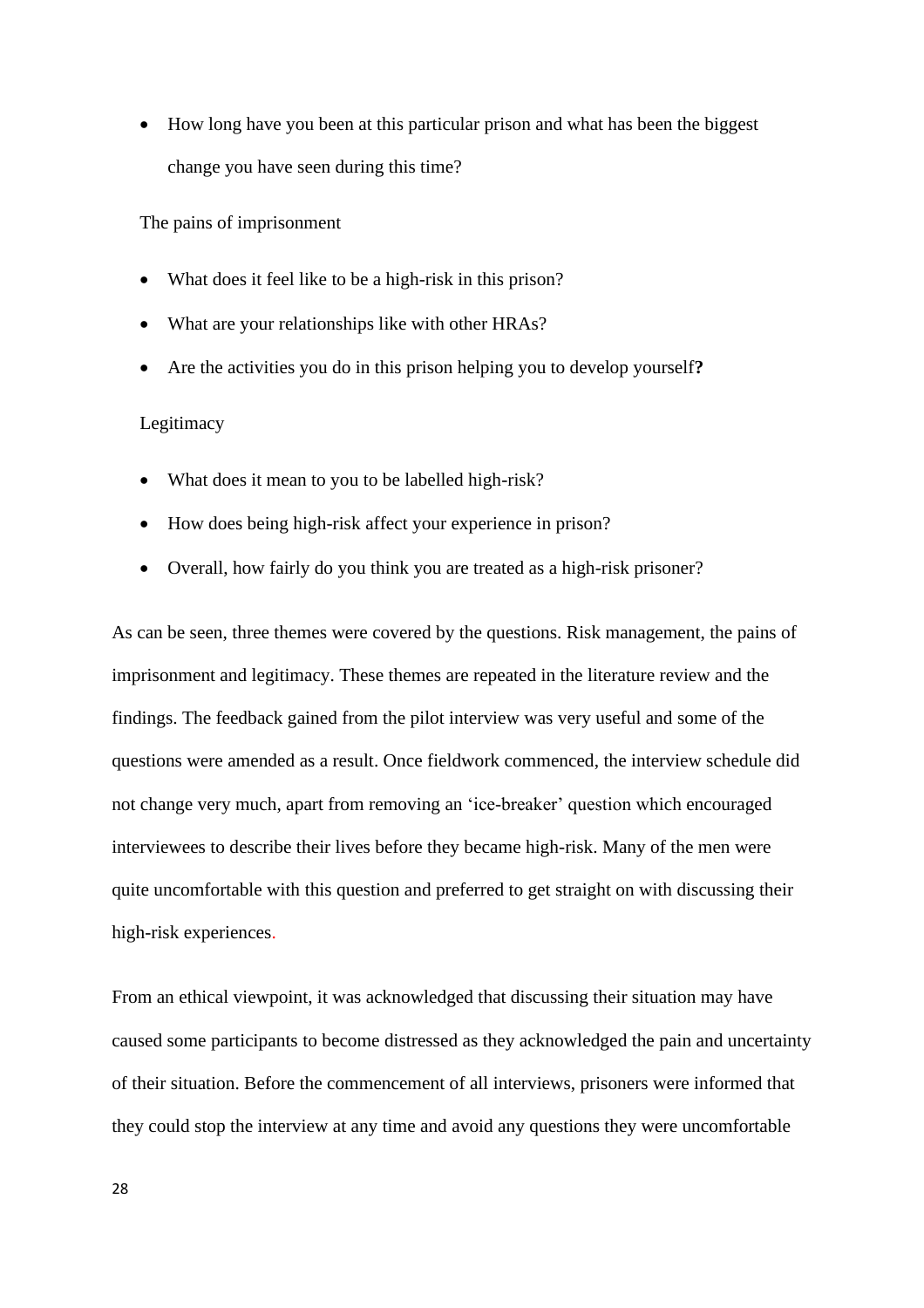with. They were advised of the support options available to them after the interview which included listeners, mentors and key workers. There were no non-standard ethical issues with the proposed study apart from the sensitivity around preserving the anonymity of the interviewees being higher than average which has already been discussed. All participants were thanked for their contribution to the study and promised a copy of the final thesis.

The high-risk prisoner is a member of a small group. This group is usually well-known to the public through media reporting of their crimes and often carries a high level of notoriety. Revealing the most basic of demographic information could enable recognition of many of the interviewees. Special care has been taken at all times to protect and maintain anonymity. Pseudonyms in the form of Greek male names were used at all times. The research avoided the use of any quantitative information that could have inadvertently revealed the identity of any of the participants. Participants were informed of the limits to the protection of their confidentiality. This included the disclosure of any intention to commit an offence against prison discipline or the law which would be reported to the relevant authorities. Disclosure that a participant was intending to cause harm to himself was also explained as grounds for breaching confidentiality.

Informed consent was gained before interviews and all participants were over eighteen years of age. Information sheets were handed out which described the researcher's occupation and background, the purpose of the research, how confidentiality would be maintained and how all data would be stored securely. Further guidance was given on request. There was an option given of withdrawing from the study up to ten days after the interview and anyone choosing this option would have all related material destroyed. Consent forms were agreed and signed by both parties and copies retained. All participants were made aware that the research would have no impact on their personal circumstances or sentence progression.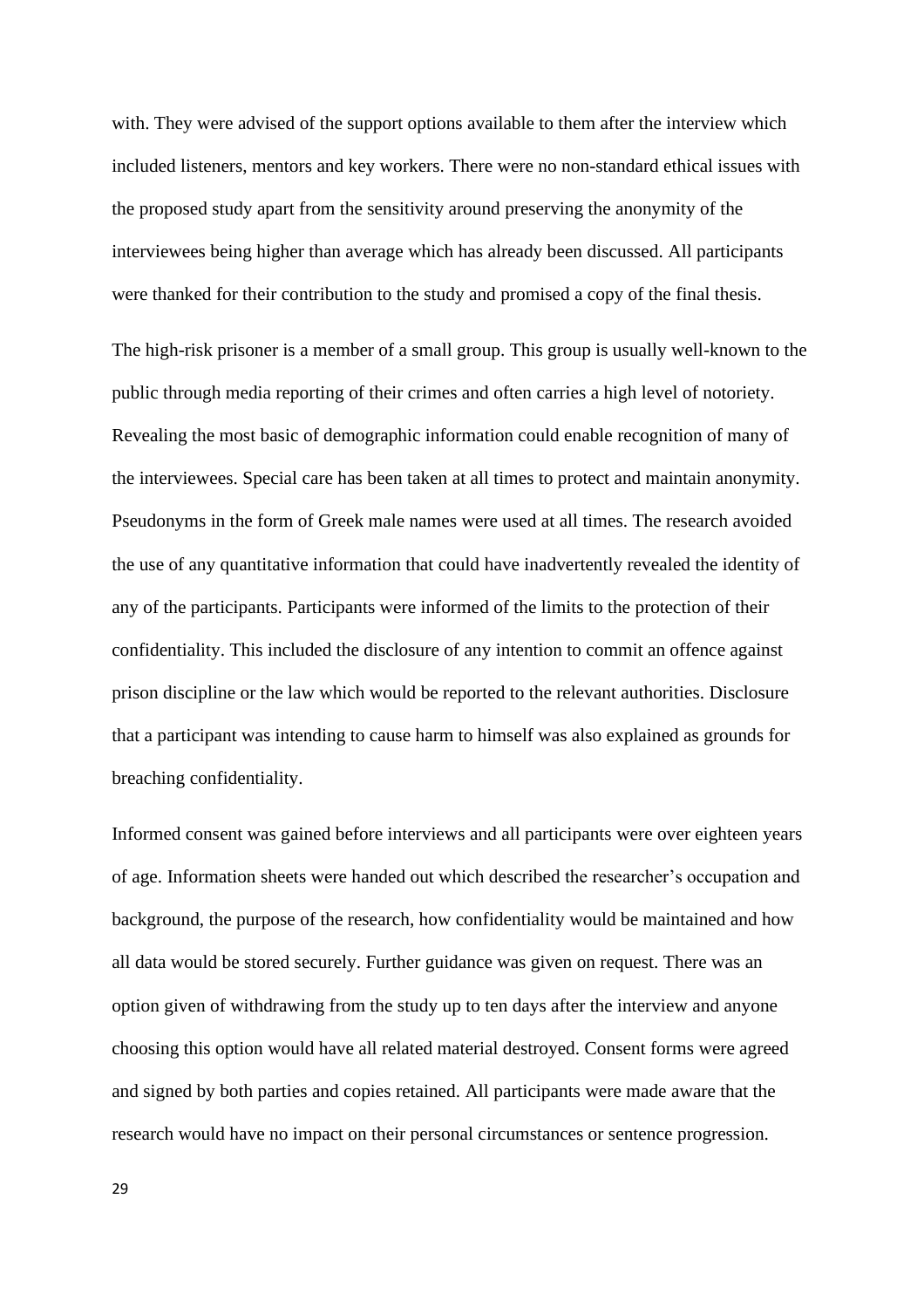There were two occasions where prisoners who had previously given their consent to be interviewed changed their minds. One said he didn't feel very well and the other just said he no longer wished to be interviewed. A predictable routine is very important to long-term prisoners, so every effort was made to give plenty of notice so as not to disrupt those routines. One prison had an unexpected lock-down on the morning of the visit which ordinarily would have meant cancelling all interviews for that session. However, my contact in the prison was able to arrange for staff to escort the interviewees and allow the interviews to go ahead as planned. This was extremely helpful and reinforced the advantages of insider research. However, it was difficult to avoid the suspicion that this probably would not have been facilitated as readily for a truly civilian interviewer.

Two methods were employed to make initial contact with HRA prisoners. One involved visiting the establishment, meeting each prisoner individually, explaining the research and answering any questions before gaining consent or declining to be involved. The other method involved emailing the participant information sheet to my contacts in the other two establishments. They then printed them out, gave them to the men who would read the information in their own time and would return the signed consent form if they chose to participate. Both methods resulted in similar return percentages.

The interviews were all face-to-face sessions which took place in interview rooms or spare offices on residential wings where the prisoners lived. The interviews varied in length from 30 minutes to an hour. Most interviewees were happy to describe their experiences and frequently gave examples to add depth to their stories. Some were more reticent and provided less detail. The generalisability and reliability of the research findings was contingent on the skill of the interviewer and the accuracy of transcribing and coding. The researcher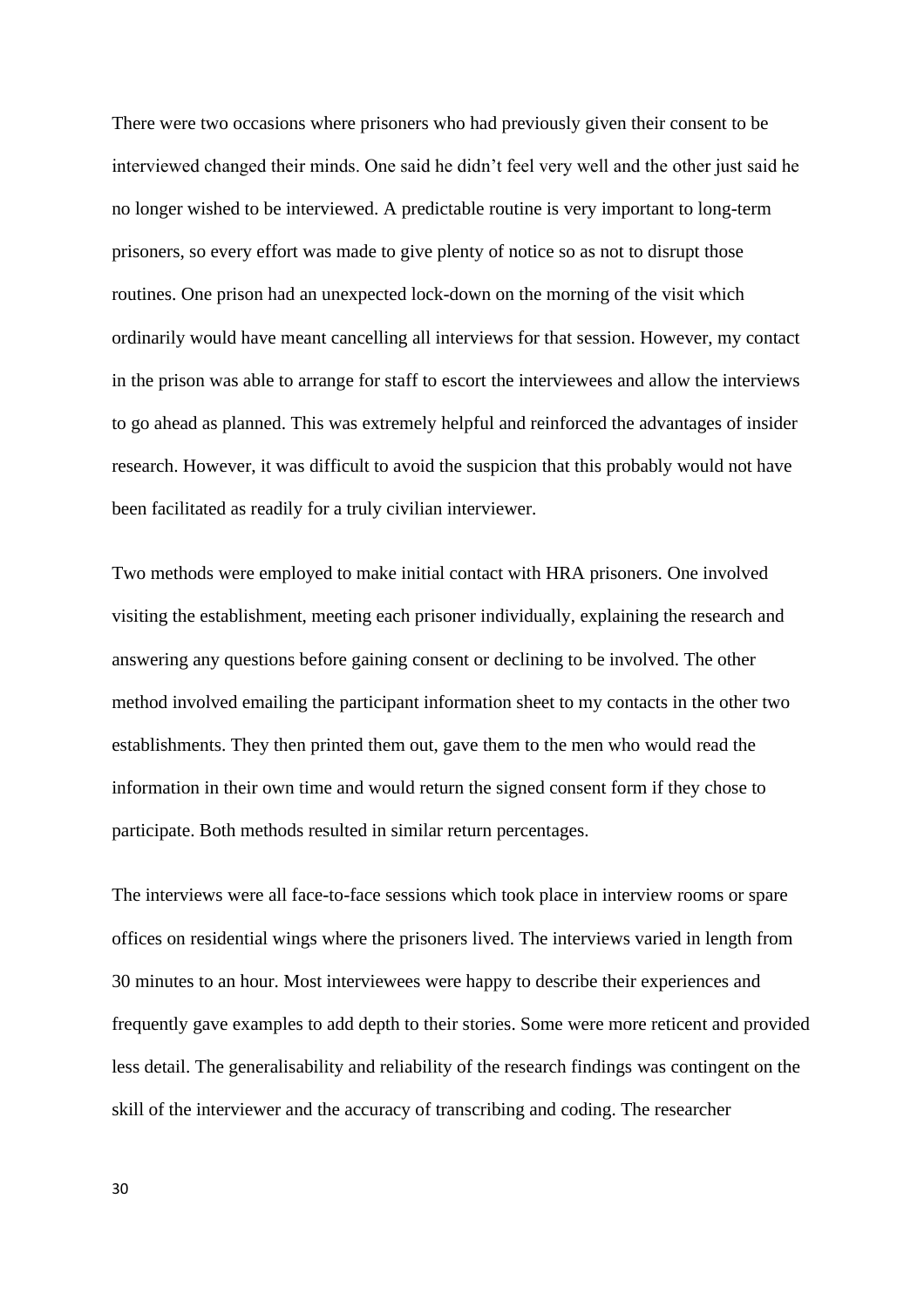maintained a field guide and reflective journal throughout the study that was referred to regularly for insight and guidance.

#### **Findings**

The findings presented in this chapter have been organised in the same manner as the literature review, starting with the psychology and process of risk before looking at the pains of imprisonment and then finishing with legitimacy.

#### **Risk**

The section on risk has been divided into three parts. The first two parts cover the risk assessment and review processes. The third part describes the risk management process. If there are doubts about the fairness of any of these three processes, then the preventive measures in place demand greater scrutiny as they may prove difficult to justify. Yet, as the literature evidences, doubts are almost impossible to avoid. Were the restrictions viewed as still relevant in today's high-security prisons given all the improved technology that has been introduced since 1995? Was there evidence of the 'precautionary principle' being applied and, if so, was this being used as justification for current policies?

#### Initial assessment

*'I was walking to education a couple of weeks back and an officer said under his breath to another officer, "they'll make anyone high-risk these days." I never said anything, but I smiled to myself and I thought, you're damn right mate!' (Leon).*

The features of offences identified for Category A are based on identifying the offenders who are not just dangerous, but the most highly dangerous, and on the risk assessment principle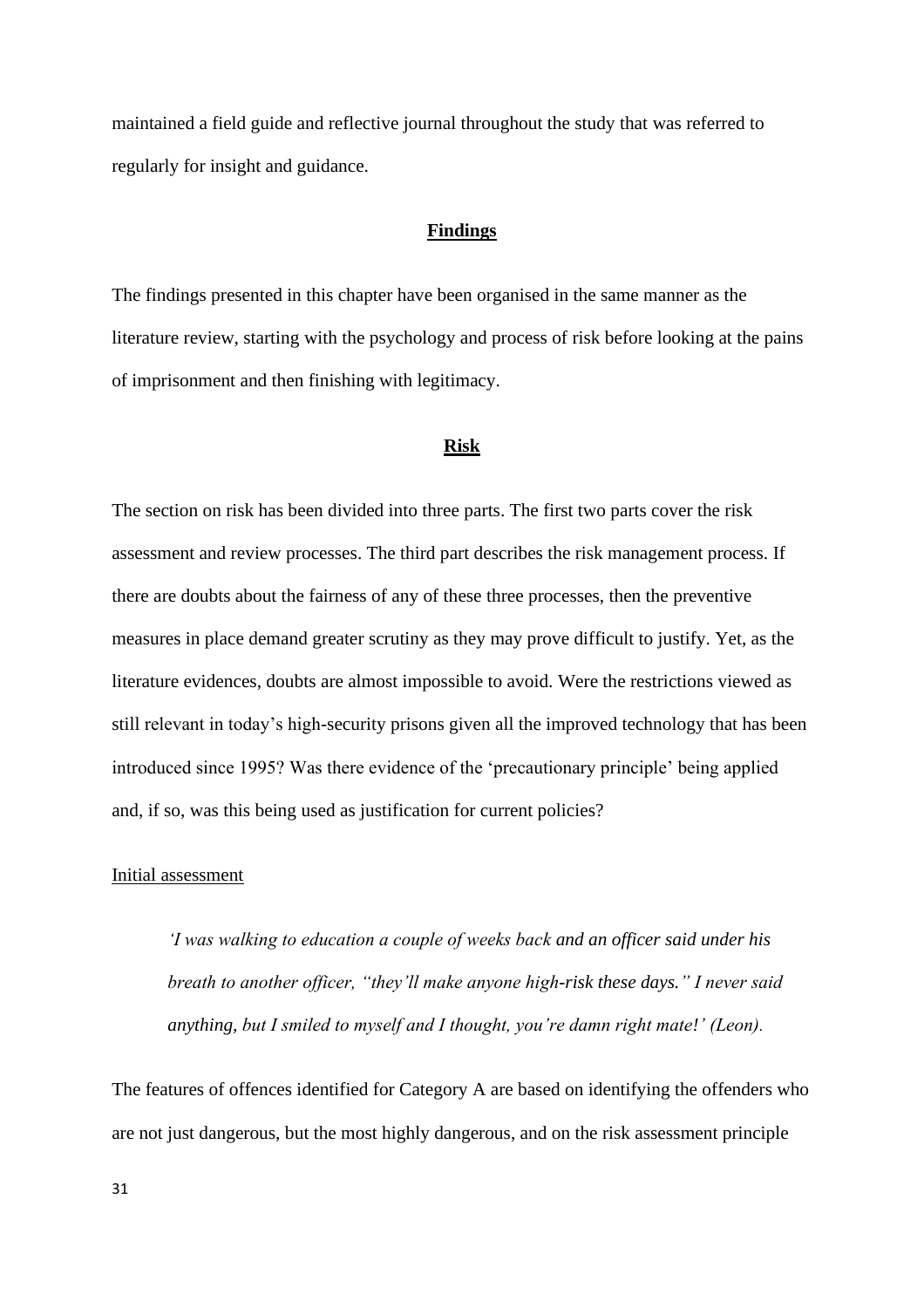that past behaviour is a strong predictor of future behaviour (PSI 09/2015, 3.2). A number of additional factors are then introduced to determine escape risk classification. Standard escape risk states there is 'no specific information or intelligence to suggest that there is a threat of escape' (PSI 09/2015, 2.8). High escape risk identifies that one or more of a number of factors are present which suggest that the prisoner may pose a raised escape risk. These factors include;

- Access to finances, resources and/or associates that could assist an escape attempt.
- Position in an organised crime group.
- Nature of current/previous offending.
- Links to terrorist network.
- Previous escape/s from custody.
- At least one of the above factors plus predictable escorts to be undertaken (eg court production, hospital treatment).
- Length of time to serve (where any of the above factors are also present).

Prisoners reported becoming quite cynical about the high-risk assessment process from an early stage in the process. Many blamed the police for making them high-risk during their trials. One HRA reported that:

*'When we got put on high-risk during the trial it was because our trial was going really well. There was nobody to give evidence in the dock and no phone evidence. So, all criminals know what happens then. When the police think this is going a bit too well for them, they make them high-risk. That way the jury see them coming in with all the armed police and helicopters and that affects their view and helps the police to get a conviction. It's a very common practice by the police' (Vitalis).*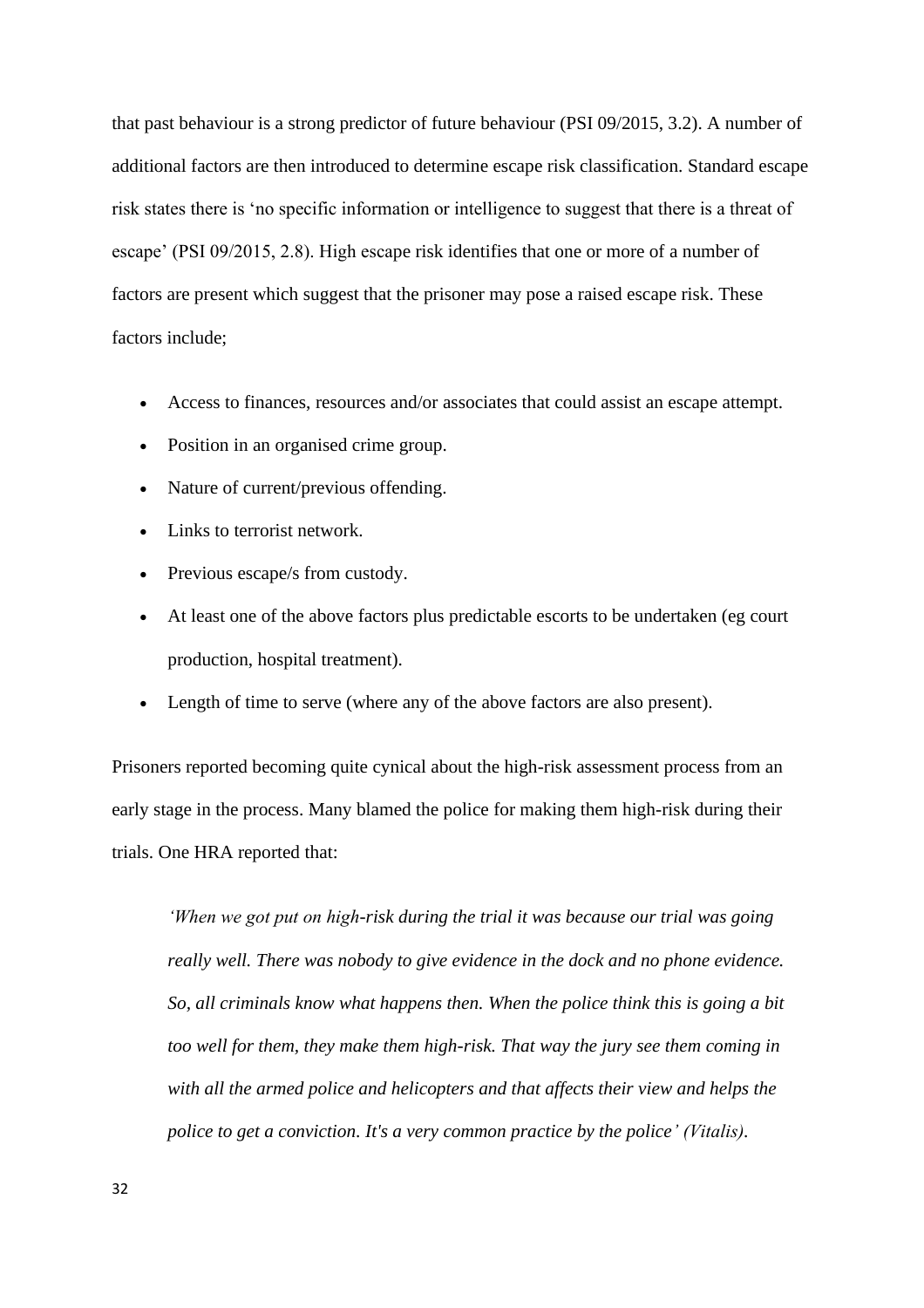Confidence was not necessarily restored once convicted. Prisoners almost universally reported that information about the high-risk process was not always readily available from the authorities. Most prison staff were described as well-meaning but lacking in knowledge. Prisoners generally had to seek advice from amongst their peer group who would add their own views to the mix:

*'I just learnt from the other prisoners, they're the best way of finding out. They said it's just to unsettle you so you can't plan anything' (Otis).*

The Category A unit at Headquarters in London was criticised frequently. Prisoners felt the unit had complete control over their lives yet made little attempt to communicate with them. One HRA questioned that:

*'If the Governor doesn't know why I am high-risk then who does know? Someone that sits in some office in central London who has never met me face to face. Has probably not even taken the time to read my file. Why? How in this day and age is it happening?' (Andreas).*

At the same time as trying to make sense of their HRA status, many prisoners were having to come to terms with imprisonment for the first time. 'Nobody explained anything to me, I was just told I was high-risk. This is my first time in prison' (Cicerone). A total of nine of the sixteen interviewees were in jail for the first time, a perhaps surprisingly high number given the fact they were deemed to be the most dangerous prisoners in the system. Some remained confused about their high-risk status irrespective of the length of time they had been in the system: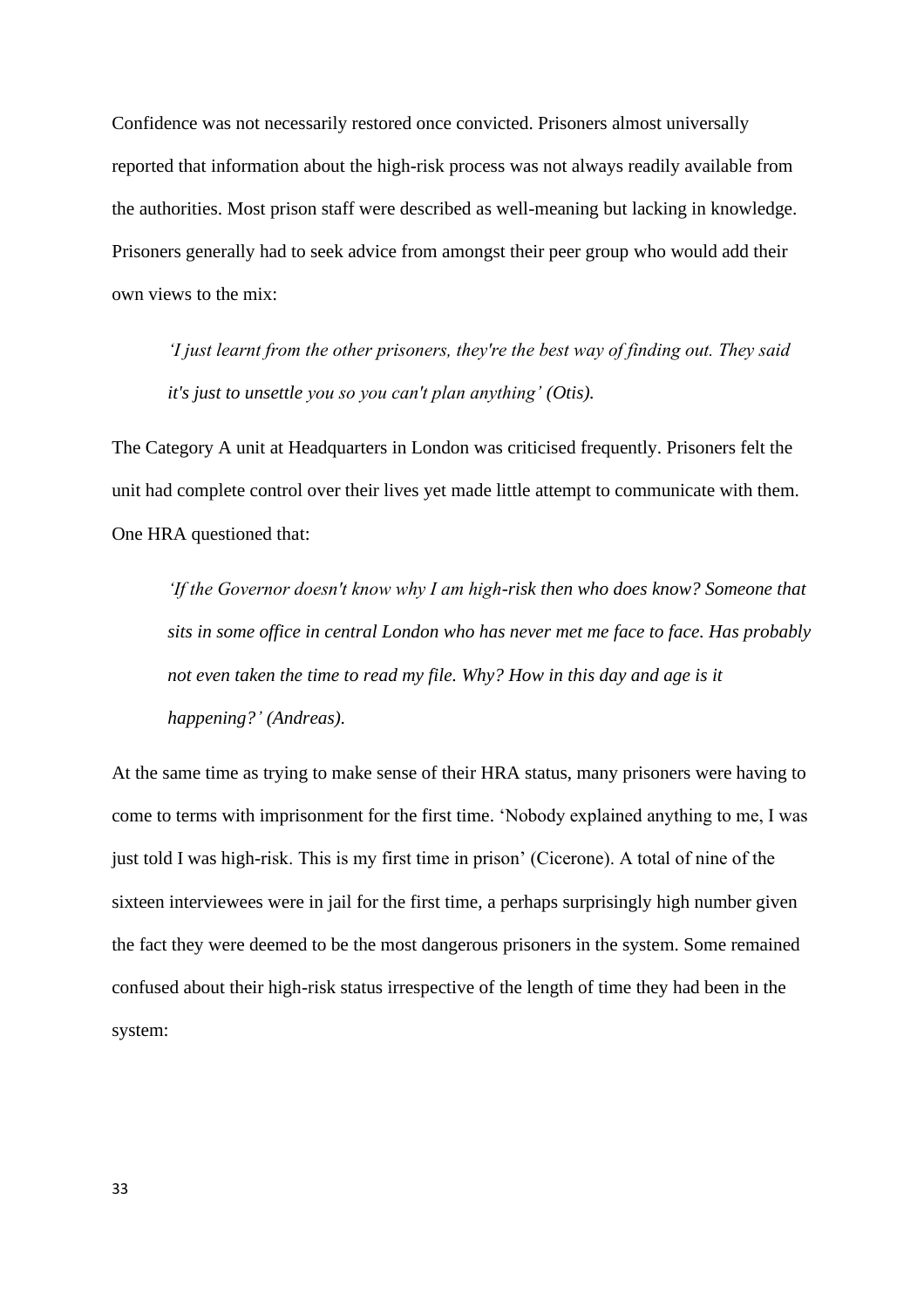*'You got people in this jail who have been cutting people's heads off and chopping people up and they're Cat B prisoners and I'm like, "What the fuck is going on here?" It's ludicrous how it works, you just can't get your head around it' (Niles).* 

Leon described how:

*'They put me on the wing with three terrorists. One was doing 40 years for the 7/7 bombing situation and the other was a well-known hate-preacher, so I genuinely believed they'd made a mistake. I actually asked them. I said, "Is this a mistake?"*

Prisoners often felt that the high-risk criteria was irrelevant to their escape potential. Odell argued that:

*'High-risk should be your ability to escape not your dangerousness if you escaped. They don't apply the right criteria. So, I've had to apply for a judicial review myself. My first reviews in the start they never used to give you any information. They would hide it, so you couldn't challenge it. They would rely on it, but you would never see it'.* 

One prisoner who did have an escape history accepted his classification when recaptured seven years ago, but wondered how much longer it would be used against him to prevent progression:

*'I think 100 percent I should have been high-risk for a few years after escaping from a Cat B van. So that justified being high-risk, but I've been in prison since I was 19 years old. So, I think, how long is justifiable? When will they say, okay, we've had enough out of him now' (Proteus, now 33).* 

34 Escaping from transport is a particular concern, especially when escorts have a degree of predictability. There are separate escape-list procedures available to HMPPS however which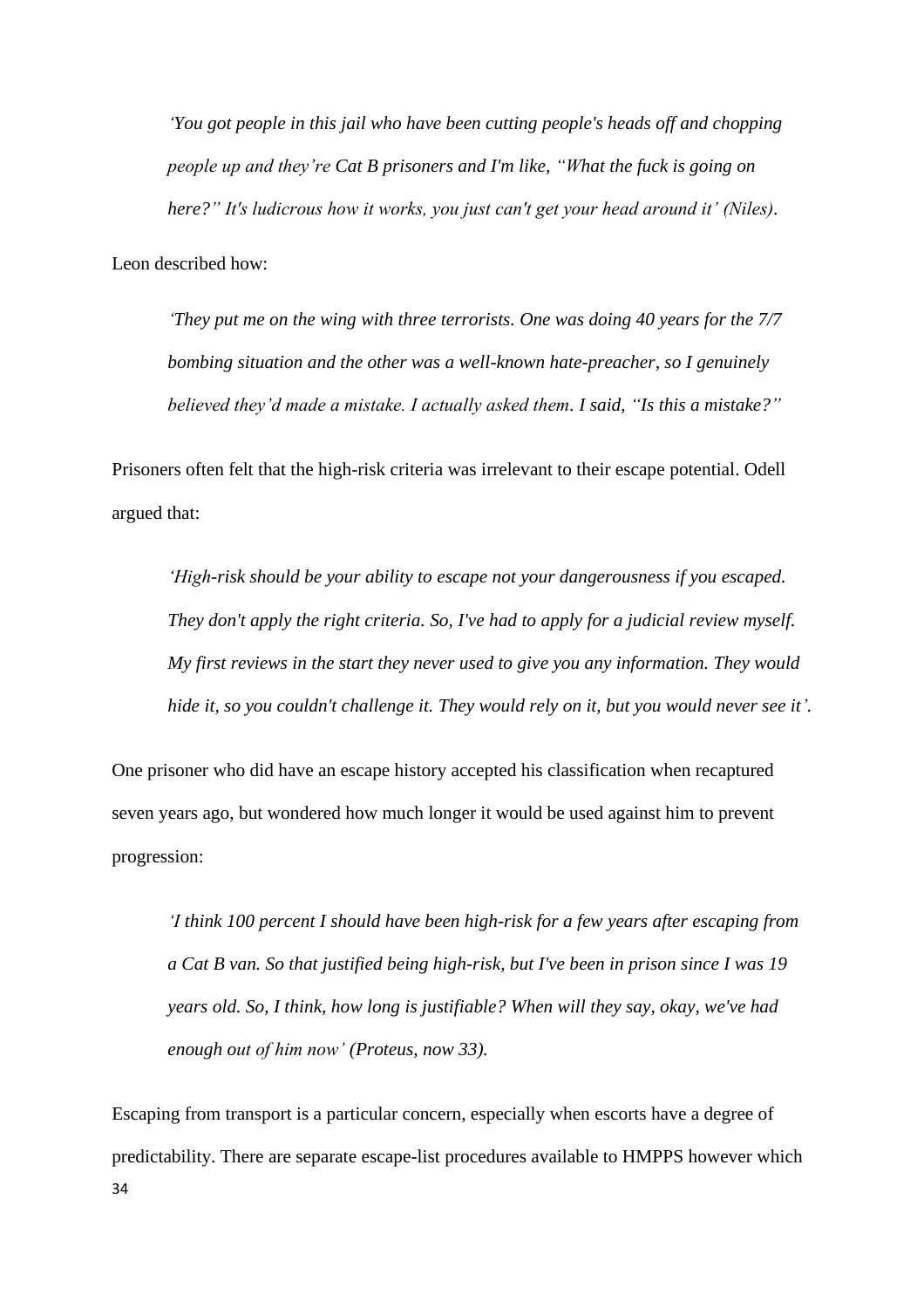can be implemented to manage the risk safely. There was also a sentiment that, with increased technology and worldwide communication any incentive to escape had been greatly reduced:

*'It's not like even if we got out, we could go and hide. We would have to go on the run and that's no kind of a life either' (Vitalis).*

Others commented that some of the criteria for being high-risk was historical data over which they had no control:

*'One of the factors is length of time which, for me, will never change. Another is the type of crime, which will also never change for me. If two or more criteria are met, then you can stay high-risk, but these two criteria will never change for me, so the criteria aren't fair' (Odell).*

How dangerous a person was deemed to be, was frequently confused with their escape potential:

*'Yeah, they talk about how people have access to people outside that can break them out. But for me, I don't have any of that. They just say I have the motivation to become a martyr. Apparently, that enables me to have the ability to escape' (Orien).* 

Inchoate offences often supported the existing literature:

*'I was given three life sentences with a 40-year tariff. I thought that was pretty harsh for somebody who didn't stab or kill anybody' (Spiro).*

# **Reviews**

*'The reports are written by people who don't know me. Have never met me and they're just going on old history and I'm not the same person. I've been in jail for just*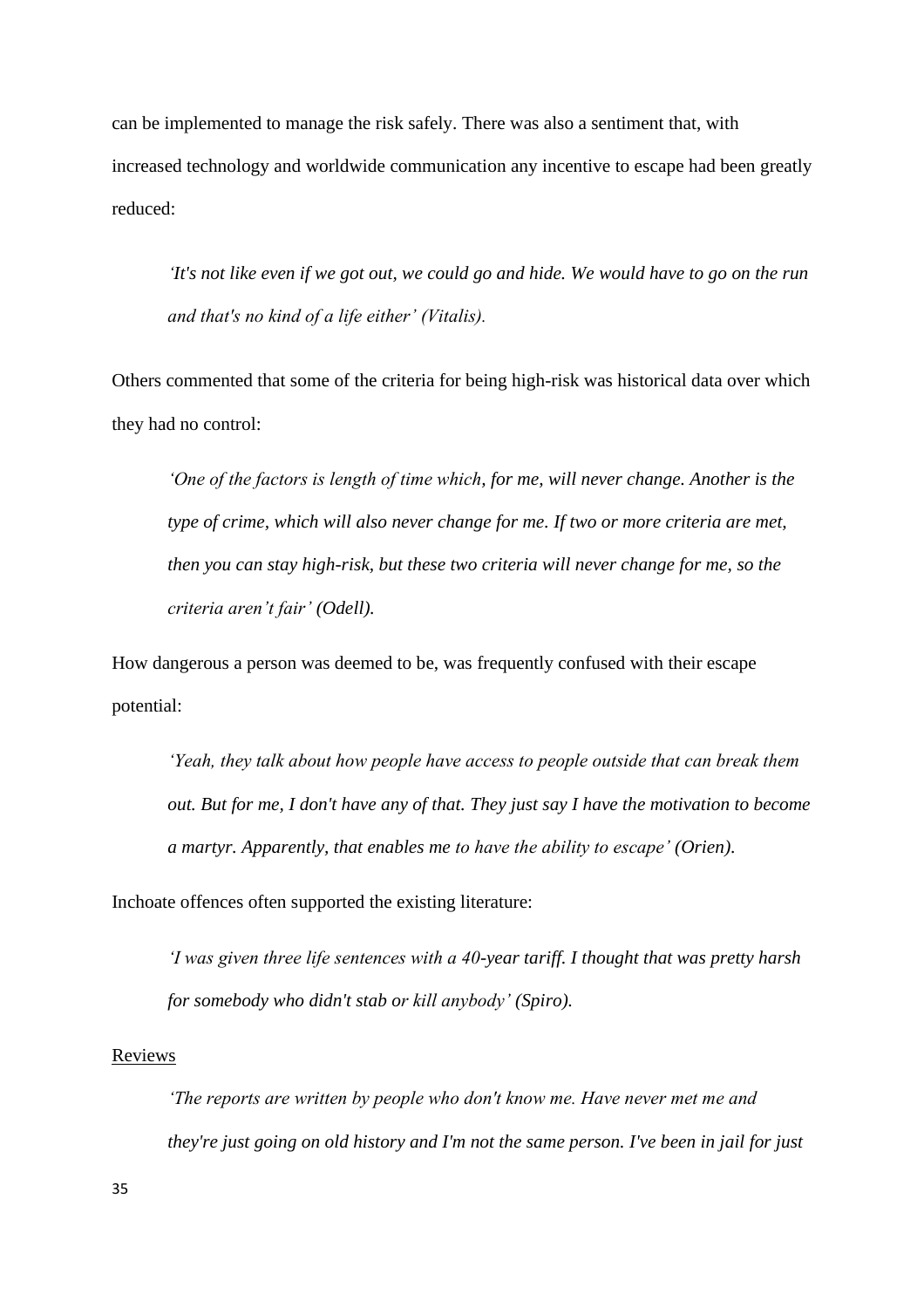*over four years now and I've got one proven adjudication, no fights, nothing, so am I really that dangerous?' (Otis).*

Padfield (2002) observed, 'There is a danger that opinions formed early in a prisoner's career are reinforced and built on as the years go by' (2002, p85). High risk prisoners have an annual review of their status which is conducted by a caseworker in Prison Service Headquarters. The caseworker gathers all information and assesses the content to decide what is relevant to the prisoner's escape risk. This may include information from police sources. They then prepare a submission for consideration by the Deputy Director of Custody (DDC), which must be disclosed to the prisoner at least six weeks before the review to allow for representations. Two weeks prior to the review, the caseworker will pass the submission with representations to the Category A Review Team (CART). The recommendation of the CART along with all documents is then forwarded to the Head of High Security Prisons Group (HSPG). The submission will only proceed to the DDC if a recommendation has been made for down-grade or it is the third consecutive review where no downgrade recommendation has been made. The DDC and an advisory panel will then consider the submission and make the final decision whether to downgrade or not. The decision to take the prisoner 'off the book,' or not, is emailed to establishments.

Prisoners were highly critical of the review process. They claimed that reports about them were outdated and irrelevant:

*'The criteria don't apply to me now in some ways. I don't have any associates. I did have but they have all moved on now. Even if I did want to contact them, I'm not allowed, because the police have to vet them all so I wouldn't even know how to contact anybody anymore. They're just basically going off the trial and ancient history really' (Vitalis).*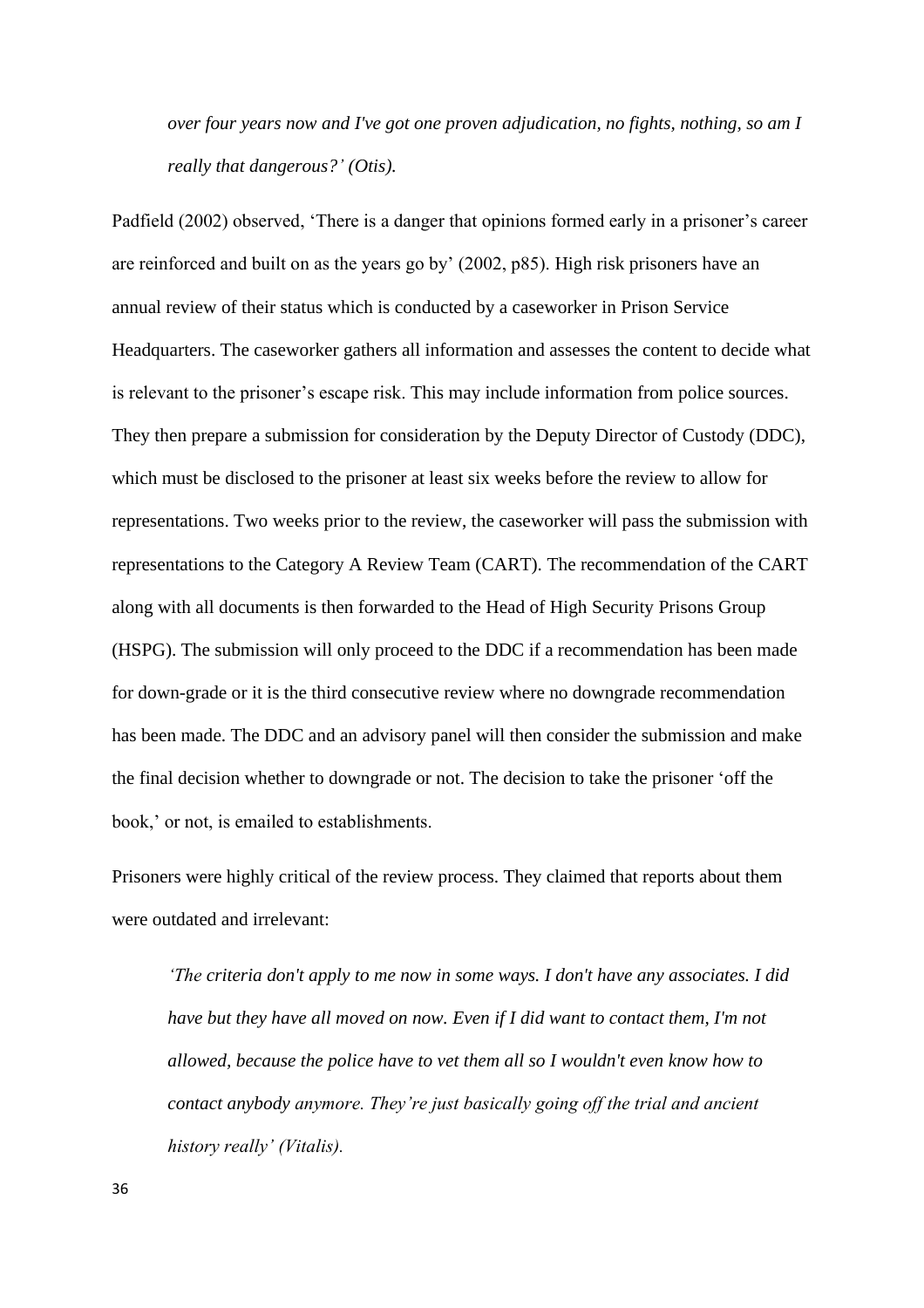When reports were received, it was difficult to challenge the contents, or have them corrected before the review. Suspicions that the police still had it in for them were common:

*'It's police intelligence, saying there's an allegation made of an escape. But nothing's ever been made of it and to be honest I'd be crazy to try and escape on a nine-year sentence. That just doesn't make sense' (Nyke).* 

Others complained that their own submissions were edited by unknown report writers and therefore not representative of their original argument:

*'I will write maybe a page and a half in my submissions, but the report will only be, like, one line. So, they condense my own words which end up not really having anything to do with what I put in my submissions' (Tassos*).

Prisoners felt that the assessment process did not take any consideration of progression over time. Their experience was that it was impossible to demonstrate or evidence reduction of risk of escape:

*'So, I've done 15 years as a high-risk with a 20-year tariff. But, as far as the system is concerned, it seems like I've made no progress at all' (Tassos).* 

Some simply considered giving up:

*'Sometimes I feel there's no hope, just forget everything. I don't think they want to progress me. That's how I feel' (Keelan).*

37 The risk assessment process adopted by the Prison Service for HRAs is predominantly clinical. Clinical assessments depend on set criteria and the practitioner's judgement and experience to assess the risk. The Prison Service does have complex, actuarial risk tools such as the Offender Group Reconviction Scale (OGRS3), or the OASys Violence Predictor but these are designed to assess risk of reoffending. The tools combine information about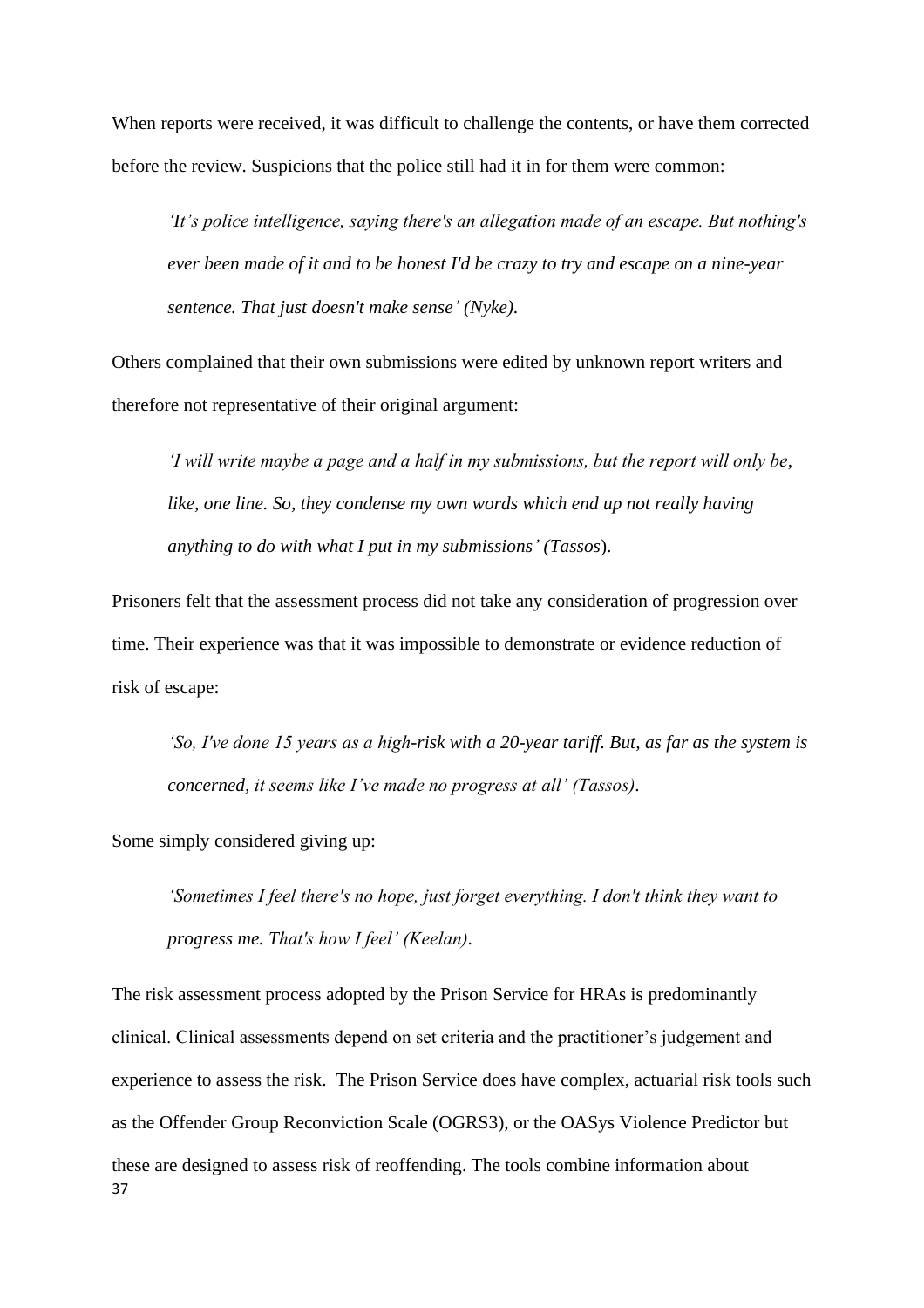prisoners in a structured manner. They are forward-looking in that they are weighted by the strength of links with future behaviour and based on large-scale research evidence.

One example of calculating progression over time was provided by The Ministry of Justice and University of Surrey who carried out a study in 2013 entitled 'Surveying Prisoner Crime Reduction'. The purpose of the study was to identify factors that helped to distinguish between those prisoners who went on to reoffend after custody and those who desisted. One of their findings was that 'Every year of incarceration was associated with a two-percent reduction in the likelihood of offending' (2013, p4). The passage of time and therefore the potential reduction of their escape risk resonated with many high-risks:

*'As for my position in an organised crime gang, I've been gone for 15 years. There's nobody can sustain their position in an organised gang for 15 years. They don't need some old geezer from prison telling them how to be running their business' (Ulysses).* 

An interesting perspective on the potential incremental reduction of risk was provided by one of the HRAs who had escaped and been made high-risk when recaptured:

*'I would say now, there's no risk at all. I've been moved over 20 times and about 16 of those I didn't even have a police escort and I haven't escaped or even tried to escape, so where's the logic in that? How many transfers without police does it take before they say, "He hasn't tried to escape?" (Proteus).*

HRAs often found it difficult to understand the difference between security risk and control risk. The United Nations handbook (2016) on the management of high-risk prisoners, describes security risk problems as 'essentially based on factors external to the prison. An individual's security risk rating will be determined to a great extent by the nature of the crime, the likelihood that he would try, and have the resources, to engineer an escape and the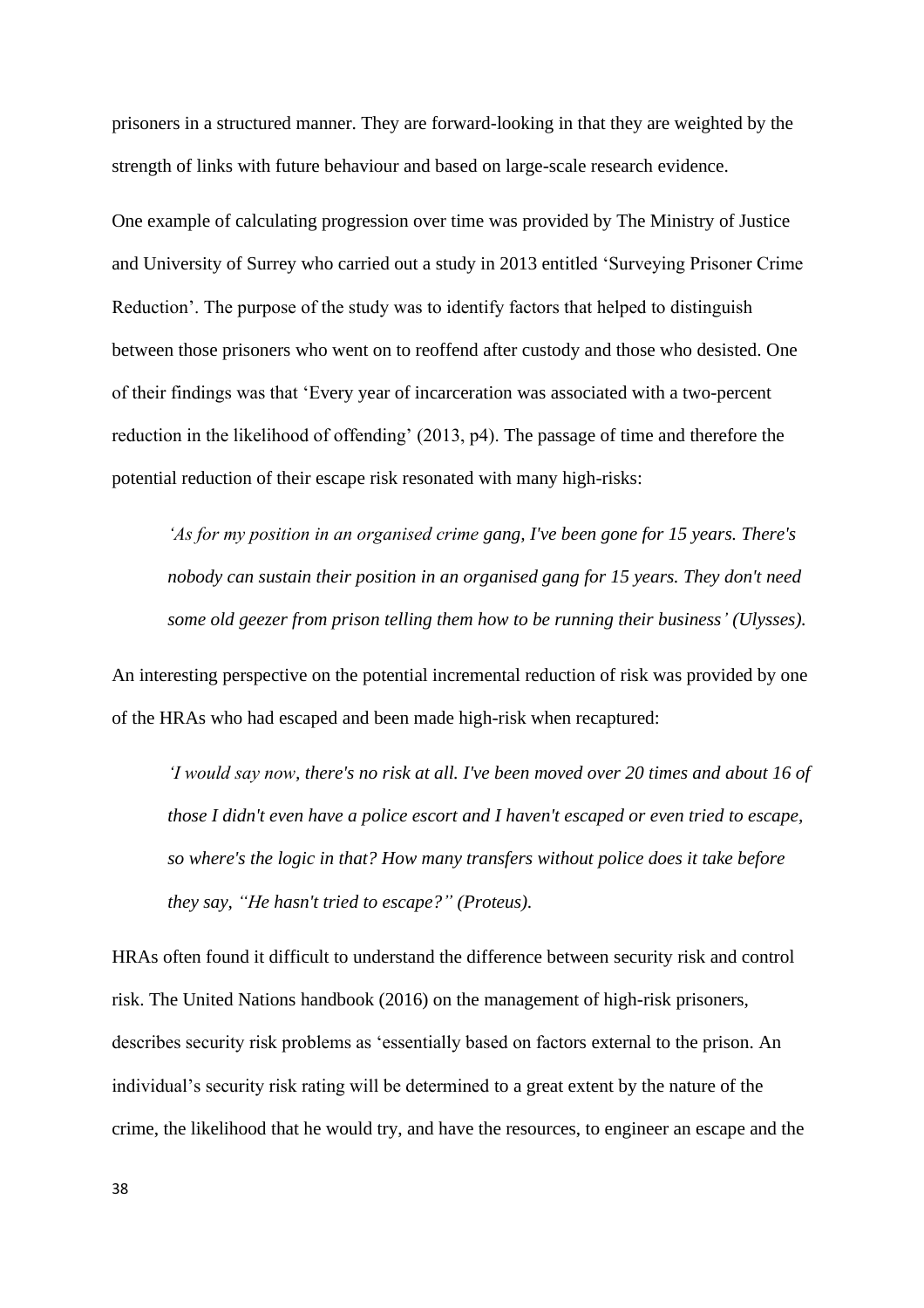danger to the public should he be successful. Control risks, by contrast, are essentially internal to the prison and about the behaviour of the prisoner within the prison'  $(2016, p5)$ . The men had no control over many of the static factors that made up their security risk and concentrated instead on reducing their control risk:

*'I've had loads of good positive entries from my wing staff for helping out and being cheerful, but none of them ever get onto my security file. The Cat A team are definitely not interested in that' (Nyke).*

The distinction between security risk and control risk was not always recognised by staff either:

*'Well it's not like I can do any courses or anything. It doesn't work like that. I mean for non-violent offences, there's nothing I can do. They've told me that straight. The Offender Management team just laughed at me. They said, "We can't tell you any courses to do, because you don't need to do any courses. You're going home in a couple of years, so what are you doing as a high-risk?" (Nyke).*

The increase of convicted terrorists amongst the HRA population, and the way in which they were assessed, seemed to support the literature surrounding the precautionary principle:

*'But if you apply reason and common sense, you would have to conclude that it was impossible for me to still be a part of a terrorist group after 15 years as a high-risk Category A prisoner' (Tassos).* 

The widening of powers to affect other inchoate crimes was also reflected:

*'Someone who's in for terrorism who's tried to blow places up, they do a course and they can get off the book. I'm in here for conspiracy to commit murder. No one's died,*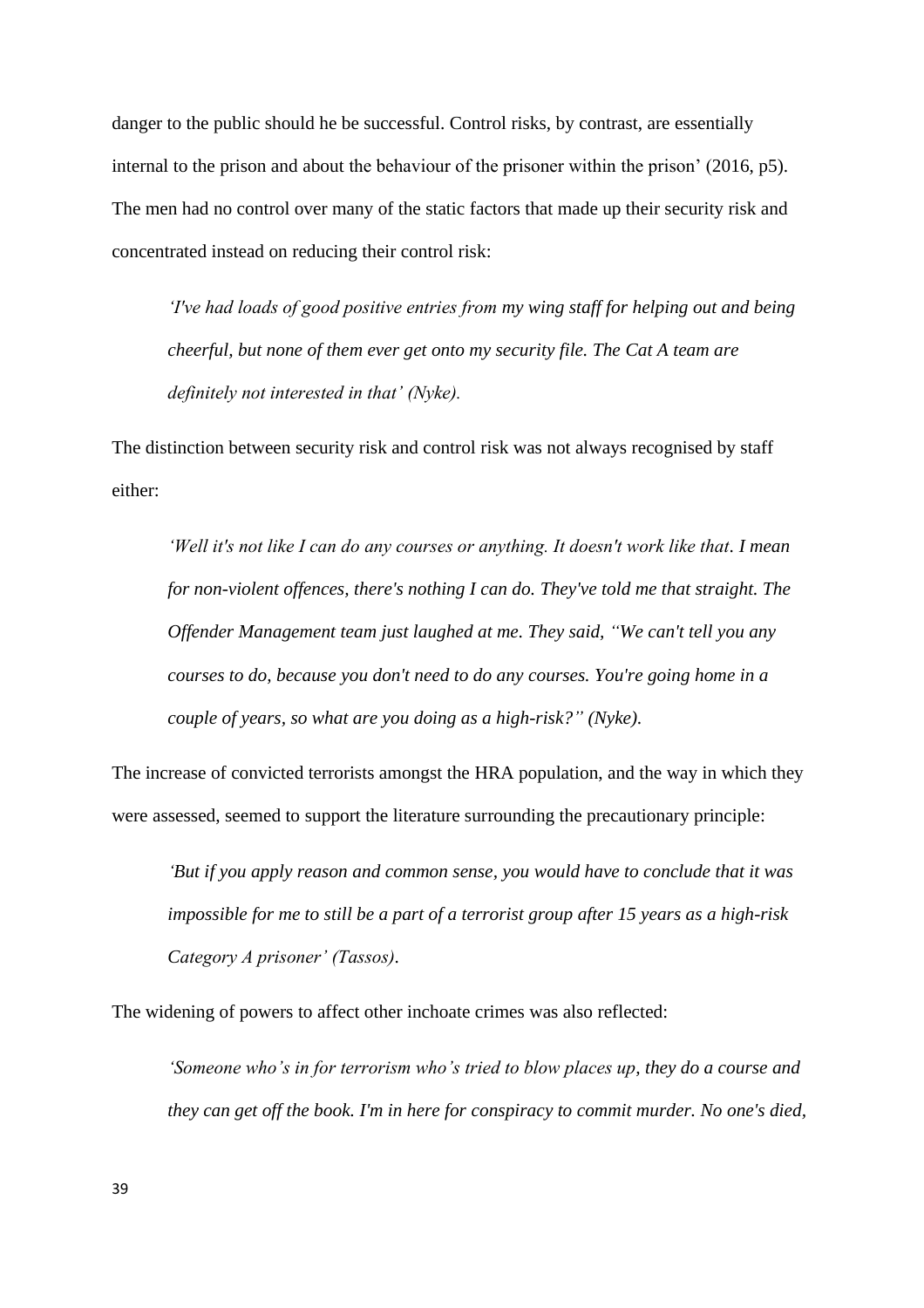*no escape plans, no intelligence saying I'm going to escape. What course gets me off high-risk?' (Leon).*

#### Management

*'The high-risk restrictions don't have anything to do with me escaping. They're just purely punitive. They can't beat the shit out of people anymore, so they've come up with other ways of punishing you' (Odell).*

As described previously, the high-risk restrictions imposed after the HMP Gartee escapes included hourly checks throughout the night, monthly cell moves, fortnightly searches, separate visits, live monitoring of phone-calls and the checking of all incoming and outgoing mail. Nearly all of the procedures for managing HRAs can be traced directly back to the Hadfield/Lakes, Woodcock and Learmont recommendations. The Woodcock and Learmont reports are readily available and often referred to. However, despite numerous conversations with the policy leads and many hours of searching, the actual Hadfield/Lakes recommendations could not be found. I was advised that the report had probably never been placed in the public domain. This was frustrating because it was the Hadfield/Lakes restrictions which clearly caused the most distress amongst the HRA men.

As interviews progressed, it became increasingly evident that HRAs understood and even accepted the logic and rationale behind the Woodcock and Learmont recommendations. The Hadfield/Lakes restrictions, by contrast, were seen as punitive, out-of-date, unnecessary and illogical:

*'Every jail is different, but these dispersal jails you can't escape from. You shouldn't have to go through the torture of having a move every 28 days. Everything should be there for a reason and, for so many of the practices of being a high-risk, there doesn't*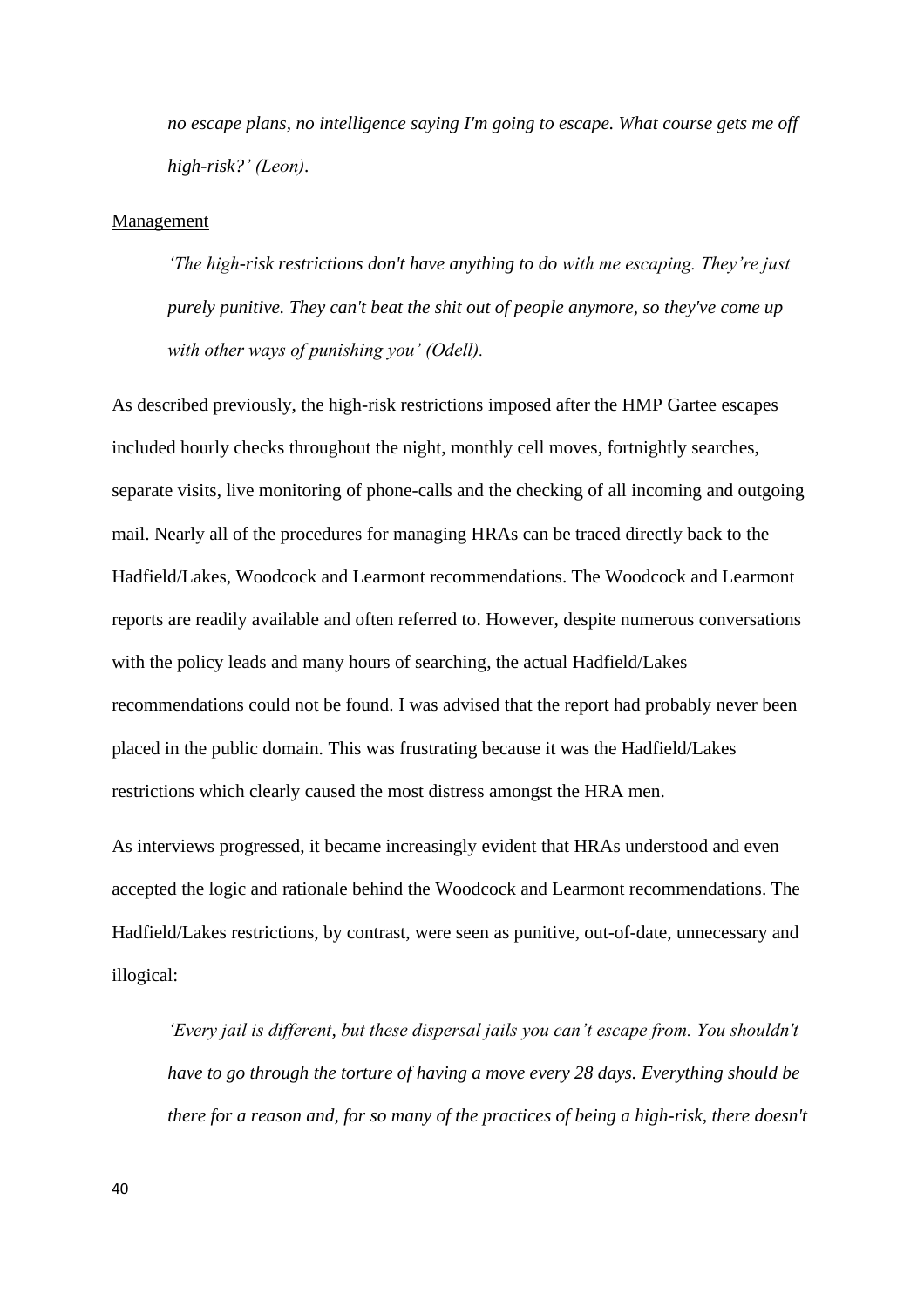*seem to be a reason. There's no logic even to it. It's just mental torture, you can't get out of these cells and they know that because they built them' (Niles).*

When questioned regarding their thoughts about escaping, HRA men often looked bemused. It was generally felt that modern-day dispersal prisons were escape proof and little, if any time was spent even considering the prospect of escaping. Leon stated that, 'if you want me to be honest with you, whether you were a Cat C or a high-risk, I think it's impossible to escape'. The idea of life as a fugitive further discouraged thoughts of jailbreaks:

*'You know, if I escaped, what sort of a life would I have? You've actually got more chance of building a life with your family while you're in jail, than if I was on the run. Here my mum can visit me, but she'd never see me if I was on the run' (Otis).*

Prisoners were often well-informed regarding the history of the High Security Estate (HSE) and were certainly aware that Category A escapes had continued well after the Hadfield/Lakes restrictions had been imposed and only stopped after the Woodcock and Learmont recommendations had been implemented:

*'I think a lot of it is excessive. Maybe back in the day it may have been necessary, but now they've updated technology, so most of the new technology does the job for them. For example, checking me every hour. Given the material of the bars and the walls there's no way that I could do anything in an hour to try and get anywhere even close out of that cell' (Orien).* 

The perceived senselessness of many of the restrictions caused a great deal of anger and resentment:

*'Are they trying to break me? Is that why I've been on it for so long? I don't see why I'm still on it after 15 years. If you apply these conditions so that somebody can't* 

41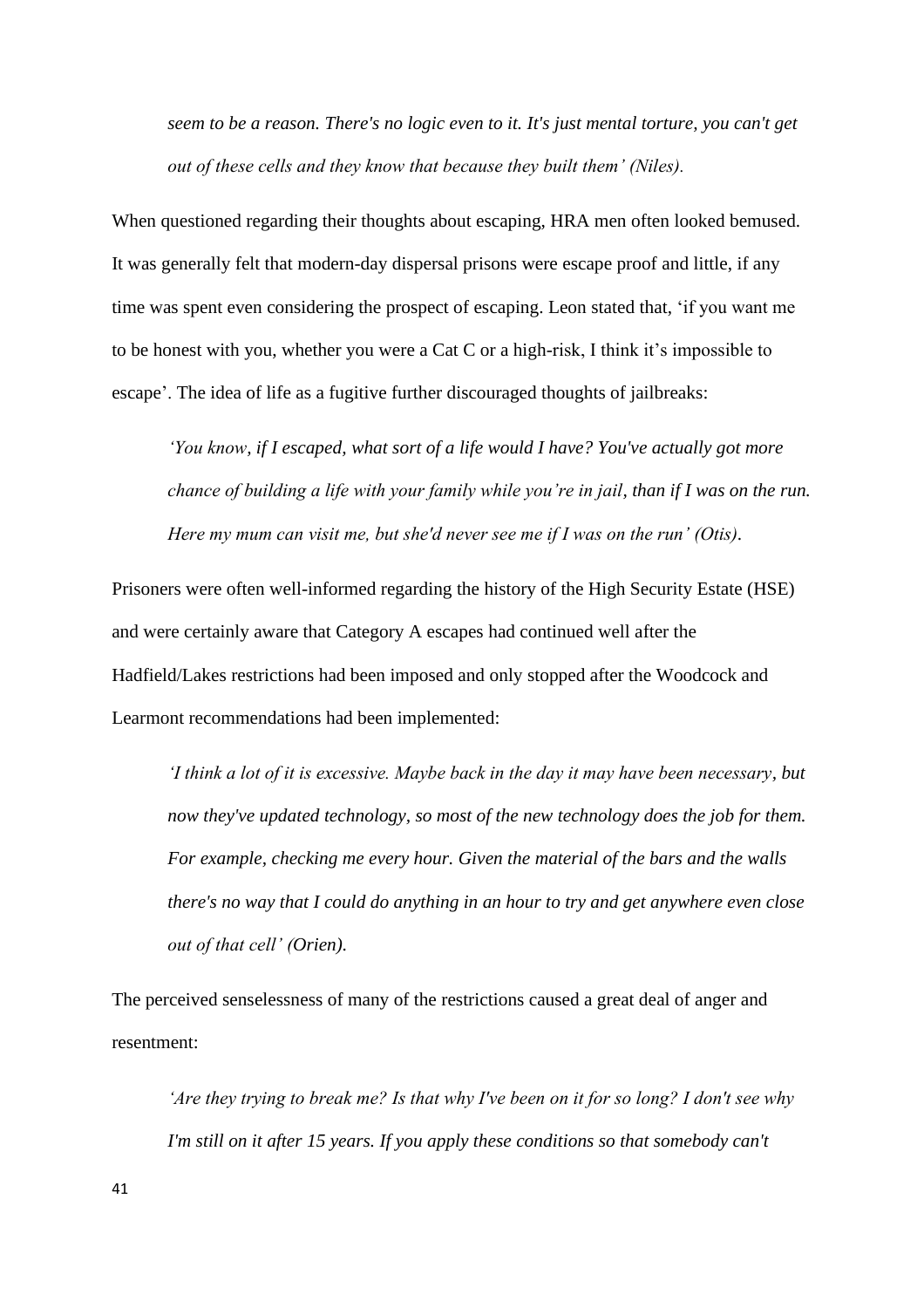*escape, then keep them current, but what's keeping me from escaping? Somebody sitting on my visits and listening to my phone calls? And monitoring my mail. Is that stopping me from escaping? It's not is it? So, what do they do that for really?' (Ulysses).*

Criticism of the high-risk visits process appeared to hold some validity. What do staff, listening to every word, achieve in terms of reducing escape potential when mobile phones are so readily available in our prisons?

HRA men often struggled to maintain their identity and frequently felt stigmatised. When being escorted around the jail to any sort of activity, the men 'on the book' are referred to by their book number. Before they can move anywhere, permission is requested by radio to the control room to move the designated book number to the area they are being moved to. The same process is repeated once they arrive at their destination. Participants knew this and felt its weight. The feeling of being a number or a label intruded on many aspects of HRA life:

*'When my family visit me, staff shout out, "Here comes the high-risk." That makes my family feel bad because everybody is then looking at them' (Keelan).*

#### **The pains of imprisonment**

The pains of imprisonment are divided into uncertainty and indeterminacy, psychological assessment and self-government as described by Crewe and are used to break-down the experience into distinct elements. How painful were the extra restrictions that had been imposed? Which were the most painful restrictions and how did they manage to cope with them? How different was the situation of the HRA prisoner from a standard Category A prisoner? Did the system for managing HRA prisoners reduce or increase the pains of imprisonment?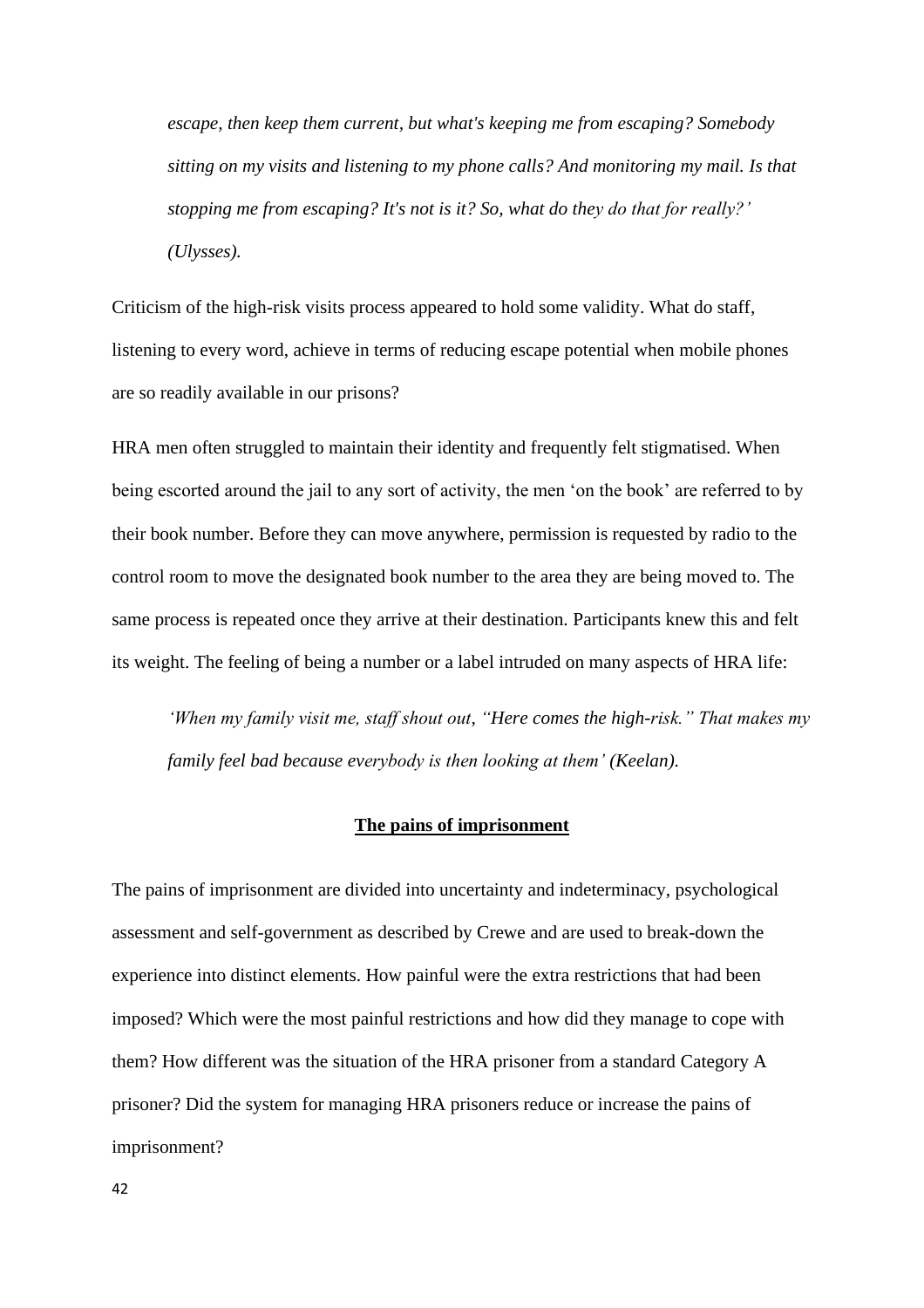#### Uncertainty and Indeterminacy

*'High-risk is the worst experience anyone can go through. Seriously, it is the worst experience. I think mentally this high-risk thing is to just break you and it has done this' (Andreas).*

Serge (1970) described the difficulties of facing a lengthy prison sentence. 'The unreality of time is palpable. Each second falls slowly. What a measureless gap from one hour to the next. When you tell yourself in advance that six months – or six years – are to pass like this, you feel the terror of facing an abyss. At the bottom, mists in the darkness' (1970, p56). Eleven of the sixteen interviewees were serving life sentences and one, Kosmos, was serving an Indeterminate Public Protection sentence (IPP). The combined length of their tariffs was 333 years which meant that on average, each man would have to serve at least 30 years in jail. Release at the end of that time, however, is not guaranteed. The IPP sentence was abolished in 2012 yet many IPP prisoners remain imprisoned. Kosmos was four years over-tariff with no sign that he was progressing off HRA despite being considered by the Parole board as potentially suitable for release.

These are the pains of imprisonment for all long-term, indeterminate prisoners as described by Crewe, but they were clearly magnified for the HRA men. While they shared the pains of uncertainty and indeterminacy with standard, Category A prisoners, they spoke of suffering from additional uncertainty and indeterminacy linked to the high-risk process. As long as they remained high-risk, they knew they couldn't even begin to tackle the risk reduction process involved in coming off Category A, or start their journey towards eventual release.

After 15 years as a high-risk prisoner, Ulysses observed that: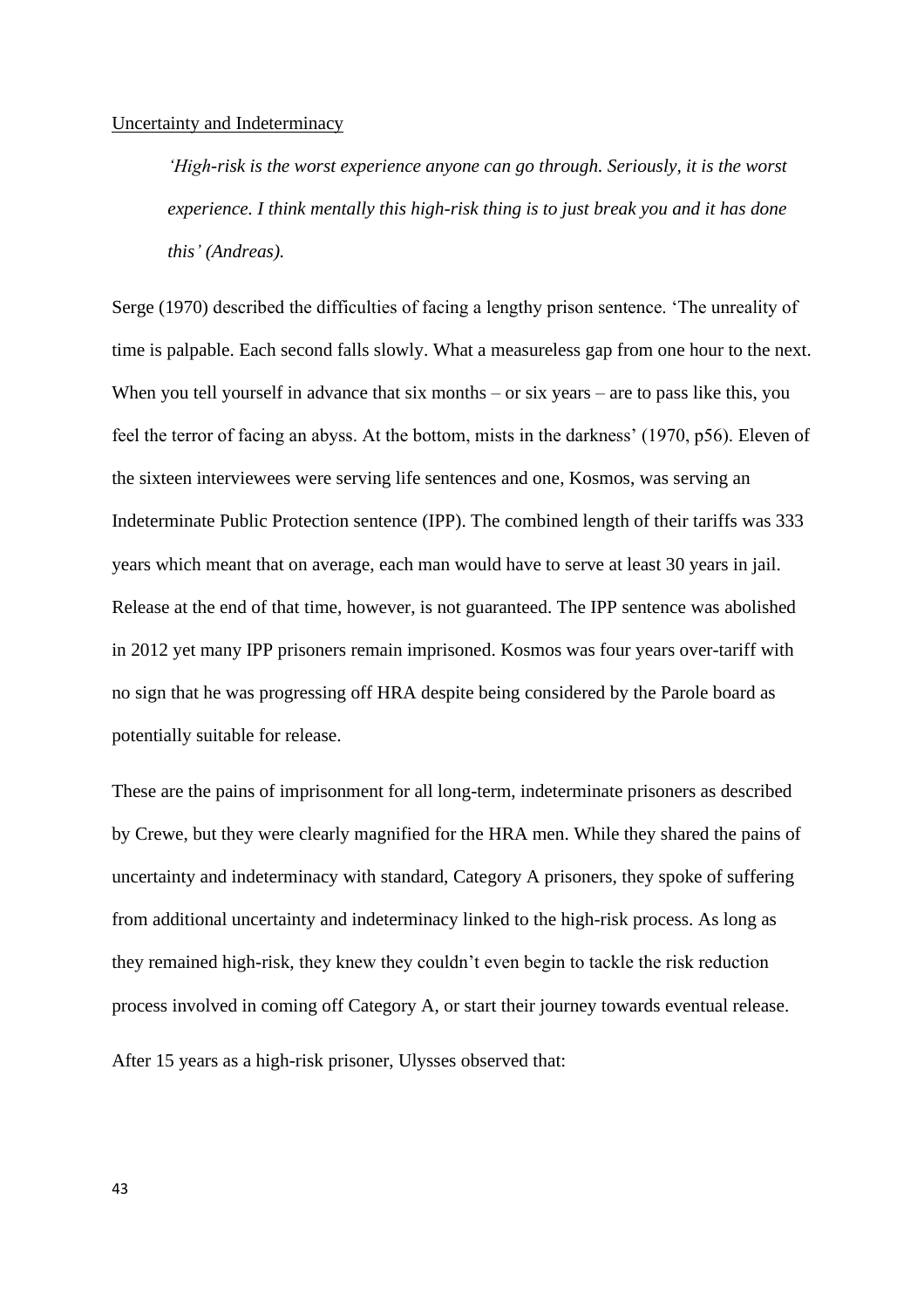*'In prison I have no control and have to do everything I'm told to do. I have no say in which prison I go to, I just get moved. I have no control over that. I can't downgrade myself to even get off Cat A. I've got to get off high-risk first, so I've got no control'.* 

Later in the same interview Ulysses spoke movingly about how he had learned to cope:

*'I just don't allow it to get to me. I've got a good family and friends. I keep myself fit and healthy and stick to a routine. Whilst it bothers me to the degree I have to do it, I don't let it consume me. I've been on it so long that, I hate to say it, but it's just become normal'.*

Being a HRA had a clear emotional impact on all of the interviewees. Uncertainty about the future seemed to keep the men permanently unsettled. Odell stated:

*'Yeah, it does just make life torturous and it keeps you unsettled. It's hard to explain but it's like a cloud over your head and it makes it hard to focus. If there was a logic to it, it would be much easier to understand but there is no logic'.*

The high-risk restrictions were frequently cited as contributing to an inability to settle:

*'I can't sleep at night and my sleeping pattern is mad. I hear any noise and I get paranoid. I wake up mentally. It is a torture. I might not be able to say it in better words, I'm not very well educated. But believe me, someone in that office needs to come to prison and lock themselves up and move every 28 days for six months' (Andreas).*

The monthly moves were universally criticised and seen as pointless:

*'You can never settle into your cell. You can never say well, this is my home for the time being. I just live out of boxes. It is stressful, it is stress, stress, stress, stress' (Cicerone).*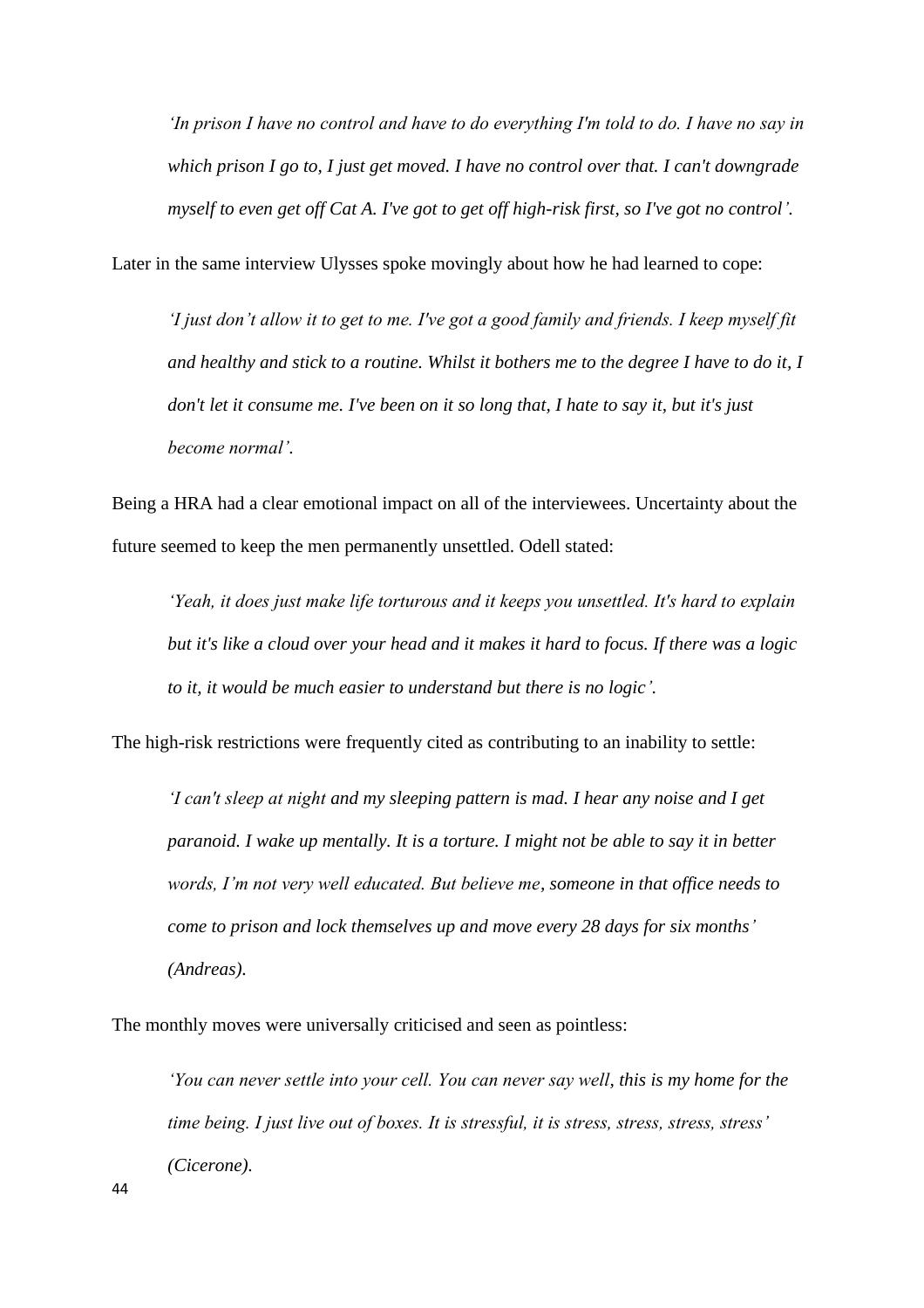The pressure of being high-risk seemed to over-shadow all other aspects of their life:

*'I have to accept lots of things because I know I can't change them. I constantly feel anxious though. My behaviour's changed because being high-risk affects you even more than the sentence, honestly' (Otis).*

Those who could occasionally manage to see beyond the uncertainty came up against the formidable pain of indeterminacy:

*'Because, the thing is, you just can't tackle the whole sentence. Even when say, five years have gone past you've still got it in the back of your mind that 40-figure, knowing I could die in prison, that would be more likely than my getting parole. You know, if I did get out then I'm going to be 70 plus. How am I going to interact with the outside world?' (Spiro).*

Andreas has a 26-year tariff, but was trying his best to remain positive:

*'I can bring up my son's kids, if I can't be there for him. Eventually he will get married and have kids, inshallah, and I will look after his kids if I can't look after my own kids'.* 

The fragility of his optimism however, became transparent towards the end of the interview:

*'You know I do feel, I don't know, sometimes like giving up, just giving up on everything, calling it a day you know'.*

#### Psychological assessment

*'They never really see me as a person' (Keelan).*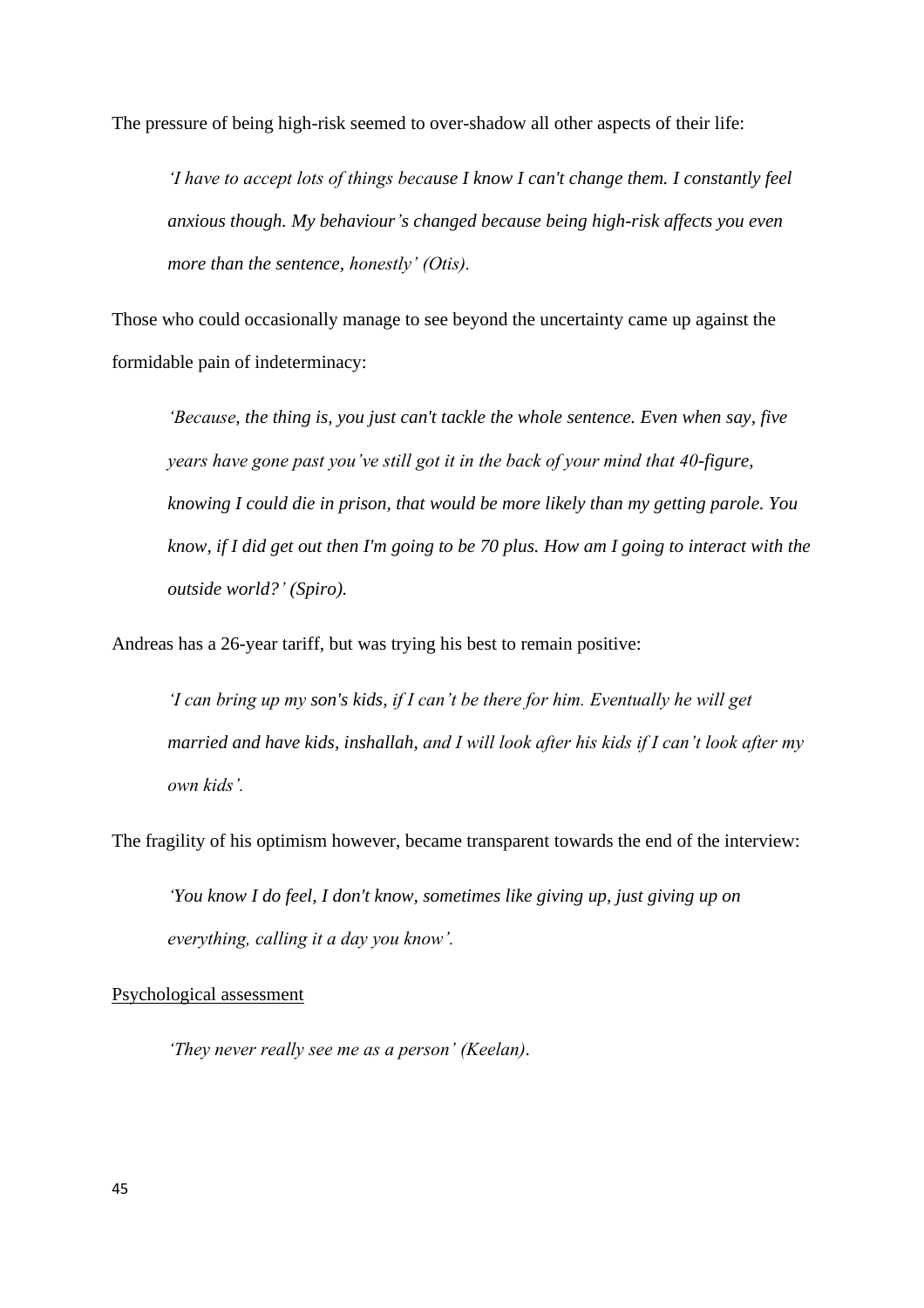Prisoners often reported feeling misrepresented by psychological assessments. The specialist staff who should be assessing their progress and helping them to progress spent little time doing so and would sometimes write reports without having actually met with the prisoner:

*'I've never met my psychologist. I've never spoken a word with any psychologist. The last report I saw just had a few comments taken from my wing report written by staff, but there was no interview or nothing like that' (Nyke).* 

When they did manage to meet up, the staff were often uninformed and unhelpful:

*'I've asked my offender supervisor and he said he can't recommend me for a downgrade because I've done nothing to lower my risk. So, I said, "What do I need to do then to lower my risk?" And he said, "I don't know" (Othello).* 

Participating in courses was sometimes done in the absence of a progression plan and therefore didn't always guarantee progression:

*'I've done my ERG (Extremism Risk Guidelines) and I did that prior to the HII (Healthy Identity) assessment. My Oasis (Offender Assessment System) should have been done by now, but I have no way of contacting my outside probation and nobody has bothered to contact me. So, it doesn't feel like the system is allowing me to progress even when I want to' (Spiro).* 

A common theme for HRAs was feeling stuck with the label of high-risk and having no information describing how to get off it:

*'No, I mean there's nothing, there is nothing for me to do to be downgraded. There are no courses for me. They don't give me a booklet saying this is what you need to do to get off high-risk. This is what I mean about the ghost behind it' (Nyke).*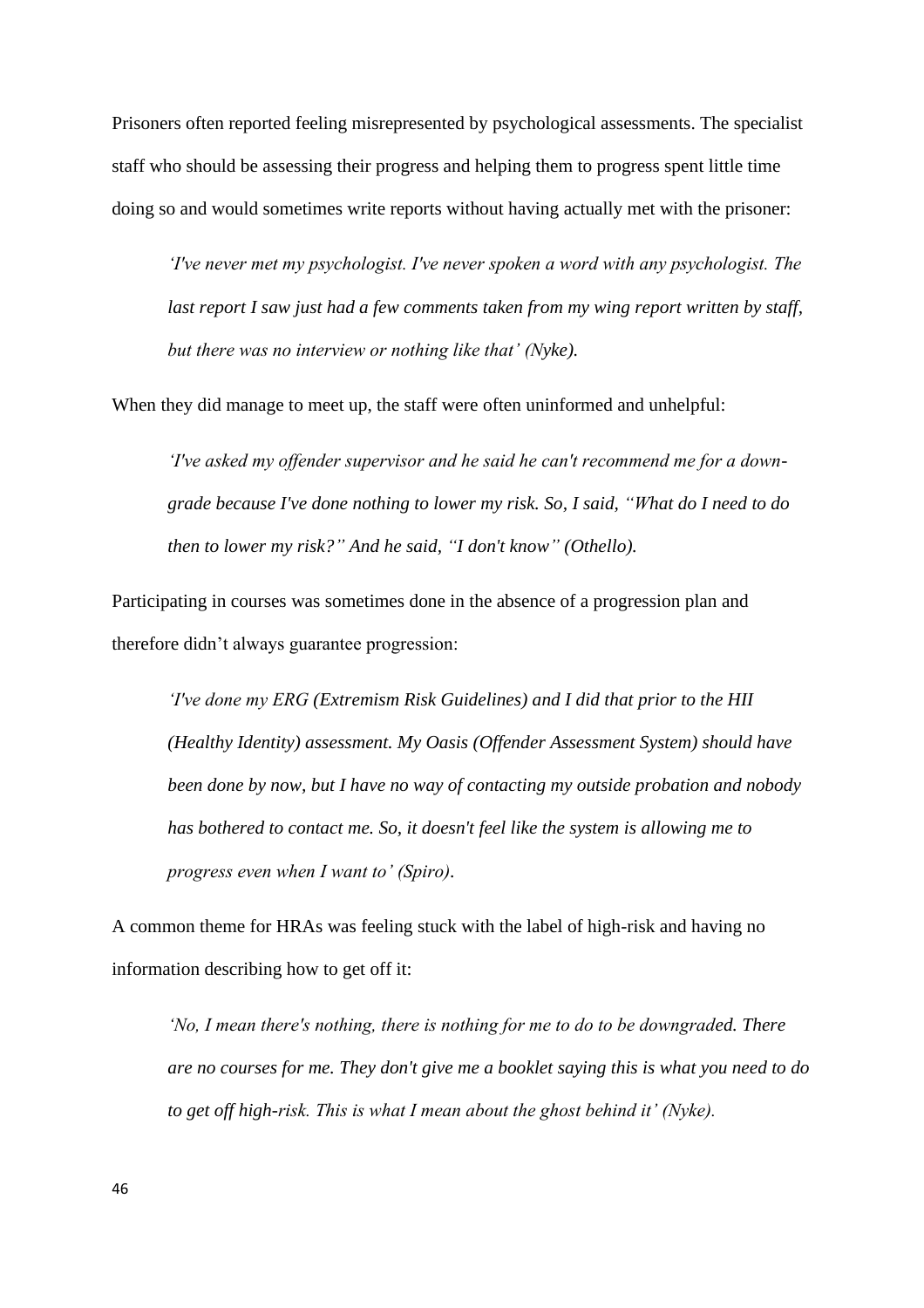The only apparent exception to HRAs not having identified progression opportunities were TACT prisoners who could engage in the HII course as argued by Proteus:

*'Terrorists can do different courses to de-radicalise them but what can I do to show that I'm not going to escape now? I've been moved out of prisons because I've been caught with mobile phones years ago. They get worried with me because they say I've got a phone and because I've escaped before. So, say for instance, if I've been caught with five phones surely there is no threat of me escaping because I clearly haven't'.*

The power that psychological assessments held over their future was immense and yet prisoners felt little involvement in the process:

*'From where I'm sitting, I'm going to be kept high-risk until I get released because they don't think I've changed in the slightest' (Tassos).*

Giving up hope was painful but sometimes seemed the best option to avoid further frustration and disappointment. There were inevitable consequences for this course of action though. Styles, W. (2019) observed that 'A strong sense of hope was attached to having a belief in making progress through the prison system' (2019, p24).

Psychological assessments played a major part in annual reviews, so prisoners quickly learnt it was better to expect nothing than have their hopes repeatedly dashed by the Cat A unit:

*'But I'm dealing with the Cat A team you know. I'm not dealing with rational people. They're not reasonable or rational' (Kosmos).*

# The pains of self-governance

*'For me, well I hope just never to go through this again. But every day my brain is different. Some days I want to punish people for what I've had to go through. Some days I just feel sorry for myself, every-day is different. I've never felt like this before,*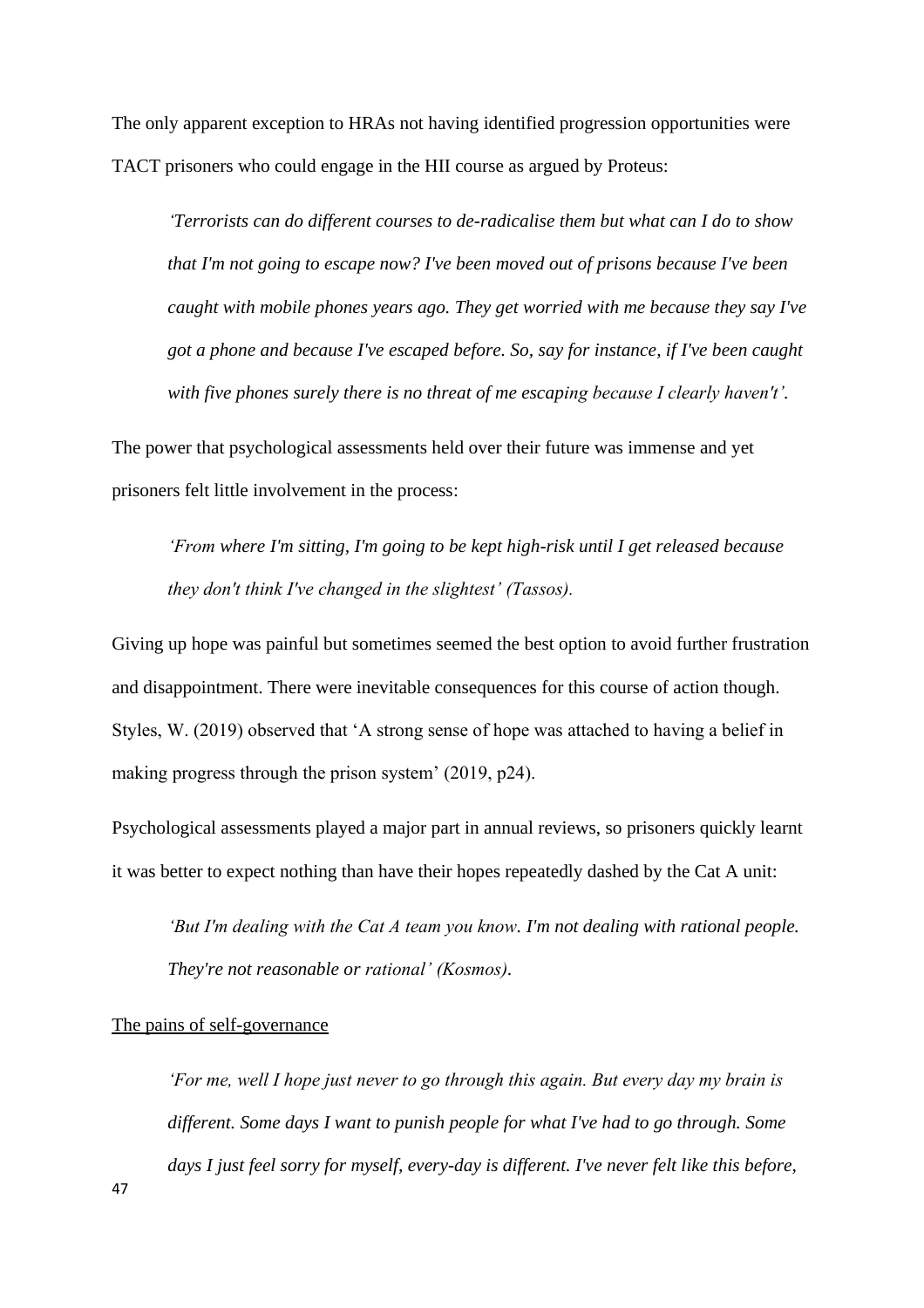*so up and down. It's like you're in a cage or a prison within a prison. Like being in that cage, just being poked and poked and poked all the time' (Nyke).* 

Trying to self-govern amidst all the uncertainty was difficult and mentally draining. Being watched constantly, knowing that every conversation was being assessed for hidden meaning or signs that could be used against you was stressful:

*'Other prisoners see staff watching me all the time, so they think ah, I'll stay away from him otherwise staff might start watching me as well. Because I'm a tact offender, if staff see me talking to prisoners then they might think I'm radicalising them. That might prevent their progression' (Orien).* 

This constant suspicion clearly took its toll on emotions:

*'I used to be a carefree person, now all of a sudden in the last few years I've become really touchy and really paranoid. There are some days where, you know, I do get pissed off. I do want to kick the wall, punch the wall' (Andreas).* 

Maintaining a tight rein on one's emotions was seen as essential despite feeling that, deep down, it was a futile exercise. The de-humanising effects of the high-risk policy epitomised by 'the book,' meant high-risk prisoners could never truly relax and be themselves:

*'You know they have the book and every hour they have to know where I am and make a note in the book, so I'm just used to them watching me, looking at who I'm talking to and then writing in the book' (Keelan).* 

Feelings of powerlessness were openly acknowledged and supported by the literature. When commenting on high-security prisons generally, Cohen and Taylor (1972) noted that 'the security and control measures are so massive and pervasive that one would expect them to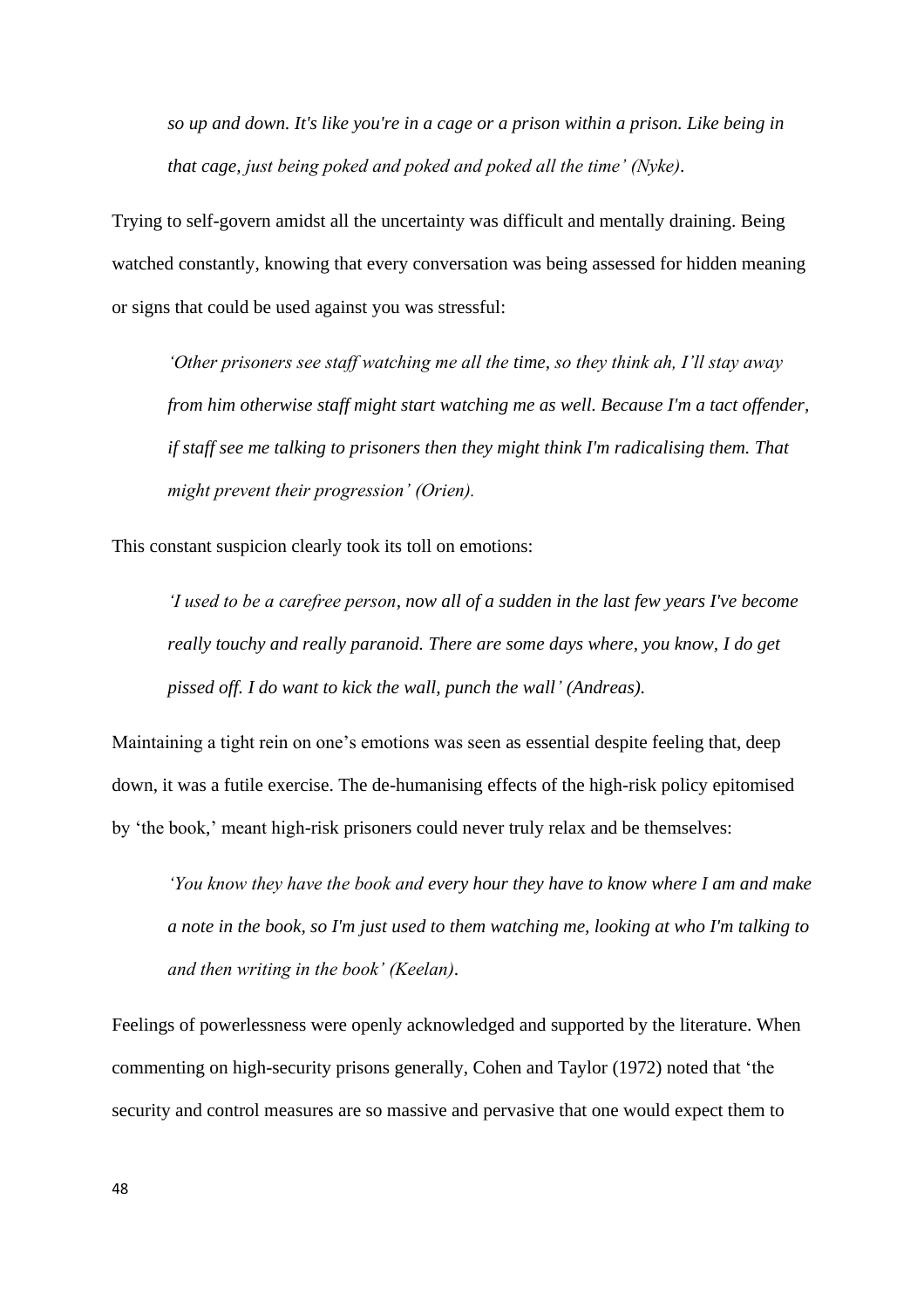induce a profound sense of powerlessness amongst the prisoners' (1972, p122). For HRA prisoners, with their additional restrictions, these feelings of powerlessness were magnified:

*'The only control I've got really is whether I accept it or not and I have to accept it for my own sanity. I have to accept there's nothing I can do about it' (Ulysses).*

Although HRA prisoners spoke of receiving information and limited support from each other, there appeared to be little solidarity in the HR population. Cohen and Taylor (1972) highlighted that, 'For cohesion and solidarity to flourish there must be prolonged interaction between individuals' (1972, p122). For the HRAs, dispersed amongst standard Cat As and Bs this prolonged interaction is optional and appeared to be of less importance than a common ideology or background:

*'I don't speak with some high-risks and others I do. When you're in a small unit like Belmarsh you get on quite well with each other, but every now and then you do get annoyed and you just have to grit your teeth and get on with it' (Proteus).*

Transfers between jails can happen suddenly and without warning, further undermining opportunities to build friendships and encourage solidarity.

It did not take long for HRA men to become pessimistic about their prospects for being downgraded. However, as difficult as they found their situation, they knew that causing a disturbance or protest of any kind would attract little sympathy from the outside world:

*'The chief of police at the time was quoted as saying no matter what's happening in our area at the time or how busy we are, we will never be too busy not to kick him where it hurts!' (Ulysses).* 

49 The pains of imprisonment for HRAs feel dangerously close to breaching the United Nations Standard Minimum Rule 1.1 (2016) which states that, 'Subjecting prisoners to practices that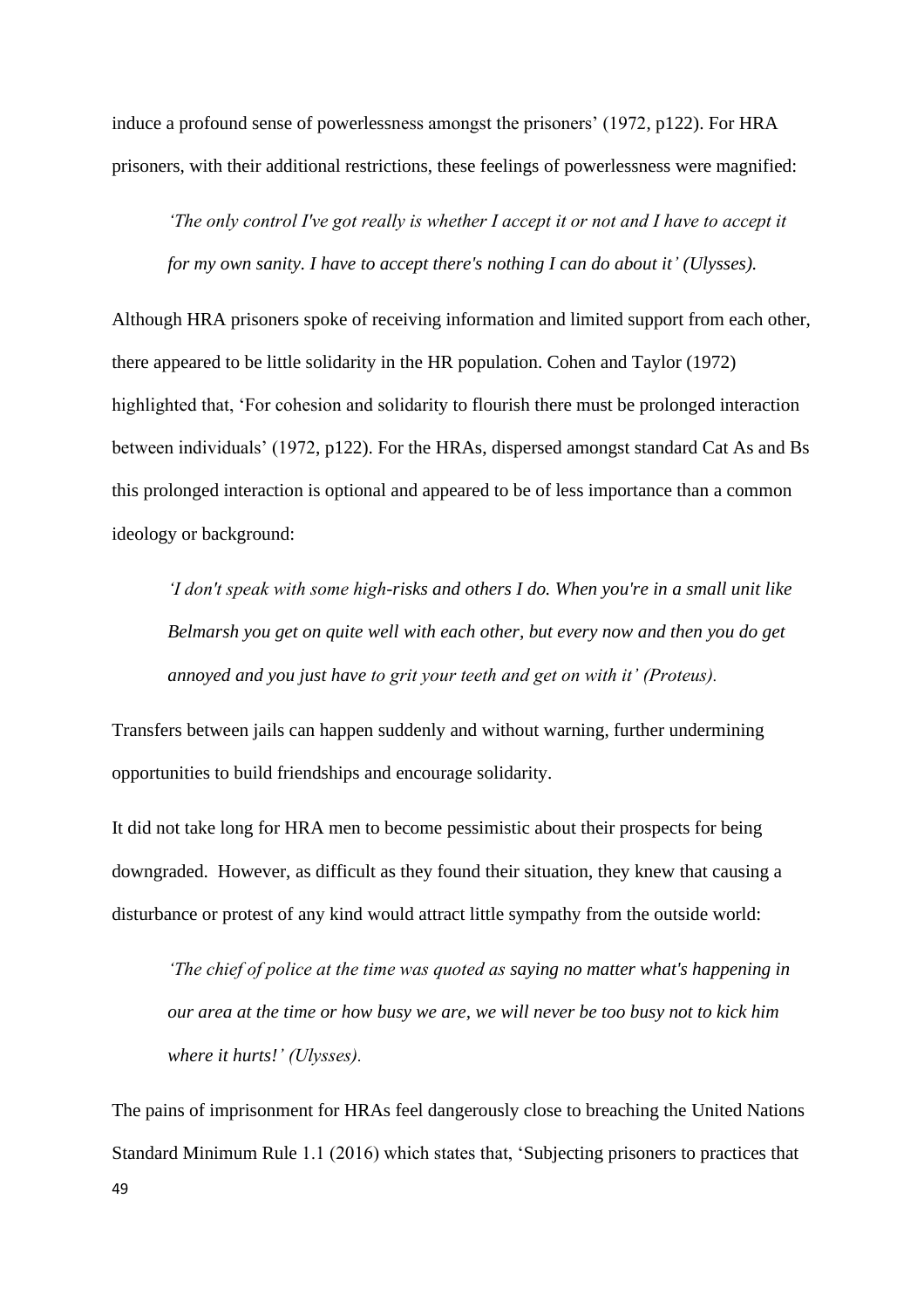have no security justification constitute a breach of their fundamental right to be treated with the respect due to their dignity as human beings'. It goes on to add that 'Additional security measures required to ensure that high-risk prisoners do not escape and that they do not cause harm to themselves or others should never amount to inhuman treatment' (2016, p10).

# **Legitimacy**

Analysis of legitimacy was sought through the four components identified by Tankebe, namely, effectiveness, distributive fairness, procedural fairness and lawfulness. What measures, if any, did they feel were legitimate? What means did the men have at their disposal to complain about their treatment? What power did they hold over the situation they found themselves in? How did the HRA prisoners learn to cope with the uncertainty of their situation?

#### **Effectiveness**

*'I've moved cells every 28 days for 15 years. And nobody will tell me why. They just go back to hiding behind the security file. There's no reason for it. It's depressing' (Ulysses).*

There appeared to be an understanding that the Woodcock and Learmont measures were necessary and proportionate in the circumstances. Although some of the measures were seen as oppressive or intrusive, they were accepted by prisoners, albeit grudgingly in some cases. As Andreas reported in an almost admiring way:

# *'These prisons are made to last everything you know, even Armageddon'.*

50 However, the effects of the Hadfield and Lakes high-risk restrictions were much less enthusiastically received and were often complained about bitterly. Nyke was serving a nine year sentence and had less than two years to serve before he would be automatically released.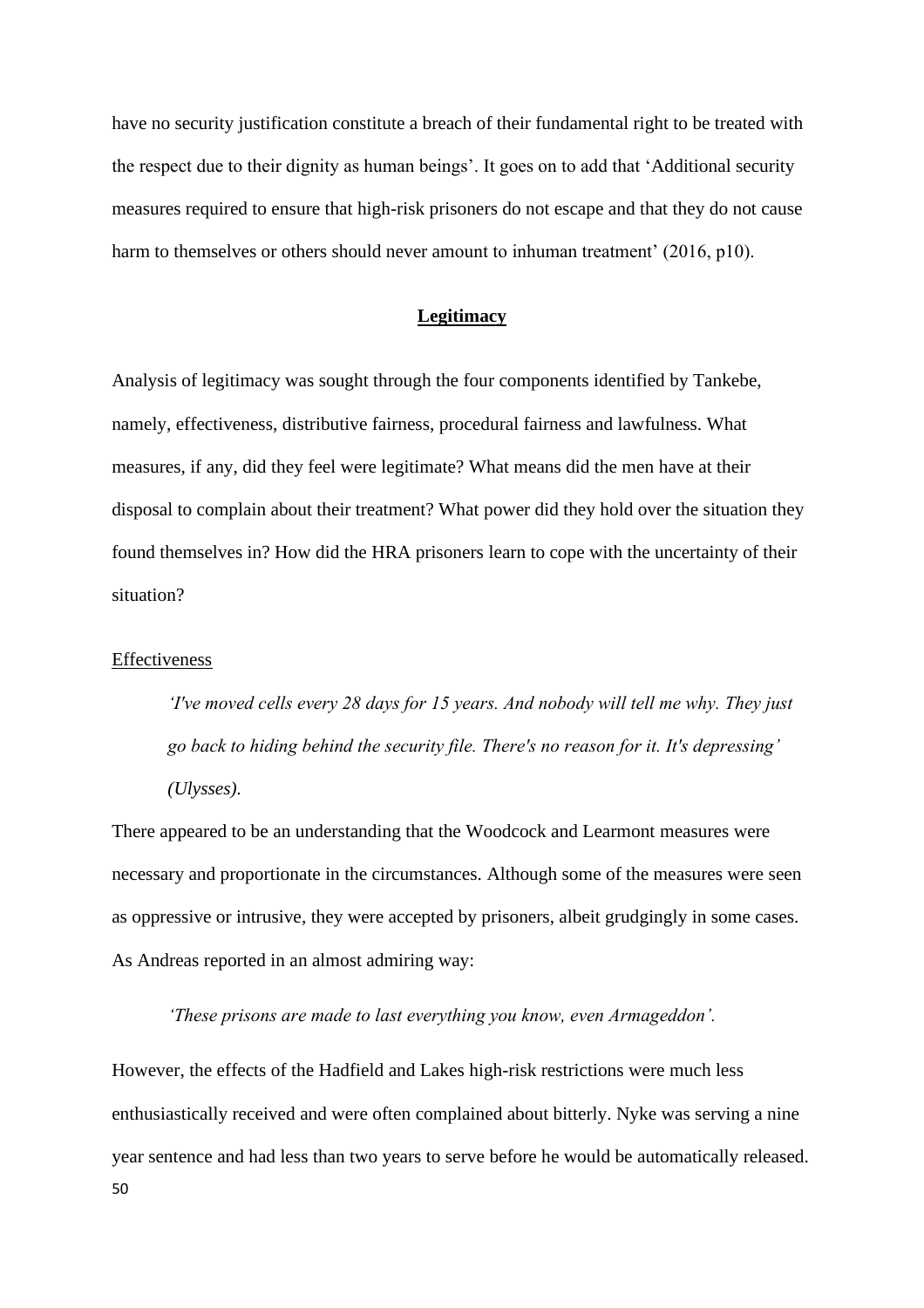*'I feel this is going to make me commit more crime than I've ever committed in my life because that's how I feel inside about the way I've been treated. It's like I'm bubbling up all the time. I just want to pay somebody back for the way I've been treated. It's a form of torture what they're doing to me' (Nyke).*

Technology has advanced significantly over the last 30 years which has mitigated historical risks and arguably removed the need for some of the restrictions. Yet they remain in place, almost unchanged from when they were introduced in 1987 in a prison environment almost unrecognisable from that of today.

Monthly cell moves were heavily criticised. Prisoners pointed out that no damage had ever been reported in a HRA cell and it would be impossible to cause any damage without making a significant amount of noise:

*'When was the last time someone actually dug out through the wall in 28 days, or forget 28 days, let's say the last 28 years, where anyone has escaped from HSE by digging through the walls? It is impossible. Is it just to mentally torture us?' (Andreas).*

Sleep deprivation is a known form of torture which is forbidden under The Human Rights Act (1998). This act sets out the fundamental rights and freedoms that everyone, including prisoners, is entitled to. Article 3 states: 'No one shall be subjected to torture or to inhuman or degrading treatment or punishment' (1998, article 3). Feelings of being tortured were mentioned frequently, often in relation to the hourly checks, and while this is an emotive word that can sometimes be used incorrectly, it was clear that the restrictions caused varying levels of stress: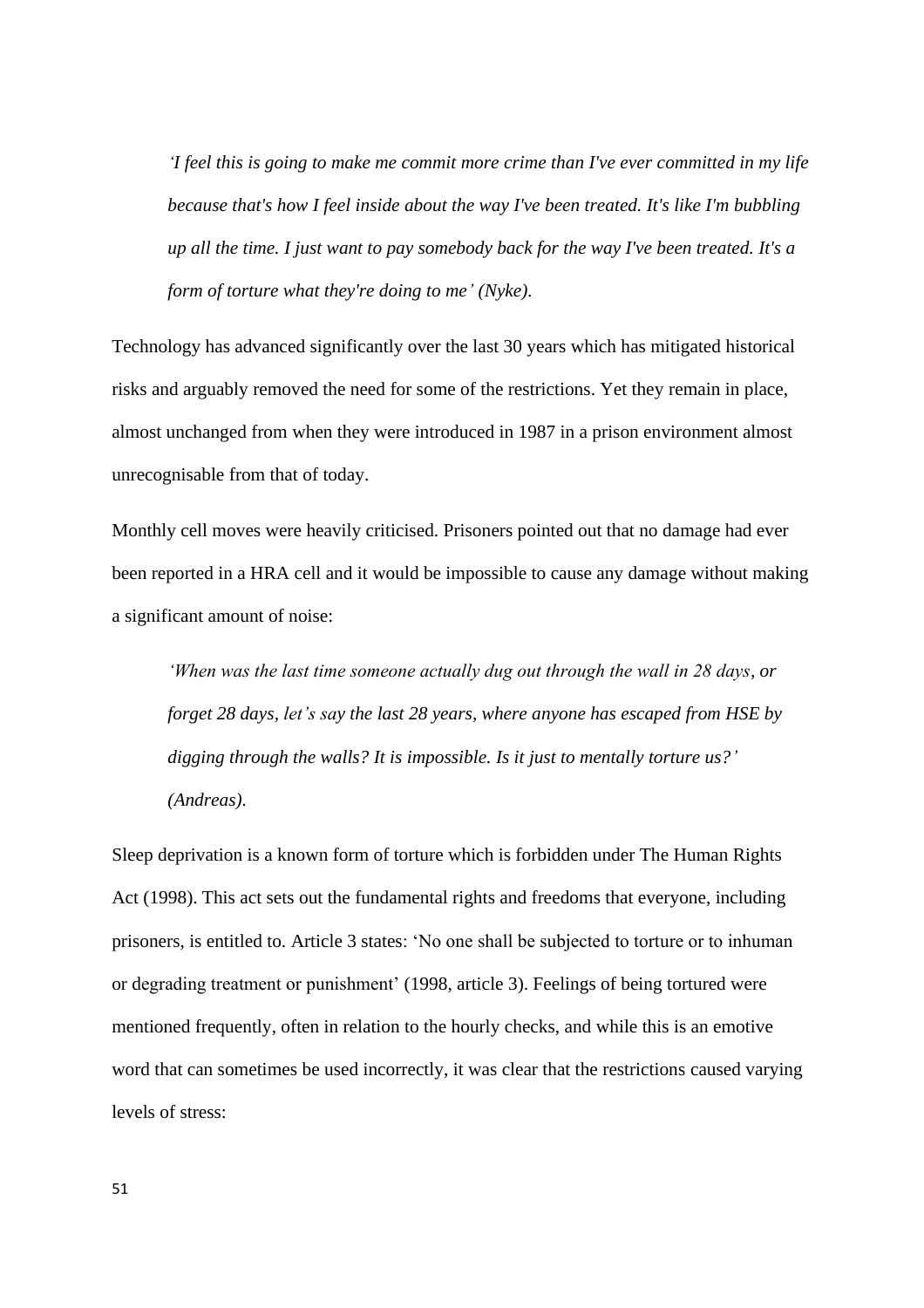*'They're not achieving anything, and some staff don't even know how to check properly. Some check thoroughly, some don't look at all. Some do it maliciously and wake you up. You're lying there and they're looking at you and like trying to provoke a reaction until you end up saying "What?" "What do you want?" Then they just shut the flap and walk off. It's just a big wind-up' (Vitalis).*

All high-risk phone-calls are live monitored. HRAs can only ring approved numbers and three-way calls are instantly terminated. This is an expensive procedure that has become more costly with the increased number of foreign national prisoners who also require their calls translated with-in 24 hours. There is also a flaw in this system in the unfortunate fact that mobile phones find their way into every prison in the UK, even in conditions of maximum security. The reality is that any determined and resourceful prisoner can ring anyone he likes during the long hours he is locked up unsupervised in his cell. The irony of the situation is not lost on the HRA:

*'I know this is not a good way of showing it, but if you catch a prisoner with a phone and there's no escape intelligence on that phone, surely at least the evidence is there that he hasn't been discussing escaping to the people that he's been talking to?' (Proteus).*

#### Distributive fairness

The Woodcock and Learmont findings affected all Category A prisoners so there appeared to be an element of distributive fairness which was acknowledged by prisoners. However, although all Category A prisoners are subjected to modern security practices, the ability to progress through the system seemed less clear to HRAs. There is no specific course available that reduces escape risk. HRAs can complete courses to address their offending behaviour but none of these will get them 'off the book'. Spiro complained that: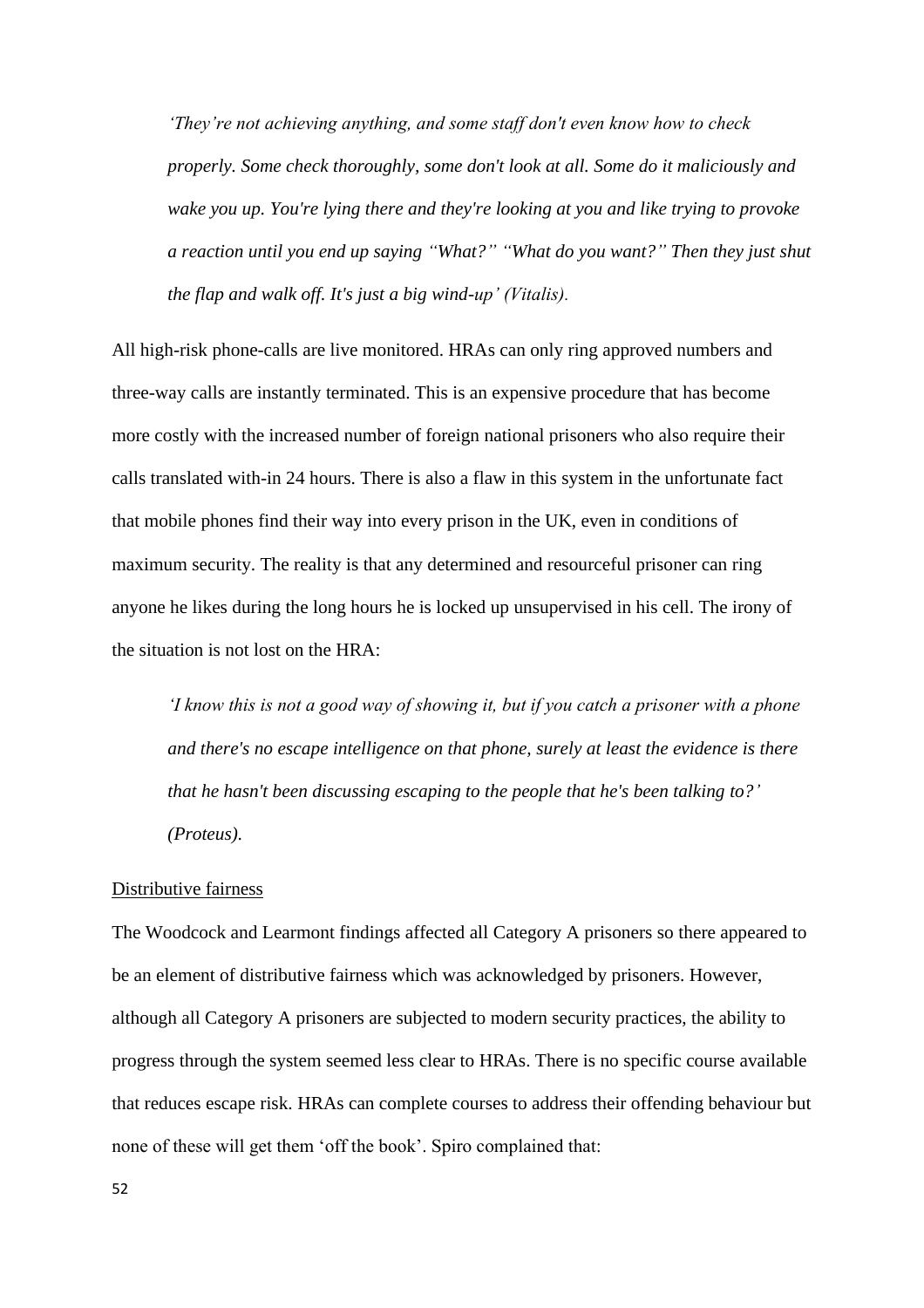*'All I know is that Cat As can do courses like Kaizen, Resolve and TSP and eventually they can move down their category over time. I've got no idea what makes a high-risk able to downgrade. I know there's a course for terrorists called ERG, but I don't know if that's going to downgrade anybody or not. I think it is contradictory that ERG is about your beliefs and ideology whereas high-risk should be about escape potential'.* 

It became clear during the interviewing process that aspects of the policy were being applied differently according to each prison. In one prison, the high-risks simply swapped cells with each other every month. Provided they didn't return to the same cell with-in a given time period this was technically compliant with the PSI and much less problematic. Others complied rigidly to the PSI and endured the inevitable backlash as 'settled' prisoners objected to being moved to accommodate the high-risks. Employment was a particular issue:

*'The funny thing is when I was at Wakefield, they said you are a high-risk so we're not going to give you a job. Then another high-risk came along two years later and they gave him a job. He wasn't a terrorist but they gave him a cleaning job and then another one came along and they gave him a cleaning job' (Keelan).*

Treatment of HRAs in visits felt particularly harsh compared to other prisoners. Visits took place in a separate room and staff supervision was felt to be intrusive and unnecessary:

*'Even when my family came to visit me there would be two officers sitting there throughout the visit listening to every word and taking notes, staring at my family and me. So, my mum and dad said "Why are they doing that?" It felt really oppressive' (Keelan).*

Perhaps because of the constant monitoring they were subjected to, some high-risks were tempted to access mobile phones despite the risk: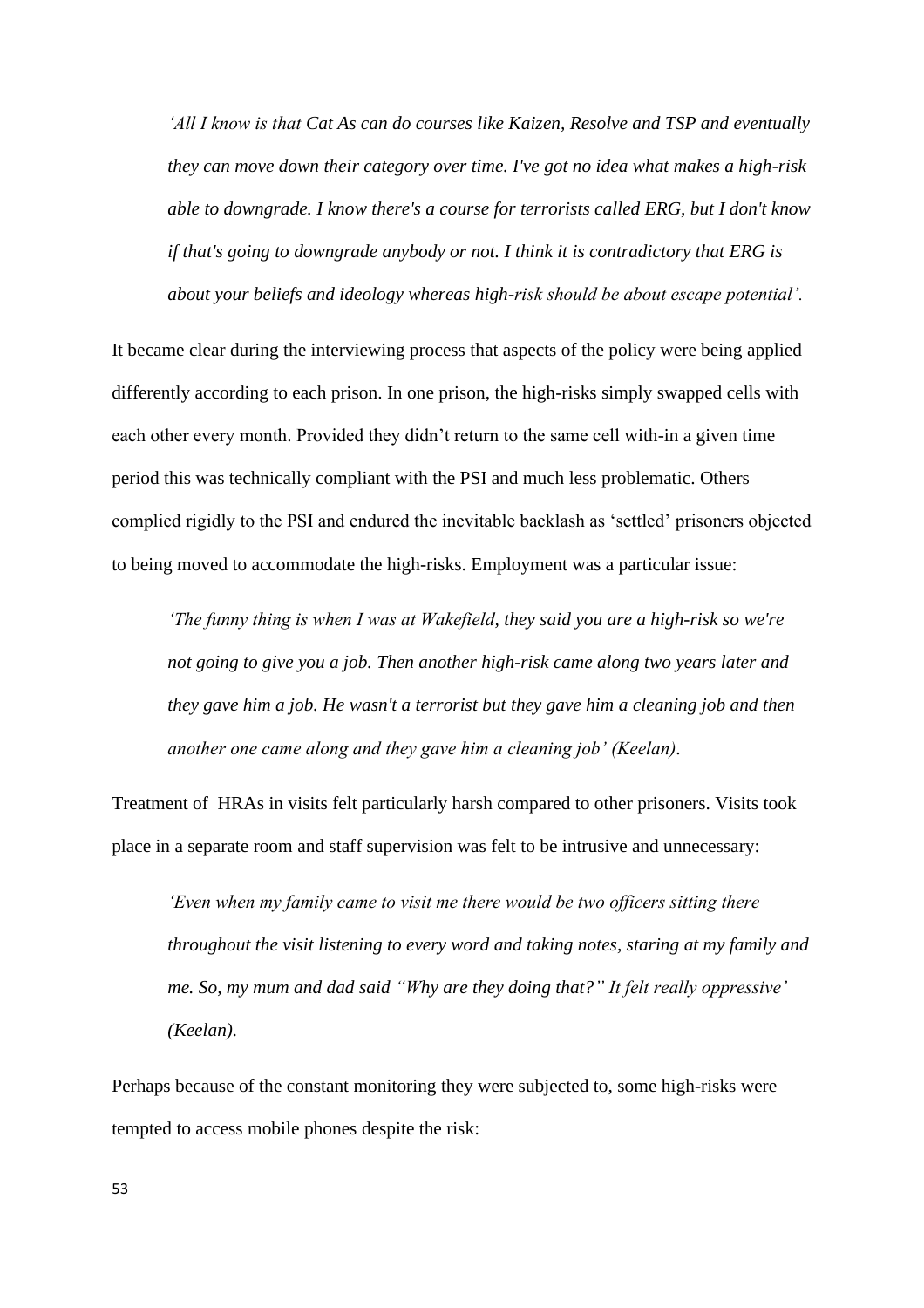*'Listen, they sent my phone to the police so if there's anything incriminating, I'm sure they would have taken that on board and sent it back. I was on the phone to ring my family. As a high-risk prisoner you're only allowed to use the phone for about 40 minutes a day which I don't think is fair' (Leon).*

Sentencing practices also impacted disproportionately on HRAs. Joint Enterprise laws came under much criticism and there was a strong perception that the outcomes people received were not always fair:

*'I'm convicted of joint enterprise by way of secondary which means I'm totally innocent of some of the criteria that has made me high-risk. So basically, I'm not the person who did the crime. I wasn't the shooter. I played a part, but that's not what I'm convicted of. I know somebody has lost their life and that's a big thing. Life can't be given back, but at the same time I don't feel I should have to lose mine. I don't have any co-defendants, nobody else was ever convicted and so I think I am being punished for everybody else to tell you the truth' (Otis).*

#### Procedural fairness

In 1995, Learmont re-visited HMP Whitemoor to see how many of the Woodcock recommendations had been implemented and expected prisoners to be resentful and potentially disruptive over the tightening of security. However, he was delighted to find that 'From the moment the review team entered the prison, it was obvious that an air of calm and tranquillity prevailed, such as had probably never been experienced at that particular prison' (1995, p4). Learmont went on to observe that 'There was no doubt that a high level of harmony and agreement had been attained over the control of inmates, which ensured humanitarian treatment but kept security at the forefront' (1995, p5).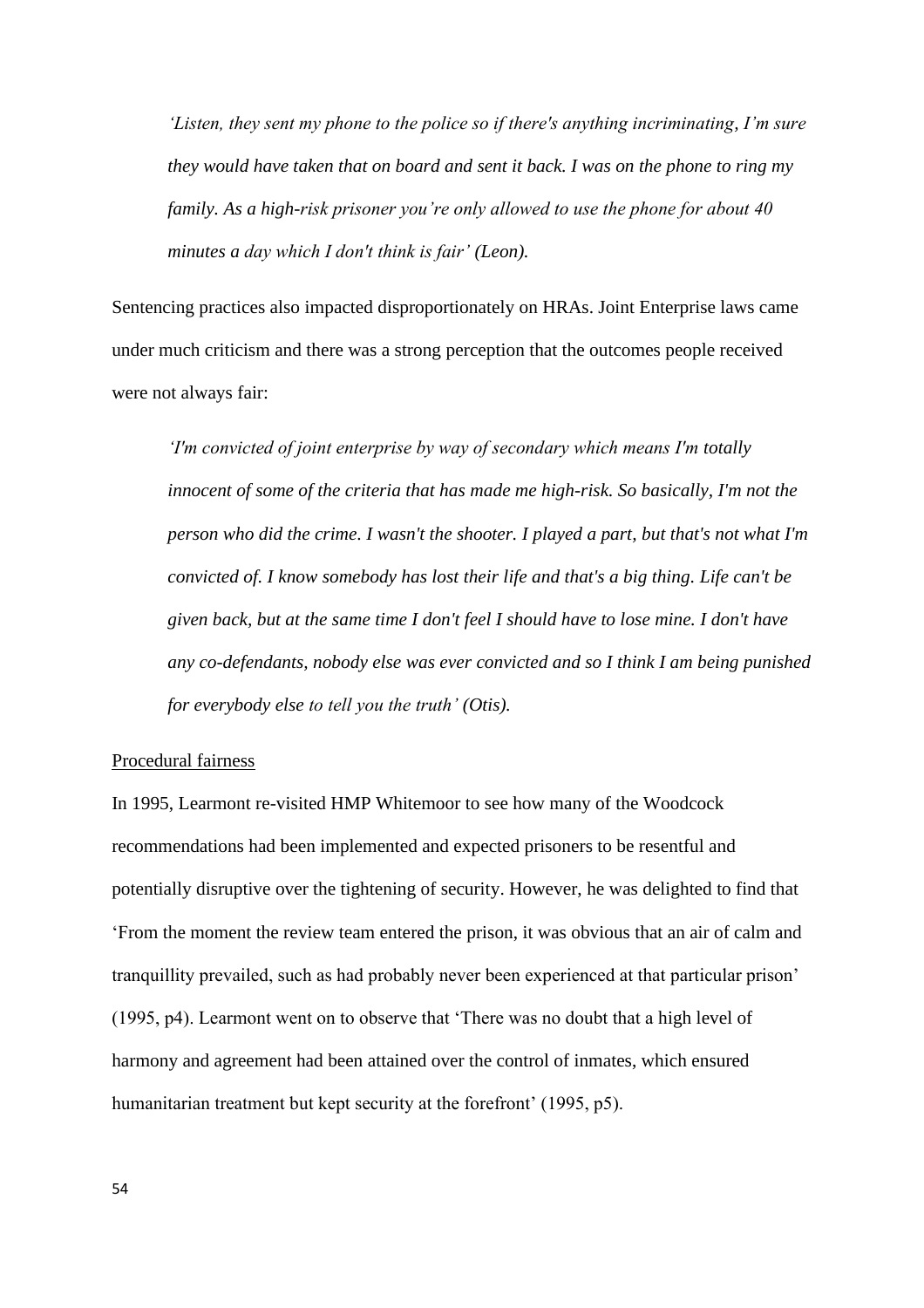Unfortunately, Learmont's findings were not replicated 24 years later in this study. Instead, procedural fairness came under much criticism from HRAs. SIRs were a major factor when carrying out annual reviews but it appeared that prison authorities were still accepting uncorroborated intelligence as facts:

*'It said my name came up regarding phones and challenging security procedures. So that's what I spoke to security about and they said "No, we don't agree with that." "We've got no problem with you." The funny thing was, they even put that in writing' (Vitalis).* 

Concerns about the honesty of staff or their ability to misinterpret any behaviour they witnessed were also prevalent. The changing HRA population and the new risks of radicalisation and extremist violence in prisons appeared to have contributed to the anxiety felt by staff. In addition, it was not unusual for information to be withheld in the gist so that prisoners were not aware of it until after the decision had been made:

*'They decided to keep me high-risk and when I saw the full report I saw they had attached a few SIRs and one of them said that I received a night check and they saw me laughing and smiling at the TV, and it was clear I was watching the London terror attacks. When staff look through the flap, they're looking at me and I'm looking at the TV which has its back to them, so they can't actually see what is on the TV' (Keelan).* 

55 Liebling (2018) argued that 'all prisoners in high-security conditions are subjected to new forms of 'dangerousness-thinking' and hurdle-strewn downgrading practices' (2018, p3). She concluded however that this was particularly likely for black and Muslim prisoners. The SIR system is a useful tool but Liebling (2018) warned that, 'Its over-use, or selective use, can also be dangerous, leading to tension and long-term labelling, as well as lack of progress of prisoners and it can be deliberately abused by malicious staff' (2018, p7-8):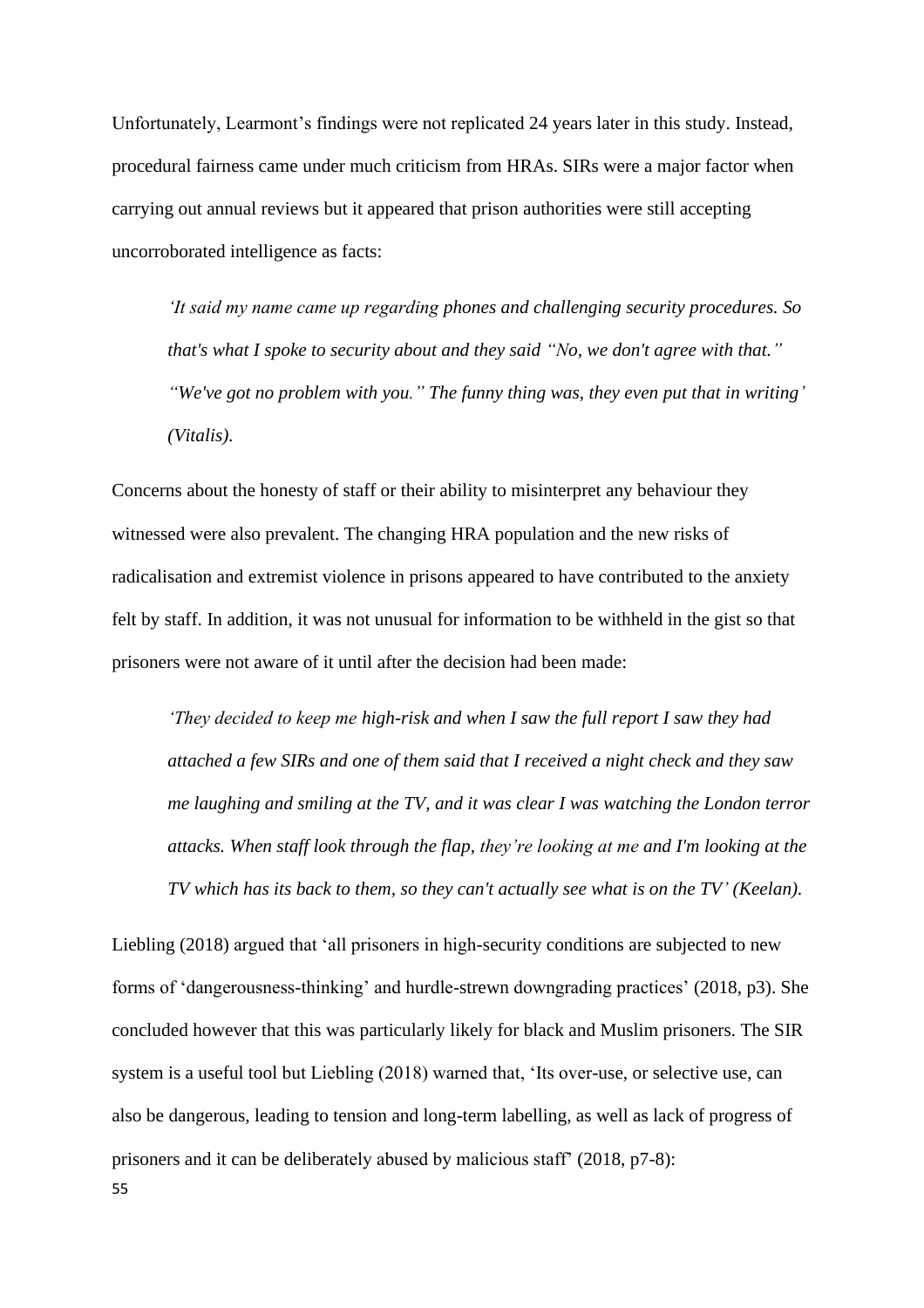*'The biggest loophole there is, is that staff can make up what they want and there's no defence against it. If someone doesn't like me, I've got no chance, he doesn't have to prove it. It's all about their perception which seems to be taken as a fact' (Odell).*

The elements of procedural fairness described by Tyler were often referred to by participants. It often took a long time to be made aware of errors and it was difficult to have them corrected. The onus was on the prisoner, once he became aware of reports he disputed, to appeal through legal channels, generally at his own expense:

*'For example, when I was still in court I had to go to outside hospital, and they thought this might be a plot for me to escape. This was rubbish but I was never aware of it and eventually they had to disclose it. My solicitors wrote to the prison and said this is a serious accusation, and you need to provide evidence of it or take it back. There was no evidence, and they agreed to take it back. But this false information had been used in my file for the last eight years without my knowledge and was preventing me from ever getting a downgrade' (Odell).* 

For TACT offenders, evidence of the 'precautionary principle' was common:

*'When I got shown my recent review, they said I have access to firearms and I'm a member of a terrorist network, but my crime was overseas! I don't have anyone over here. There is no network that I have ever belonged to in the UK, and I have no access and have never had any access to firearms in England. Everyone I knew overseas is now dead, so what are they talking about?' (Keelan).*

#### Lawfulness

Beetham (1991) described lawfulness as being concerned with 'the question of whether power has been acquired and exercised in accordance with established rules in a given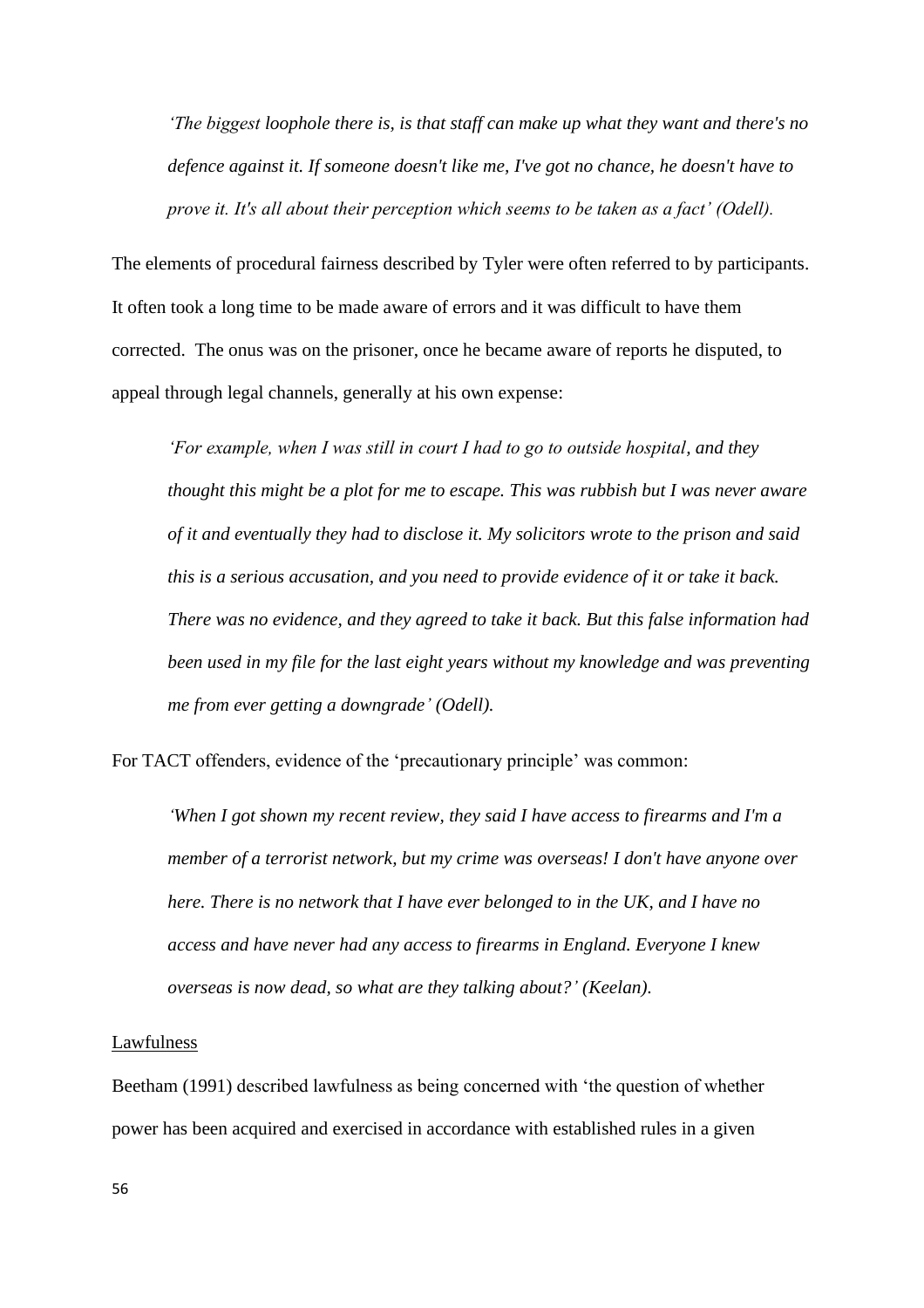society' (1991, p16). The following example from Keelan describes lawfulness apparently being compromised by the powerholders in order to convey a better impression during an inspection:

*'I remember one time the staff said, "Do you guys want to use the sports field tomorrow morning?" We were like, "But we are banned from the sports field." They said "yeah, but would you like to play football?" We're like "yeah, cos we've never been allowed on there before, so yeah!" So, in the morning we go out and we're playing football and enjoying ourselves and then all of a sudden, we realise we could see inspectors walking around and they're watching us. And the Governors are showing the inspectors around and pointing out that they're letting us high-risks play football and then after the inspectors left we never ever played football again. Apparently, the inspectors had said that this is inhumane treatment by not letting us on the sports field. So, it was all just a lie and shows how they can change the rules whenever they want to'.* 

On its own this quote would be difficult to corroborate however it was repeated by Andreas while being interviewed in a different prison:

*'In 2015 I was on the unit in Belmarsh and there was an inspection from the government and we actually played football for the first time in seven years. Outside on the astro-turf in Belmarsh. So, if it can happen on the unit at Belmarsh, the most secure unit in England, it can happen anywhere'.*

Andreas also gave the name of a Custodial Manager (CM) who had been on duty that day who I was able to speak with. The CM said he remembered the situation very clearly and confirmed that the game of football had indeed taken place to impress the inspectors.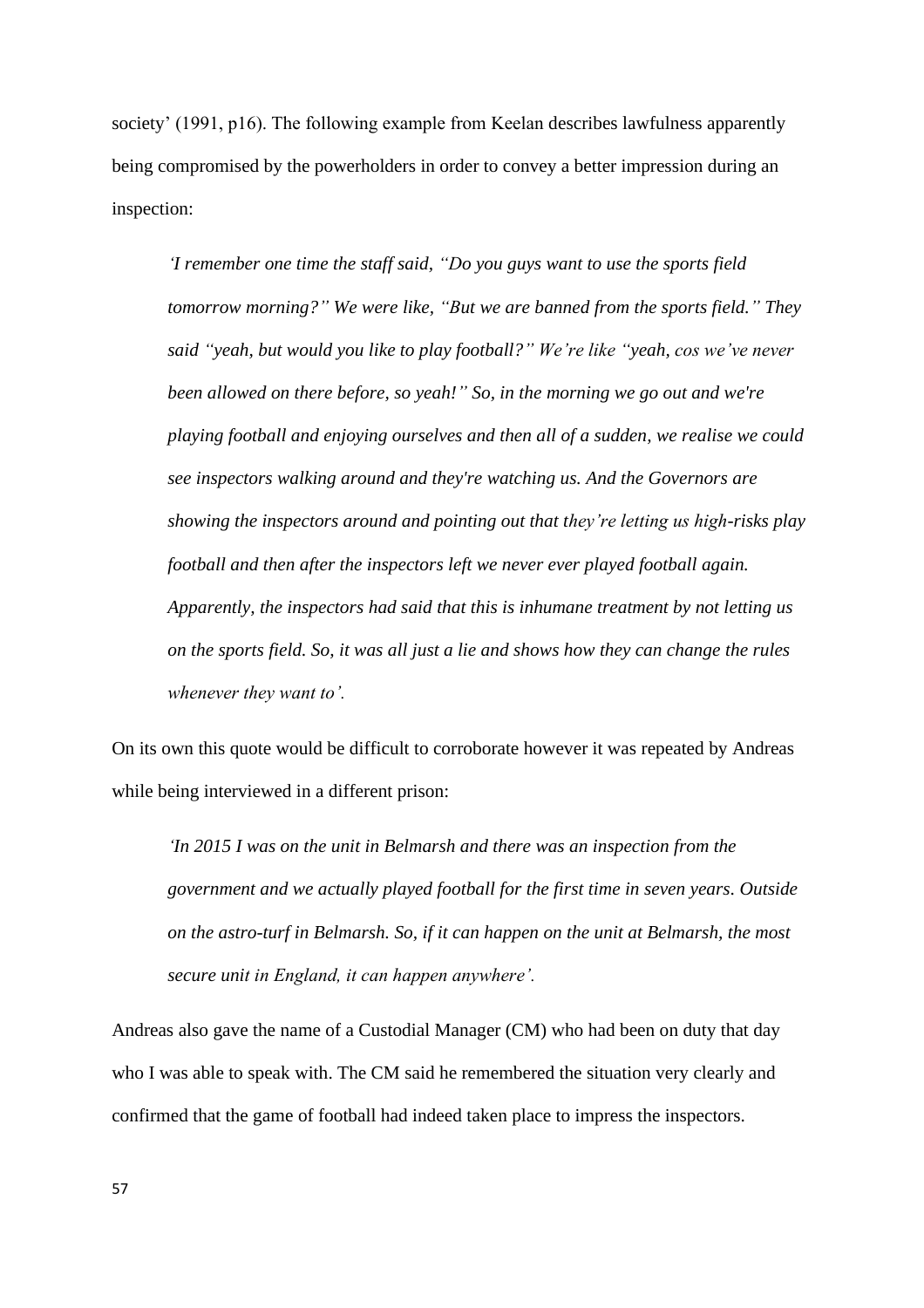Andreas and others felt this highlighted a degree of hypocrisy by the authorities who didn't seem bound by the rules to the same extent as the prisoners themselves. There was often a perception that the authorities could manipulate the rules to prevent HRAs from progressing 'off the book'. A lack of transparency and frequent withholding of information on 'security grounds' added to this perception:

*'I see some of the intel that says about their concerns or suspicions about me having a mobile phone or intelligence to suggest that, but I can't see where it's come from. So, I can't challenge it in any way' (Othello).*

On other occasions, the authorities could seem to be simply inept, making errors but demonstrating little remorse when having the errors exposed:

*'On my last LAP (Local Assessment Panel) they said I had refused an MDT (Mandatory Drug Test). I said "Where has this come from as I haven't had an MDT in the last 12 months?" So, they went away and then came back and said "Oh, sorry, yeah, we got that wrong!" So, if they can get that wrong you know, what else do they get wrong?' (Kosmos).*

#### **Conclusion**

Learning about the lived experience of the HRA has been interesting but unsettling. The frustrations experienced by the men were expressed honestly. However, as Crewe (2011) stated, 'These frustrations cannot be eradicated through a simple swipe of the reformist blade. They are not intentional abuses of power or derelictions of duty, so much as side-effects of deliberate policies' (2011, p524). Most of the frustrations arose from the original high-risk restrictions and it is remarkable that they remain largely in place despite the passage of time and numerous improvements in so many aspects of security.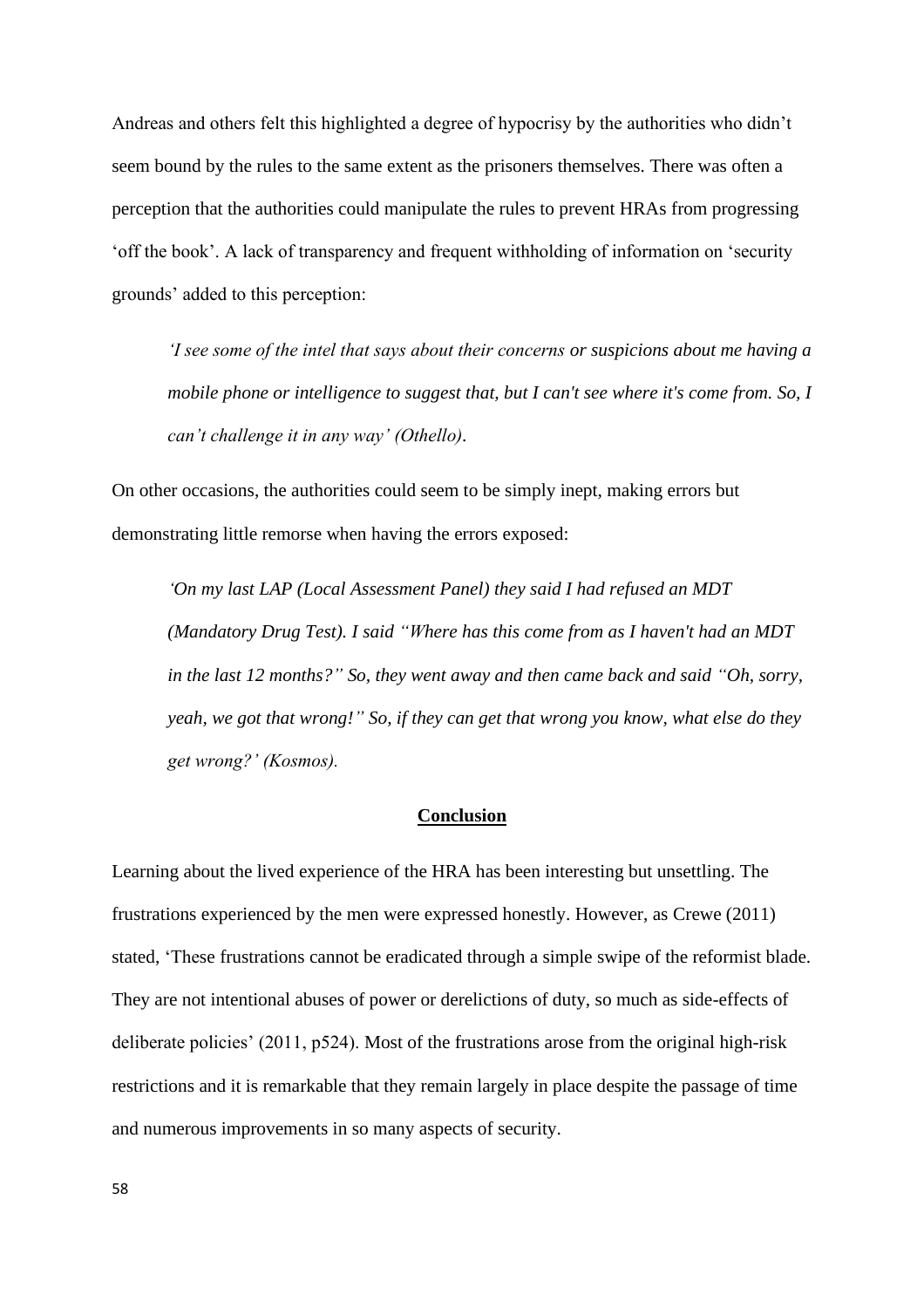Those restrictions that cause the most pain whilst offering the least justification for their existence deserve further exploration. This may require some experimentation and the acceptance of a degree of risk. This risk can be managed however, and the precautionary principle should not prevent this from happening.

The lived experience of the HRA prisoner has been revealed in their own words as harsh and stressful. The risk assessment process was described as vague, poorly communicated and unwilling to allow for reduction of risk over time. Disproportionately affected by the highrisk policy, prisoners seemed unable to focus on the more 'traditional' pains of imprisonment.

HRA men complained frequently of lacking a set of directions that explained how they were to progress. There were no courses available that enabled HRAs to demonstrate reduction of their escape risk. This meant that energy was often used to manage emotions such as anger, sadness and shock but also to block out aspects of their situation that they had no influence over.

Legitimacy was denied at every turn and hope swiftly extinguished. Tyler (2006) explained how unfair procedures seriously undermine the role of legitimacy when he stated, 'Only if people can trust authorities, rules and institutions can they believe that their own long-term interests are served by loyalty towards the organisation' (2006, p172).

Given the depth of feeling amongst HRAs regarding the perceived lack of legitimacy of the high-risk policy, what maintains their compliance? Is it that they feel exhausted, unable to fight the system and thus have no option other than to grudgingly comply? In the context of prisons, Carrabine (2004) has used the term 'Dull compulsion' to describe situations in which 'Prisoners fatalistically accept or pragmatically put up with prison regimes even when the distribution of institutional power is patently illegitimate' (2004, p180). For the HRA, the term of 'Dull compulsion' seems particularly apt.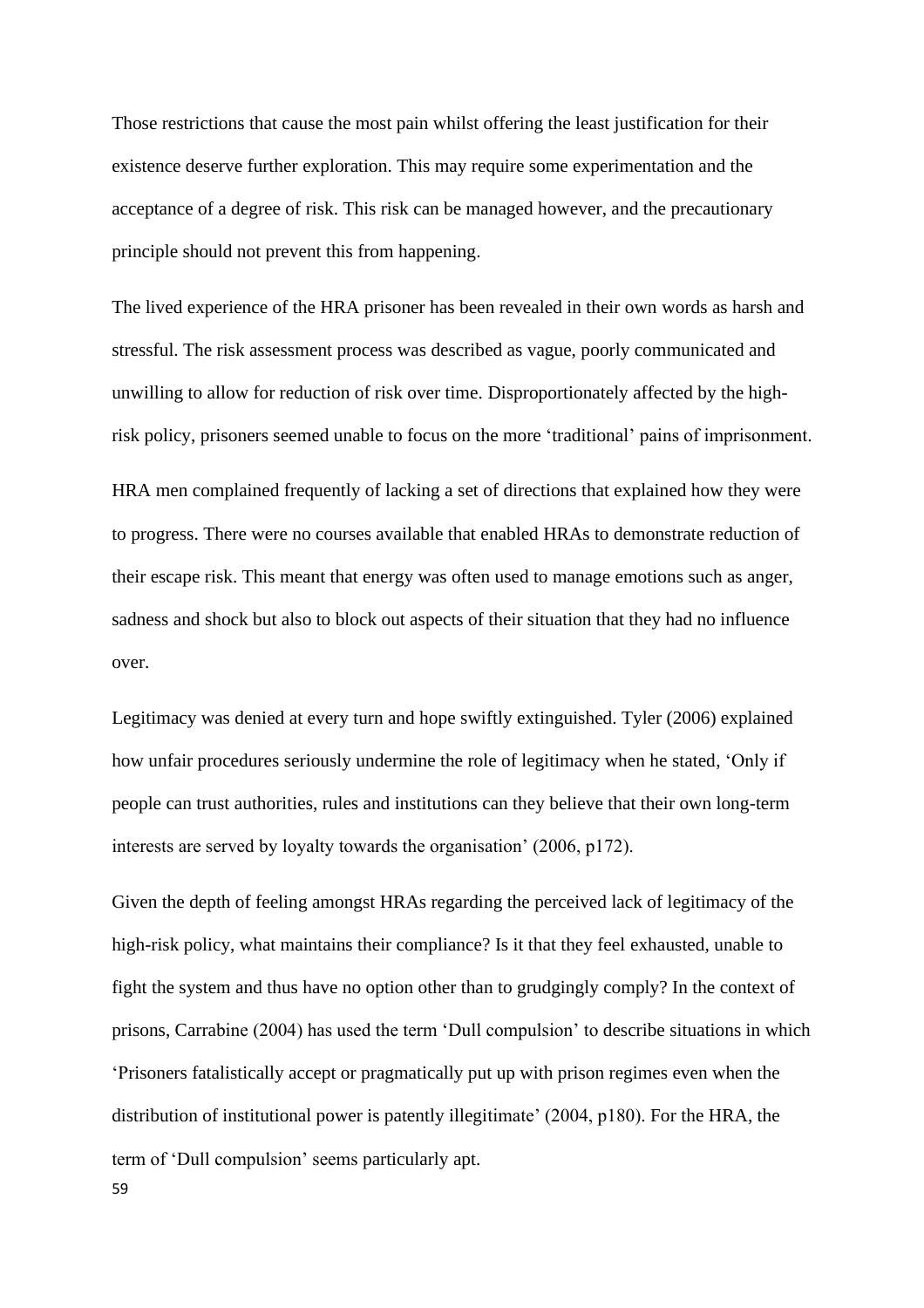Cohen (1985) stated that, 'Social control has become a paranoid landscape in which things are done to us, without our knowing when, why or by whom, or even that they are being done' (1985, p6). Is this a statement that would resonate with most HRA prisoners today?

# Implications

This study makes a novel contribution towards understanding the world of the HRA prisoner, but further research is required. The Hadfield and Lakes restrictions should be tested for relevance and effectiveness. This can be achieved by controlled experiments between prisons that look to establish a causal relationship between each restriction and find evidence that it prevents an escape. Where evidence is not forthcoming, they should be removed. It should not be incumbent on individual HRA prisoners to initiate legal action against HMPPS in order to remove a restriction that is no longer fit for purpose. It must always be remembered that men are in prison as punishment, not for punishment.

Protecting the public has become a dominant theme in today's world. However, as Boutellier (2004) argued, 'It is striking that nowadays, people don't so much demand protection from the state, they want protection from other people by the state' (2004, p5). The HRA have often achieved a high level of notoriety and media attention for their crimes and are unlikely to attract sympathy from the public which Boutellier describes.

The relatively small number of HRA men discourages a large-scale study of empirical significance. However, this does not mean that further research would not be of benefit to HMPPS. Longitudinal studies could be carried out on prisoners who have been downgraded to evaluate progress.

It is clear that the procedure for reviewing high-risk prisoners does not take account of changes an individual can make in his life in order to reduce risk. Referring to desistance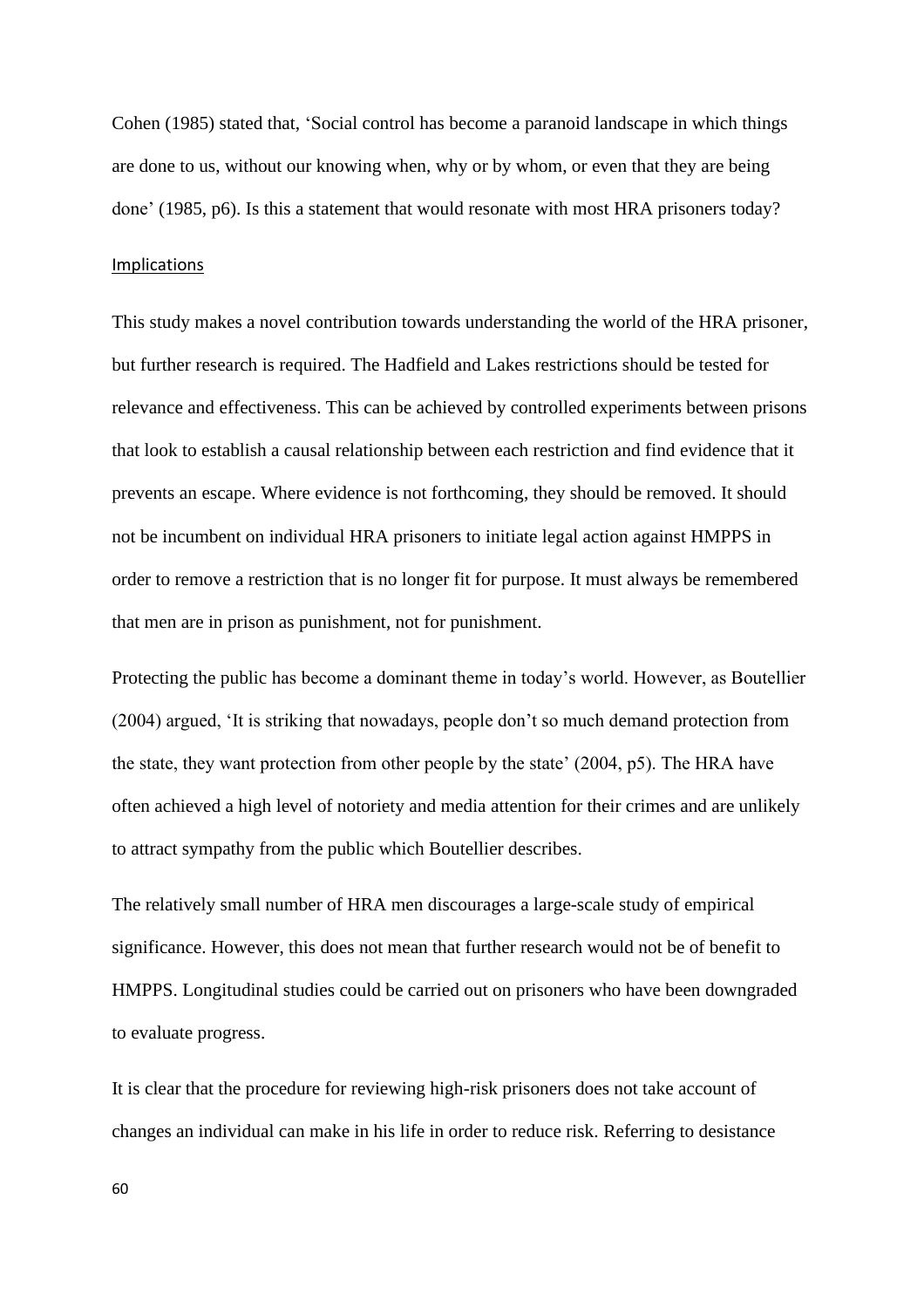theory may be useful as this takes into account the effects of ageing, maturing, social bonds and protective factors on behaviour and could offer an alternative to a purely risk-based approach.

Some investment in legitimacy theory could also benefit both HMPPS and the HRA prisoner. Legitimacy theory tells us that, if people are involved and consulted, they will respond much more positively. Compliance is driven primarily by perceptions that authorities, and their laws, are legitimate and therefore should be obeyed. HRA prisoners clearly did not feel they were being treated legitimately.

HRA prisoners are one of the most dangerous groups in prison and their management is expensive. Understanding what maintains their compliance should be seen as a priority. The United Nations handbook (2016) on the management of high-risk prisoners advised that, 'In practice, there is a danger that high-security prisons become restrictive, repressive and brutal, based on a false view that there is no other way to securely hold high-risk prisoners (2016, p5). They concluded that 'The best investment all prison administrations can make is to develop an effective risk assessment system which ensures that only those offenders who genuinely pose a high risk are held in high-security conditions' (2016, p4).

61 The purpose of the high-risk policy is to prevent escapes and, since 1995, this purpose has been achieved. However, the price that the HRA prisoners have paid for achieving this goal has been considerable. This may be of little concern for those who believe that all prisoners should be punished rather than rehabilitated. However, Lord Woolf correctly identified that legitimacy is demanded by all prisoners to ensure compliance and avoid negative consequences. HRA prisoners do not feel they are treated with legitimacy but appear to comply due to the sheer 'depth and tightness' of their imprisonment. Getting through each day appears to be an exhausting process for high-risk prisoners. How will they be able to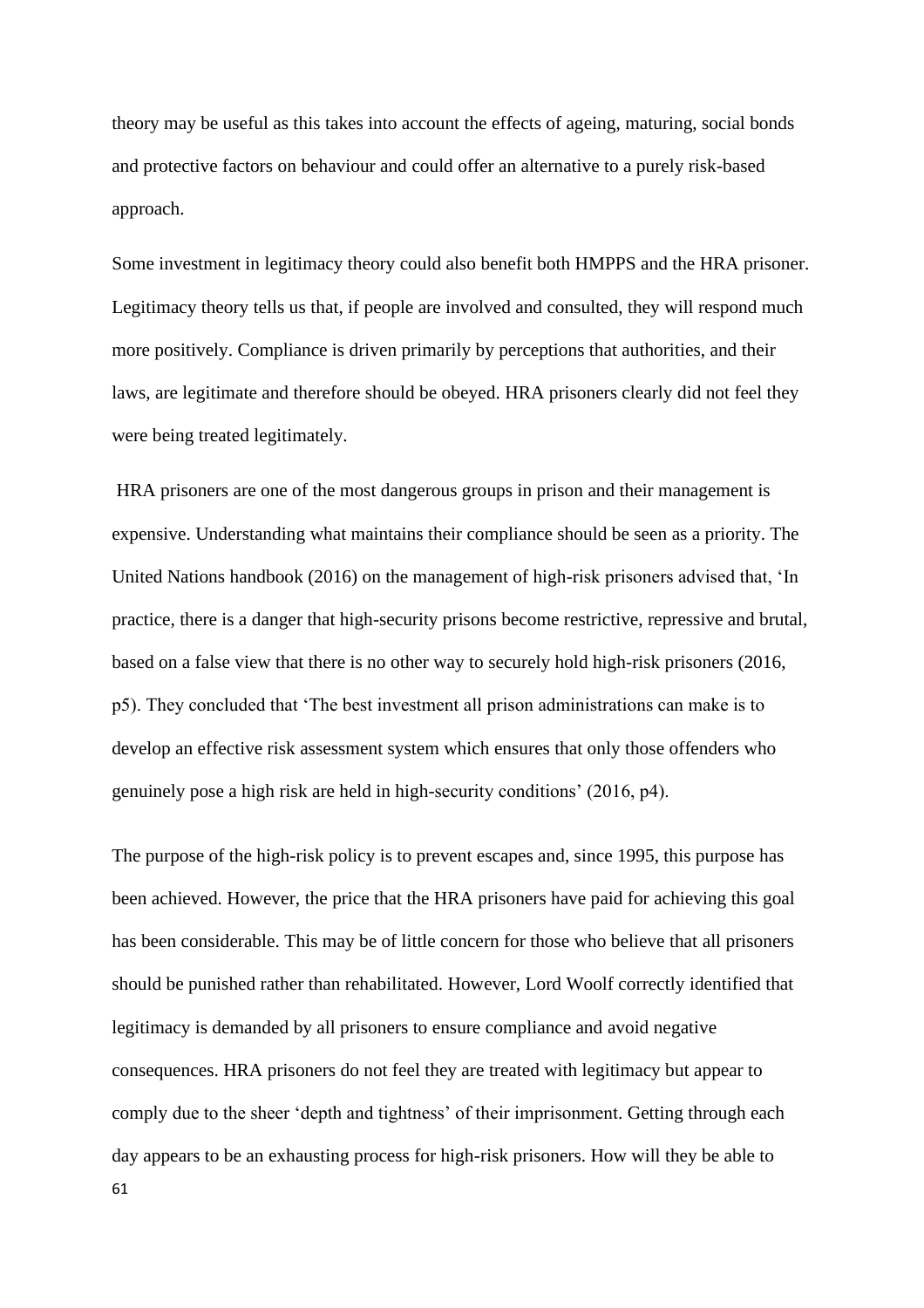settle back into the society that has meant so little to them throughout their long years of incarceration? The evidence from this thesis suggests that the success of the high-risk policy in preventing escapes may have created additional risks. Prisoners should be helped to address their offending behaviour and thus reduce their risk to the public. HMPPS (2019) has recently published a new business strategy which has a vision of 'Working together to protect the public and help people lead law-abiding and positive lives' (2019, p3). This vision should be applied to the HRA men as a matter of urgency.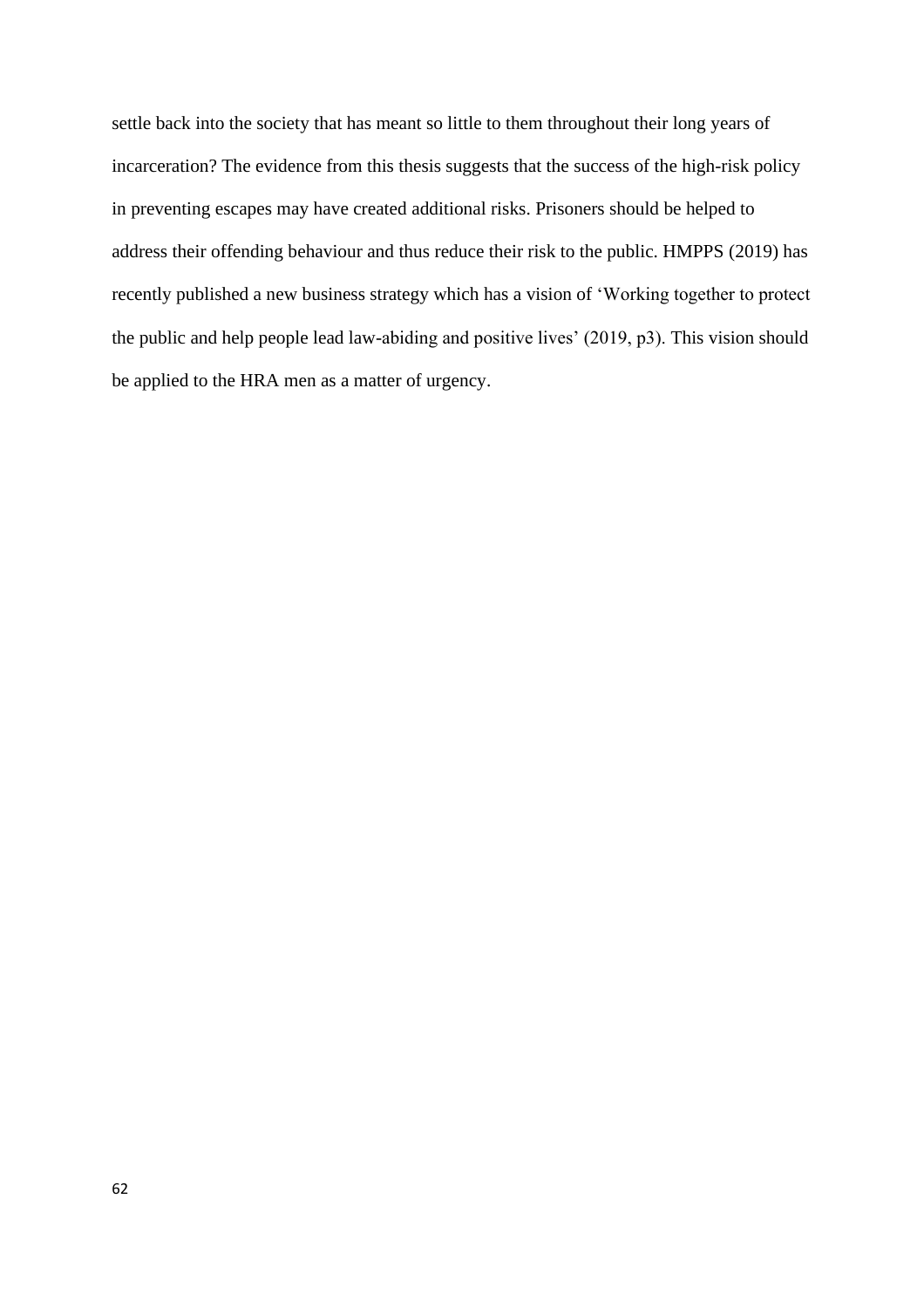# **References**

Ashworth, A. (2004). *Four threats to the presumption of innocence.* In Ignatieff, M. *The lesser evil: Political ethics in an age of terror. Edinburgh University Press.* 

Bachmann, R and Schutt, R. (2011). *The Practice of Research in Criminology and Criminal Justice*. Thousand Oaks, California: Sage Publications.

Bachmann, R and Schutt, R. (2014). *Fundamentals of Research in Criminology and Criminal Justice.* Oxford University Press.

Barker, R. (2001). *Legitimating Identities: The self-presentation of rulers and subjects.* Cambridge, UK: Cambridge University Press.

Beetham, D. (1991). *The legitimation of power.* Basingstoke: Macmillan.

Bottoms, A and Brownsword, R. (1982). *The Dangerousness Debate after the Floud Report.* British Journal of Criminology, Delinquency and Deviant Social Behaviour. Vol 22, No 3.

Bottoms, A and Tankebe, J. (2012). *Beyond Procedural Justice: A Dialogic Approach to Legitimacy in Criminal Justice.* The Journal of Criminal Law and Criminology. Vol 102, (1).

Boulding, K. (1967) *The Legitimacy of Economics.* Journal of Economic Issues. Vol 12, (2).

Bourdieu, P. (1996). *The State Nobility: Elite schools in the field of power*. Trans, Lauretta Clough, Cambridge. Polity.

Breakwell, G. M. (2014). *The psychology of risk.* Cambridge University Press.

Brunton-Smith, I and Hopkins, K. (2013) *Results from the Surveying Prisoner Crime Reduction (SPCR) longitudinal cohort study of prisoners.* Ministry of Justice Analytical Series

Carrabine, E. (2004). *Power, Resistance and Discourse: A Genealogy of the Strangeways Prison Riot*. Aldershot, UK. Ashgate.

Cohen, S and Taylor, L. (1972). *Psychological Survival: The experience of long-term imprisonment.* Penguin Books Ltd. Middlesex, England.

Cohen, S and Taylor, L. (1978). *Escape Attempts: The Theory and Practice of Resistance to Everyday Life.* London: Allen Lane.

Cohen, S. (1985). *Visions of Social Control: Crime, Punishment and Classification.* Polity Press. Cambridge.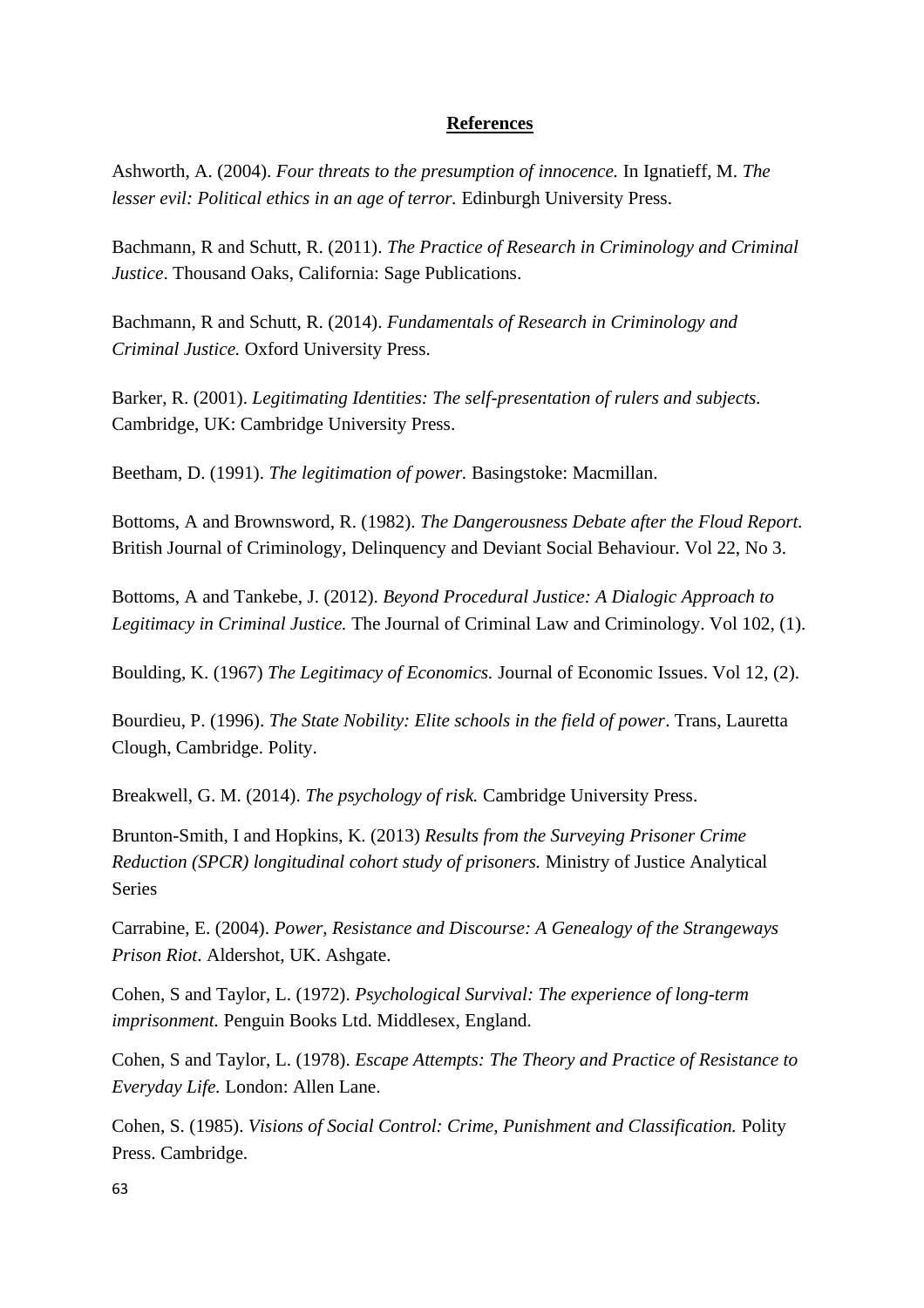Crewe, B. (2011). *Soft power in prison: Implications for staff–prisoner relationships, liberty and legitimacy.* European Journal of Criminology 8(6).

Crewe, B. et al. (2016) *Swimming with the Tide: Adapting to Long-Term Imprisonment.* Justice Quarterly. Vol 34, No. 3.

Day, A. Tucker, K and Howells, K. (2004). *Coerced offender rehabilitation- a defensible practice?* Psychology, Crime and Law. Vol 1.

Downes, D. M. (1988). *Contrasts in tolerance: post-war penal policy in the Netherlands and England and Wales.* Oxford: Clarendon, 1988.

The Human Rights Act. (1998). *Article Three. UK Public General Acts.* The National Archives.

Flanagan, TJ. (1981). *Dealing with long-term confinement: Adaptive strategies and perspectives among long-term prisoners.* Criminal Justice and Behaviour. Vol 8.

Floud, J and Young, W. (1981). *Dangerousness and Criminal Justice.* London. Heinemann.

Grady, K. E and Wallston, B. S. (1988). *Research in Health Care Settings.* Newbury Park and London. Sage.

Great Britain. Home, O. and Lord Woolf (1991). *'Prison Disturbances 1990'*. (The Woolf Report) London: H.M.S.O; (1991).

Great Britain. Home, O. and Learmont, J. (1995). *Review of prison service security in England and Wales and the escape from Parkhurst Prison on Tuesday 3rd January 1995.*  London: HMSO.

Herbert, S. (2006) *Tangled up in Blue: Conflicting Paths to Police Legitimacy.* Theoretical Criminology. Vol 10.

HMPPS. (2019). *HMPPS Business Strategy: Shaping Our Future.* HM Prison and Probation Service. HMSO.

HMSO. (1968). *The Regime for Long-Term Prisoners in Conditions of Maximum Security: Report of the Advisory Council on the Penal System.* (The Radzinowicz Report).

Hood, R. and Shute, S. (2000). *The Parole System at Work: Home Office Research Study.* No 202. London HMSO.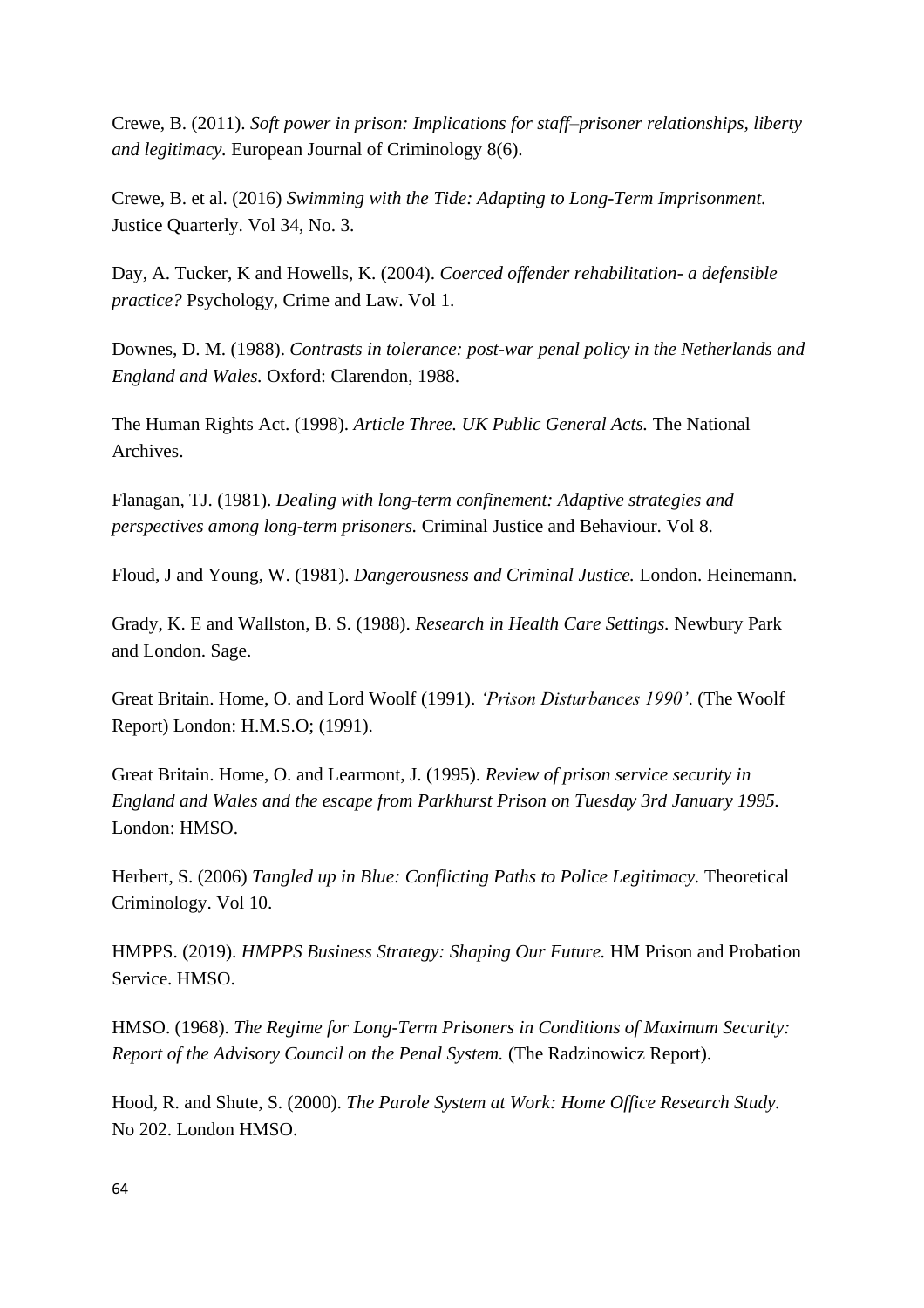Johnstone, I. (2011). *The Power of Deliberation: International Law, Politics and Organisations.* New York. Oxford University |press.

Lacombe, D. (2008). *Consumed with sex: The treatment of sex offenders in risk society.* British Journal of Criminology. Vol 48, (1).

Learmont, J. (1995). *Review of Prison Service Security in England and Wales and the Escape from Parkhurst Prison on Tuesday 3rd January 1995.* London: HMSO.

Liebling, A. (2011). *Being a Criminologist: Investigation as a Lifestyle and Living*. Oxford: Oxford University Press.

Liebling, A. (2015). *Descriptions at the edge? I-It/I-thou relations and action in prisons research*. [www.crimejusticejournal.com](http://www.crimejusticejournal.com/) IJCJ&SD 2015 Vol 4, No 1.

Liebling, A. and Williams, R (2018) '*The new subversive geranium'*. The British Journal of Sociology 69(4).

McDermott, K. and King, R. (1988). *Mind Games: Where the action is in prisons.* British Journal of Criminology. Vol 28, (3).

McDermott, K. and King, R. (1990). *My Geranium is Subversive: Some notes on the management of trouble in prisons.* British Journal of Sociology. Vol 41(4).

McDermott, K. and King, R. (1995). *State of our prisons.* Oxford : Oxford University Press.

Mitford, J. (1977). *The American prison business.* Harmondsworth. Penguin.

Morris, T. (1989). *Crime and Criminal Justice since 1945.* Oxford: Blackwell.

Mountbatten, L of Burma. And Great Britain. Home, O. (1966). *Report of the inquiry into prison escapes and security*. London: H.M.S.O.

Padfield, N. (2002). *Beyond the tariff: Human rights and the release of life-sentenced prisoners.* Cullompton: Willan.

Peat, J. K. et al. (2002). *Health science research. A handbook of quantitative methods.*  London Thousand Oaks: London. SAGE.

NOMS. (2015). *Prison Service Instruction 09/2015.* National Offender Management Service.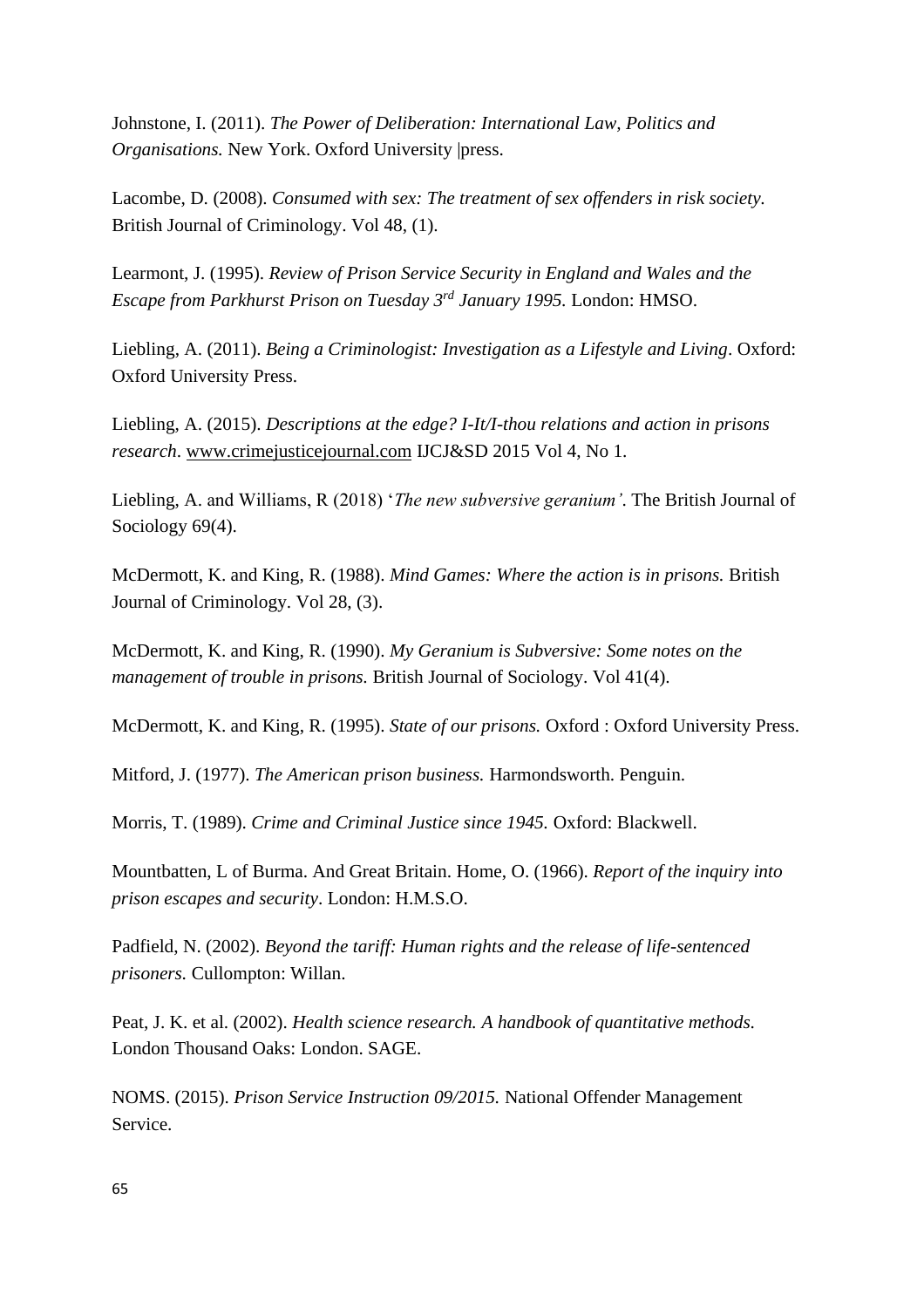Rose, N. (2002). *At the risk of madness.* In Baker, T. and Simon, J. *Embracing risk: The changing culture of insurance and responsibility.* University of Chicago Press.

Rumsfeld, D. (2002). *Transforming the Military.* United States Department of Defence, News Briefing. <http://www.defenselink.mil/transcript/transcript.aspx?transcriptid=2636>.

Serge, V. (1970) *Men in Prison.* London, Gollancz.

Sparkes, R. (1995). *Prisons and the problem of order*. Oxford. Clarendon.

Styles, W. (2019). *A crisis of hope? Long-term prisoners' experiences in Category A environments.* Prison Service Journal. Issue 243.

Sykes, G. M. (1958). *The society of captives: a study of a maximum security prison.*  Princeton. N.J: Princeton University Press.

Tankebe, J. (2013). *Viewing things differently: The dimensions of pubic perceptions of police legitimacy.* Criminology vol 51, no.1.

Tyler, T. (1988) *The Social Psychology of Procedural Justice.* New York. Plenum Press.

Tyler, T. (1990) *Why People Obey the Law*. London. Yale University Press.

Tyler, T. (2006). *Psychological Perspectives on Legitimacy and Legitimation.* Department of Psychology. New York University. New York.

United Nations (2016). *Handbook on the Management of High-Risk Prisoners.* United Nations. New York.

United Nations Rio Declaration. (1992). *Principle 15*. The Rio Declaration on Environment and Development.

Waldron, J. (2012). *Torture, Terror and Trade-offs: Philosophy for the White House.* Oxford University Press.

Weber, M. (1978). *Economy and Society: An Outline of Interpretive Sociology.* Berkeley. University of California.

Weiler, J. (1978). *Why do we punish? The case for retributive justice.* Allard Research Commons. Faculty Publications.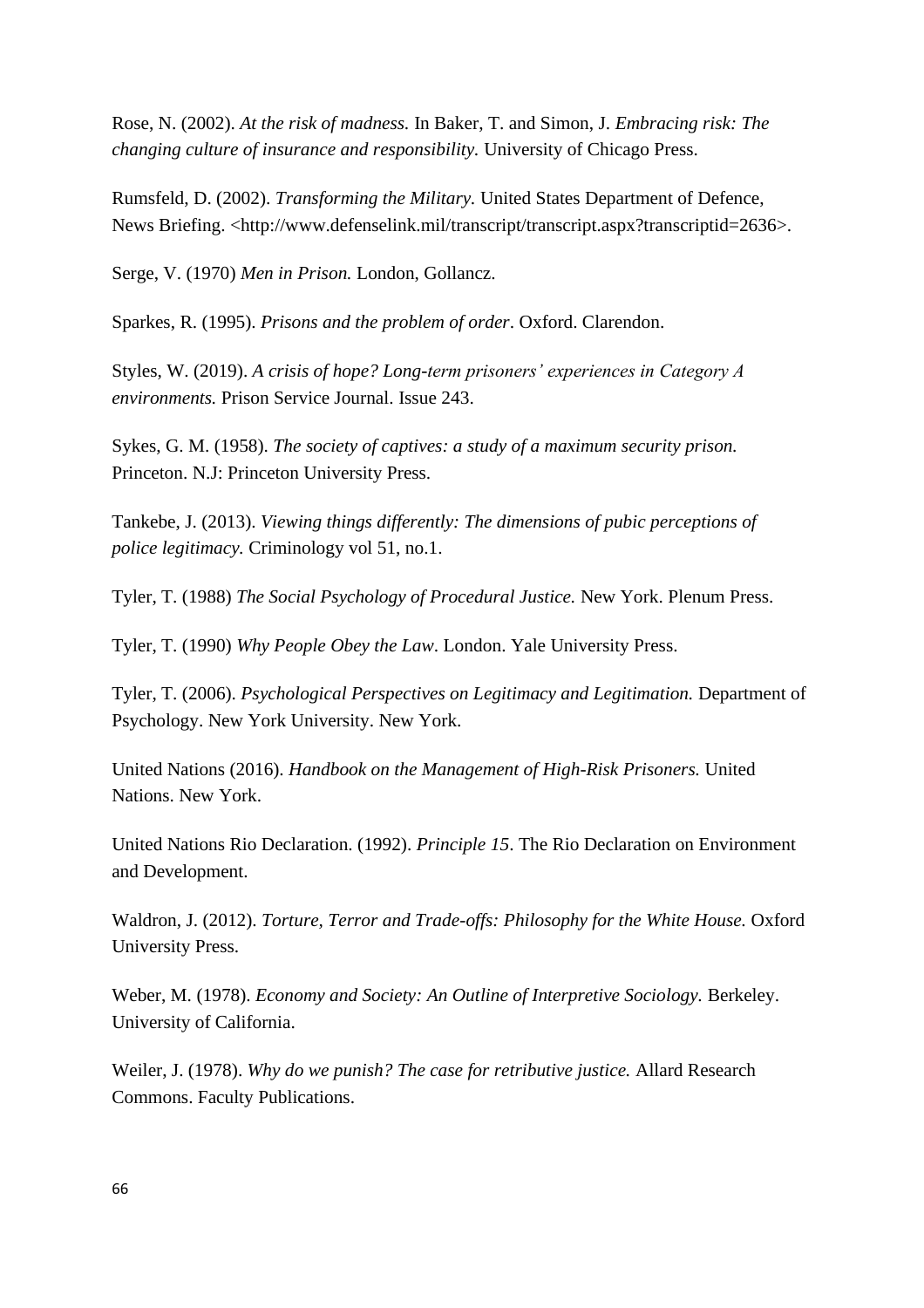Woodcock, J. Great Britain. Home (1994). *Report of the enquiry into the escape of six prisoners from the special security unit at Whitemoor Prison, Cambridgeshire, on Friday 9th September 1994.* London: HMSO.

Wrong, D. (1995) *Power: Its Forms, Bases and Uses.* New Brunswick. NJ. Transaction Publishers.

Zedner, L. (2009). *Fixing the Future? The Pre-emptive turn in Criminal Justice: Regulating Deviance. The Re-direction of criminalisation and the futures of Criminal Law.* London: Hart Publishing.

Zedner, L. (2012). *Prevention and Criminalisation: Justifications and Limits.* New Criminal Law Review. Vol 15, No 4.

Zedner, L and Ashworth, A. (2014). *Preventive Justice.* Oxford University Press.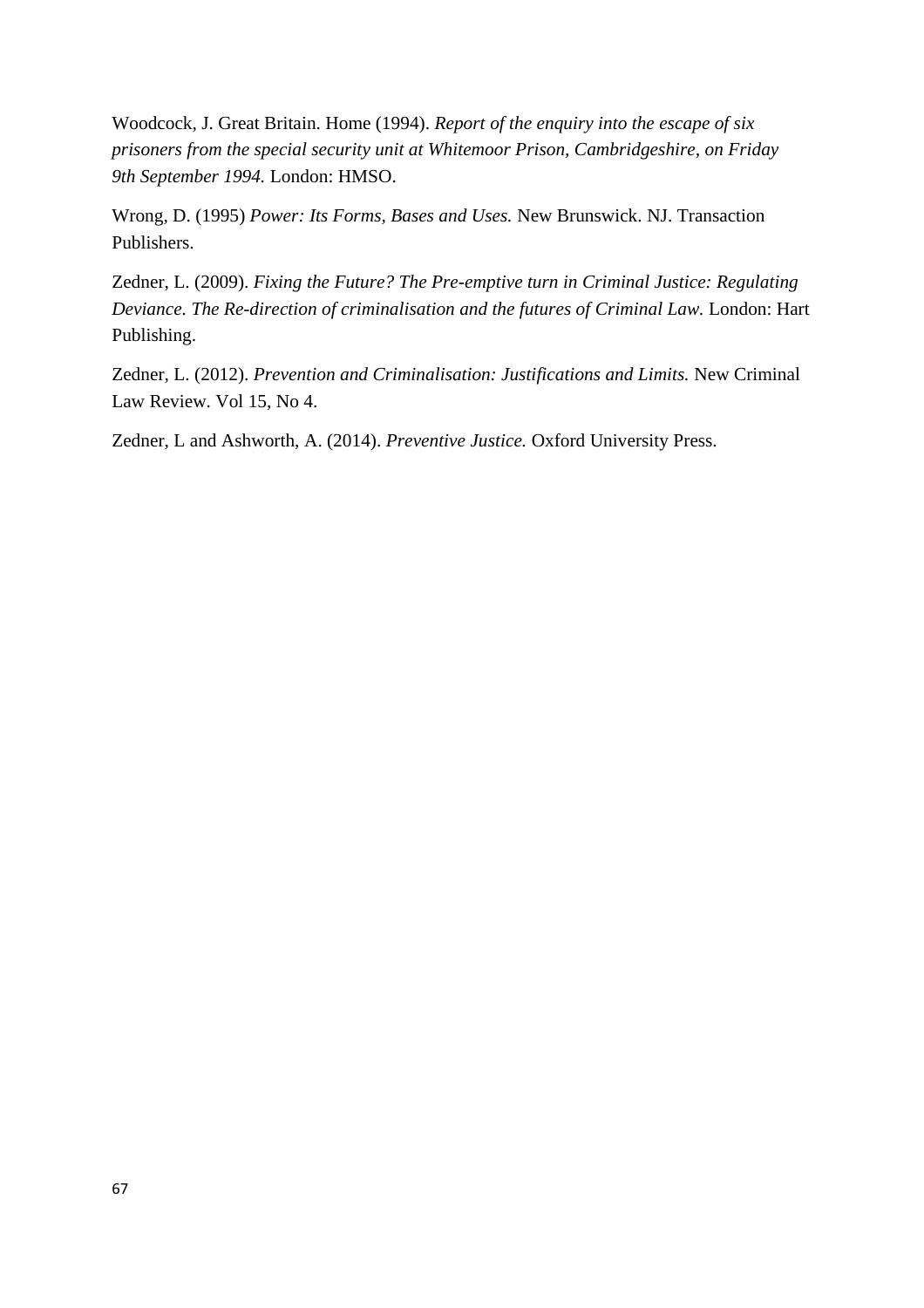# Annex A

# Question Bank

- What sort of person were you before you came to prison?
- When were you made high-risk? How did you feel at the time you were told?
- Had you been in prison before? How long have you been in this prison?
- How many other jails have you been to?

#### **Risk management**

- **Have you read the HRA policy or had it explained to you?** Do you know what the aims of the policy are? What do you think the aims should be? Do you know why you are high risk? If you could make three changes to the policy, what would they be?
- **How do you feel about the power the prison holds over you?** How hard is it to demonstrate reduction of your risk in order to progress 'off the book'? How does your experience differ from everyone else's? Do you feel motivated to take part in activities in this prison?
- **How long have you been at this particular prison and what has been the biggest change you have seen during this time?** Does the regime here encourage you to think about and plan for your release? Do you have relationships with outside organisations that are helping you to develop yourself?

# **Procedural justice (legitimacy)**

- **What does it mean to you to be labelled high-risk?** Are the rules and regulations in this prison made clear to you? Are you always given reasons for decisions made about you? Do you feel the process is fair?
- **How does being high-risk affect your experience in prison?** Can you think of any times when you have felt frustrated? Do you think staff understand the different pressures you face as a HR? Do you feel supported throughout the process?
- **Overall, how fairly do you think you are treated as a high-risk prisoner?** Do you know what you have to do to be downgraded? How much control do you feel you have over your future? What would make your experience more bearable? In general, would you say that the staff in this prison show concern for your rights?

# **The pains of imprisonment**

#### • **What does it feel like to be a high-risk in this prison?**

Are there any upsides to being HR?

Is there an automatic element of respect given to high-risks?

Are you able to maintain meaningful contact with your family whilst in this prison?

Do you feel you are given enough privacy in this prison?

Is there anywhere in the prison where you feel you are treated normally rather than as a HR?

#### • **What are your relationships like with other HRAs?**

What are your relationships like with all prisoners in general?